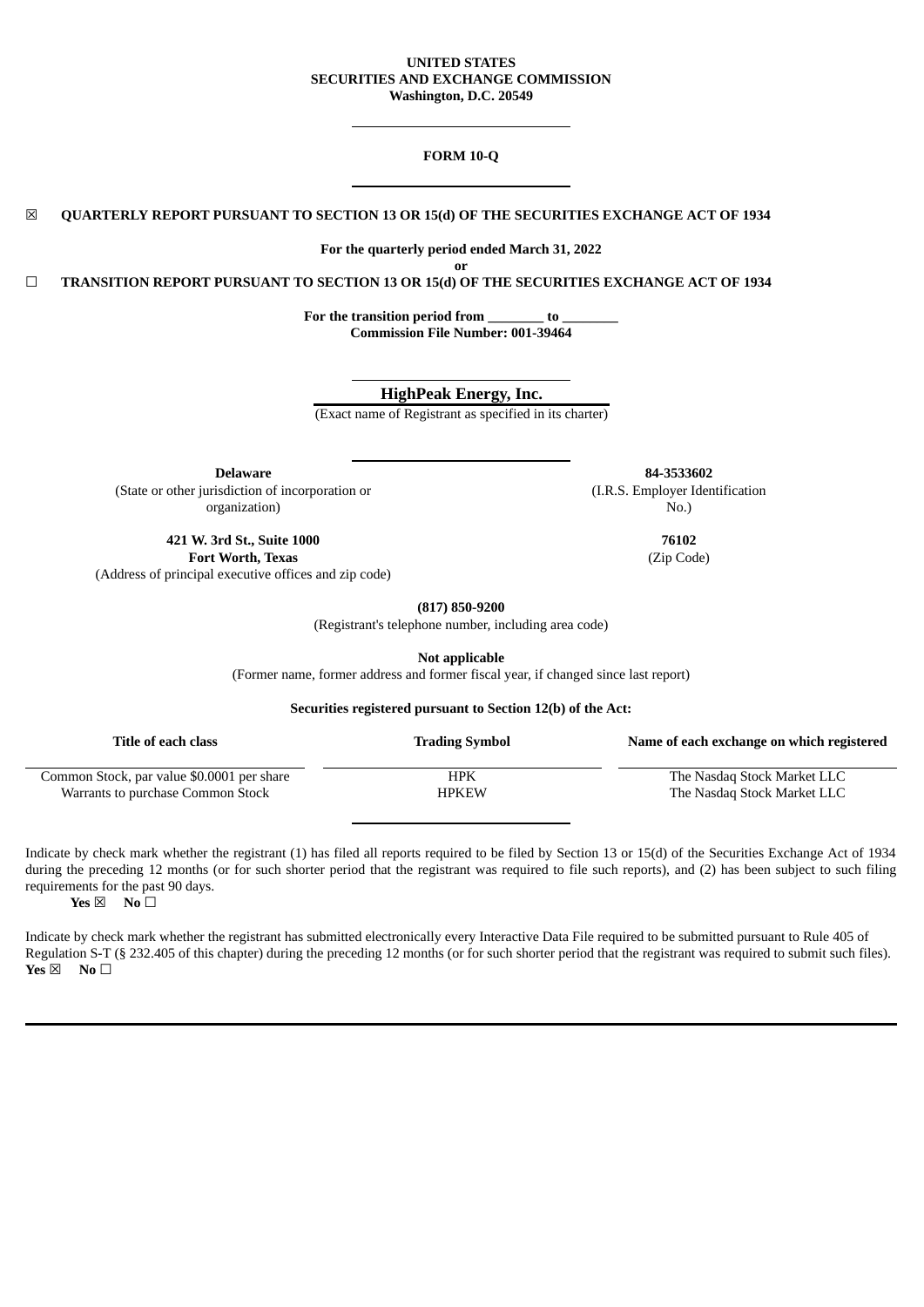Indicate by check mark whether the registrant is a large accelerated filer, an accelerated filer, a non-accelerated filer, smaller reporting company, or an emerging growth company. See the definitions of "large accelerated filer," "accelerated filer," "smaller reporting company," and "emerging growth company" in Rule 12b-2 of the Exchange Act.

| Large accelerated                 |                          |     |
|-----------------------------------|--------------------------|-----|
| filer                             | <b>Accelerated filer</b> |     |
|                                   | <b>Smaller reporting</b> |     |
| Non-accelerated filer $\boxtimes$ | company                  | ⊠   |
|                                   | <b>Emerging growth</b>   |     |
|                                   | company                  | Ι×Ι |

If an emerging growth company, indicate by check mark if the registrant has elected not to use the extended transition period for complying with any new or revised financial accounting standards provided pursuant to Section 13(a) of the Exchange Act.  $\Box$ 

Indicate by check mark whether the registrant is a shell company (as defined in Rule 12b-2 of the Exchange Act). **Yes** □ **No** ⊠

As of May 12, 2022, there were 104,704,073 shares of common stock, par value \$0.0001 per share, issued and outstanding.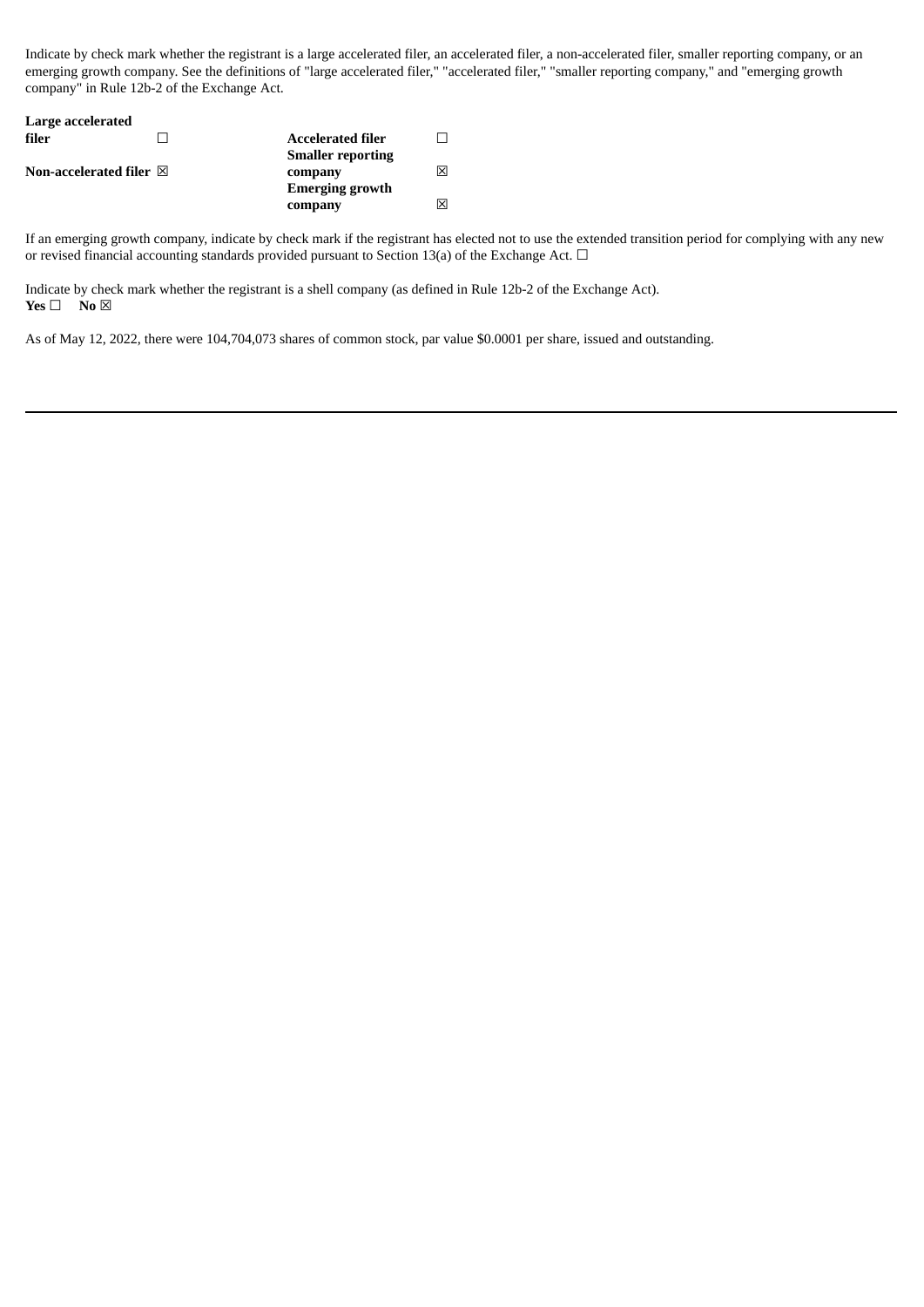# **HIGHPEAK ENERGY, INC. TABLE OF CONTENTS**

|                   |                                                                                       | Page |
|-------------------|---------------------------------------------------------------------------------------|------|
|                   | Definitions of Certain Terms and Conventions Used Herein                              |      |
|                   | <b>Cautionary Statement Concerning Forward-Looking Statements</b>                     | 6    |
|                   | PART I. FINANCIAL INFORMATION                                                         |      |
| Item 1.           | Condensed Consolidated Financial Statements (Unaudited)                               | 8    |
|                   | <b>Condensed Consolidated Balance Sheets</b>                                          | 8    |
|                   | <b>Condensed Consolidated Statements of Operations</b>                                | 9    |
|                   | Condensed Consolidated Statements of Changes in Stockholders' Equity                  | 10   |
|                   | Condensed Consolidated Statements of Cash Flows                                       | 11   |
|                   | Notes to Condensed Consolidated Financial Statements                                  | 12   |
| Item 2.           | Management's Discussion and Analysis of Financial Condition and Results of Operations | 33   |
| Item 3.           | Quantitative and Qualitative Disclosures About Market Risk                            | 43   |
| Item 4.           | <b>Controls and Procedures</b>                                                        | 44   |
|                   | <b>PART II. OTHER INFORMATION</b>                                                     |      |
| Item 1.           | Legal Proceedings                                                                     | 45   |
| Item 1A.          | <b>Risk Factors</b>                                                                   | 45   |
| Item 6.           | <b>Exhibits</b>                                                                       | 46   |
| <b>Signatures</b> |                                                                                       | 48   |
|                   |                                                                                       |      |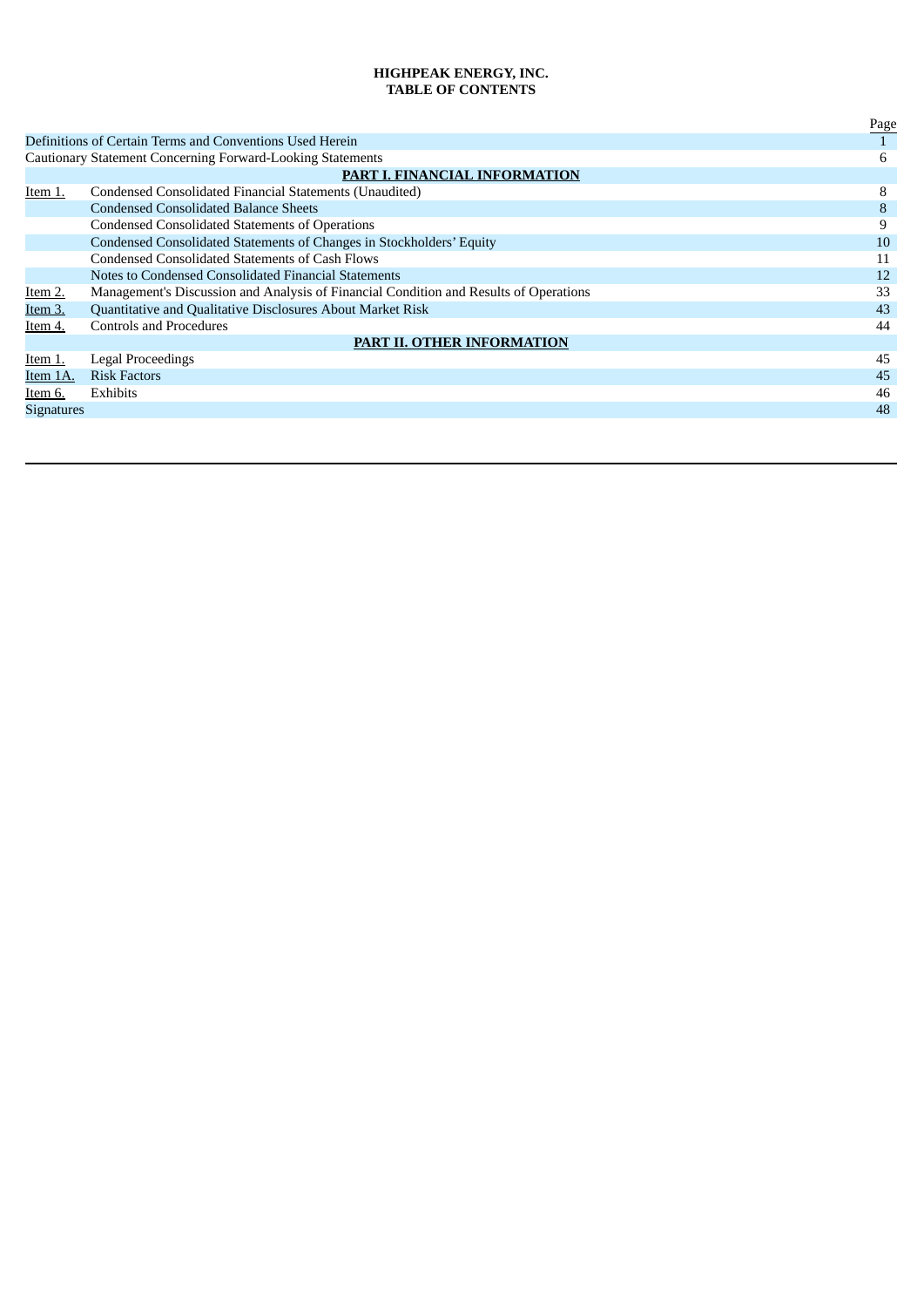# **HIGHPEAK ENERGY, INC.**

# **Definitions of Certain Terms and Conventions Used Herein**

Within this Quarterly Report on Form 10-Q (this "Quarterly Report"), the following terms and conventions have specific meanings:

- *"3-D seismic"* means three-dimensional seismic data which is geophysical data that depicts the subsurface strata in three dimensions. 3-D seismic data typically provides a more detailed and accurate interpretation of the subsurface strata than two-dimensional data.
	- *"Basin"* means a large natural depression on the earth's surface in which sediments generally brought by water accumulate.
- *"Bbl"* means a standard barrel containing 42 United States gallons.
- *"Bcf*" means one billion cubic feet.
- *"Boe"* means a barrel of crude oil equivalent and is a standard convention used to express crude oil and natural gas volumes on a comparable crude oil equivalent basis. Natural gas equivalents are determined under the relative energy content method by using the ratio of six thousand cubic feet of natural gas to one Bbl of crude oil or NGL.
- *"Boepd"* means Boe per day.
- *"Bopd"* means one barrel of crude oil per day.
- *"Btu"* means British thermal unit, which is a measure of the amount of energy required to raise the temperature of one pound of water one degree Fahrenheit.
- *"common stock*" or "*HighPeak Energy common stock*" means the Company's common stock, par value \$0.0001 per share.
- *"Completion*" The process of treating a drilled well followed by the installation of permanent equipment for the production of crude oil and natural gas, or in the case of a dry hole, the reporting of abandonment to the appropriate agency.
- *"Contingent Value Right*" or "*CVR*" refers to contractual contingent value rights, representing the right, under certain circumstances, to receive additional shares of HighPeak Energy common stock, if necessary, to satisfy a 10% preferred simple annual return, subject to a floor downside per-share price of \$4.00, as measured on August 21, 2022 or February 21, 2023 (with an equivalent number of shares of HighPeak Energy common stock held by HighPeak I and HighPeak II being collectively forfeited).
- *"Credit Agreement*" means the Company's Credit Agreement, dated as of December 17, 2020, as amended from time to time, among HighPeak Energy, Inc., as Borrower, Fifth Third Bank, National Association, as administrative agent, and the Lenders party thereto.
- *"DD&A*" means depletion, depreciation and amortization.
- *"Development costs*" Costs incurred to obtain access to proved reserves and to provide facilities for extracting, treating, gathering and storing the crude oil and natural gas. For a complete definition of development costs, refer to the SEC's Regulation S-X, Rule 4-10(a)(7).
- *"Development project*" A development project is the means by which petroleum resources are brought to the status of economically producible. As examples, the development of a single reservoir or field, an incremental development in a producing field or the integrated development of a group of several fields and associated facilities with a common ownership may constitute a development project.
- *"Development well*" A well drilled within the proved area of a crude oil or natural gas reservoir to the depth of a stratigraphic horizon known to be productive.
- *"Differential*" An adjustment to the price of crude oil, NGL or natural gas from an established spot market price to reflect differences in the quality and/or location of crude oil, NGL or natural gas.
- *"Dry hole*" or "*dry well*" A well found to be incapable of producing hydrocarbons in sufficient quantities such that proceeds from the sale of such production exceed production expenses and taxes.
- *"Economically producible*" The term economically producible, as it relates to a resource, means a resource which generates revenue that exceeds, or is reasonably expected to exceed, the costs of the operation.
- *"EUR*" or "*Estimated ultimate recovery*" The sum of reserves remaining as of a given date and cumulative production as of that date.
- *"Exploratory well*" An exploratory well is a well drilled to find a new field, to find a new reservoir in a field previously found to be productive of crude oil or natural gas in another reservoir or to extend the limits of an existing reservoir. Generally, an exploratory well is any well that is not a development well, an extension well, a service well or a stratigraphic test well as those items are defined by the SEC.
- *"FASB*" Financial Accounting Standards Board.
- *"Field*" An area consisting of a single reservoir or multiple reservoirs all grouped on, or related to, the same individual geological structural feature or stratigraphic condition. The field name refers to the surface area, although it may refer to both the surface and the underground productive formations.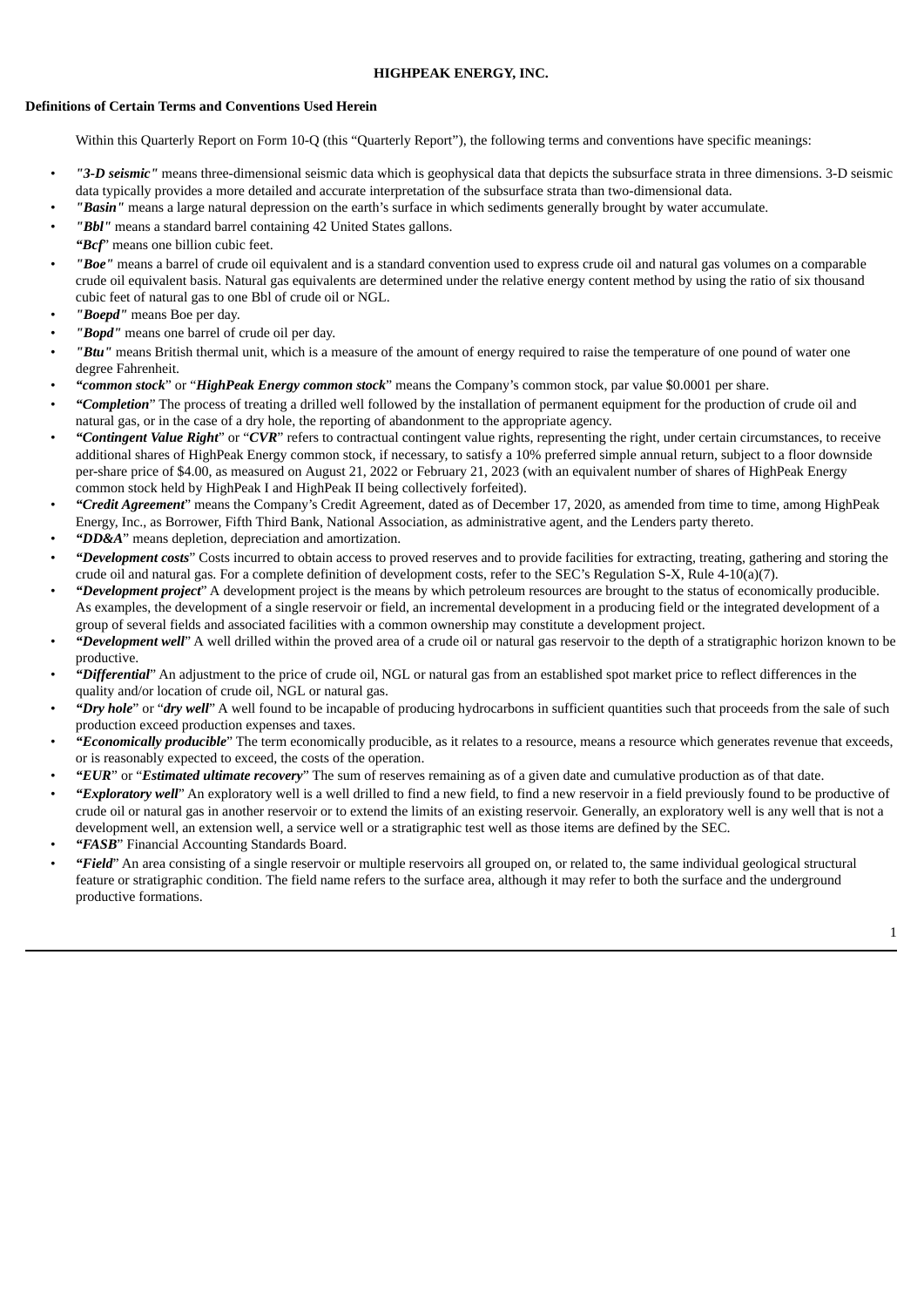- *"First Amendment*" means the First Amendment to Credit Agreement, dated as of June 23, 2021, among HighPeak Energy, Inc., as Borrower, Fifth Third Bank, National Association, as administrative agent, and the Guarantors and Lenders party thereto.
- *"Formation*" A layer of rock which has distinct characteristics that differs from nearby rocks.
- *"GAAP"* means accounting principles generally accepted in the United States of America.
- *"Gross wells*" means the total wells in which a working interest is owned.
- *"Held by production*" Acreage covered by a mineral lease that perpetuates a company's right to operate a property as long as the property produces a minimum paying quantity of crude oil or natural gas.
- *"HighPeak Energy"* or the *"Company"* means HighPeak Energy, Inc. and its subsidiaries.
- *"HighPeak I*" means HighPeak Energy, LP, a Delaware limited partnership.
- *"HighPeak II*" means HighPeak Energy II, LP, a Delaware limited partnership.
- *"Horizontal drilling*" A drilling technique used in certain formations where a well is drilled vertically to a certain depth and then drilled at a right angle within a specified interval.
- *"Hydraulic fracturing*" is the technique of stimulating the production of hydrocarbons from tight formations. The Company routinely utilizes hydraulic fracturing techniques in its drilling and completion programs. The process involves the injection of water, sand, and chemicals under pressure into the formation to fracture the surrounding rock and stimulate production.
- *"Lease operating expenses*" The expenses of lifting crude oil or natural gas from a producing formation to the surface, constituting part of the current operating expenses of a working interest including labor, superintendence, supplies, repairs, short-lived assets, maintenance, allocated overhead costs, workover, marketing and transportation costs, insurance and other expenses incidental to production, but excluding lease acquisition or drilling or completion expenses.
- *"MBbl"* means one thousand Bbls.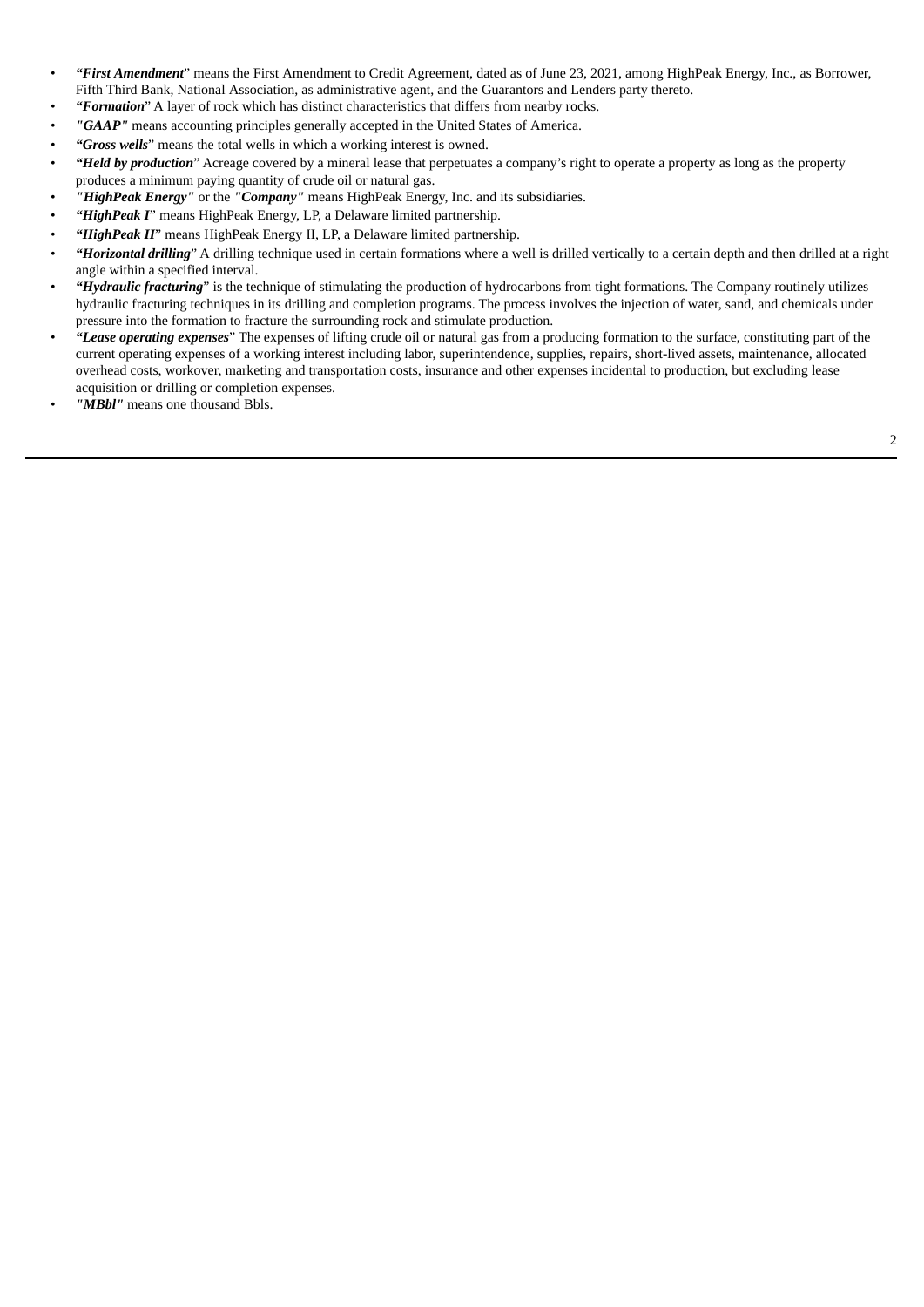- "MBoe" means one thousand Boes.
- "Mcf" means one thousand cubic feet and is a measure of natural gas volume.
- "**MMBbl**" means one million Bbls.
- *"MMBtu"* means one million Btus.
- "**MMcf**" means one million cubic feet and is a measure of natural gas volume.
- *"Net acres*" The percentage of total acres an owner has out of a particular number of gross acres or a specified tract. As an example. an owner who has 50% interest in 100 gross acres owns 50 net acres.
- *"Net production*" Production that is owned by us, less royalties and production due others.
- *"NGL"* means natural gas liquids, which are the heavier hydrocarbon liquids that are separated from the natural gas stream; such liquids include ethane, propane, isobutane, normal butane and gasoline.
- *"NYMEX"* means the New York Mercantile Exchange.
- *"OPEC"* means the Organization of Petroleum Exporting Countries.
- *"Operator*" The individual or company responsible for the exploration and/or production of a crude oil or natural gas well or lease.
- *"Plugging*" A downhole tool that is set inside the casing to isolate the lower part of the wellbore.
- *"Pooling*" The bringing together of small tracts or fractional mineral interests in one or more tracts to form a drilling and production unit for a well under applicable spacing rules.
- *"Production costs*" Costs incurred to operate and maintain wells and related equipment and facilities, including depreciation and applicable operating costs of support equipment and facilities and other costs of operating and maintaining those wells and related equipment and facilities. For a complete definition of production costs, refer to the SEC's Regulation S-X, Rule 4-10(a)(20).
- *"Productive well*" A well that is found to be capable of producing hydrocarbons in sufficient quantities such that proceeds from the sale of the production exceed production expenses and taxes.
- *"Proration unit*" A unit that can be effectively and efficiently drained by one well, as allocated by a governmental agency having regulatory jurisdiction.
- *"Prospect*" A specific geographic area which, based on supporting geological, geophysical or other data and also preliminary economic analysis using reasonably anticipated prices and costs, is deemed to have potential for the discovery of commercial hydrocarbons.
- *"Proved developed nonproducing reserves*" or "*PDNP*" means proved reserves that are developed nonproducing reserves.
- *"Proved developed producing reserves*" or "*PDP*" means proved reserves that are developed producing reserves.
- *"Proved developed reserves*" means proved reserves that can be expected to be recovered through existing wells with existing equipment and operating methods and can be expected to be recovered through extraction technology installed and operational at the time of the reserve estimate and can be subdivided into PDP and PDNP reserves.
- *"Proved reserves*" Those quantities of crude oil and natural gas, which, by analysis of geosciences and engineering data, can be estimated with reasonable certainty to be economically producible – from a given date forward, from known reservoirs, and under existing economic conditions, operating methods, and government regulations – prior to the time at which contracts providing the right to operate expire, unless evidence indicates that renewal is reasonably certain, regardless of whether deterministic or probabilistic methods are used for the estimation. The project to extract the hydrocarbons must have commenced or the operator must be reasonably certain that it will commence the project within a reasonable time.

(i) The area of the reservoir considered as proved includes: (A) The area identified by drilling and limited by fluid contacts, if any, and (B) adjacent undrilled portions of the reservoir that can, with reasonable certainty, be judged to be continuous with it and to contain economically producible crude oil or natural gas on the basis of available geoscience and engineering data.

(ii) In the absence of data on fluid contacts, proved quantities in a reservoir are limited by the lowest known hydrocarbons as seen in a well penetration unless geoscience, engineering or performance data and reliable technology establishes a lower contact with reasonable certainty. (iii) Where direct observation from well penetrations has defined a highest known crude oil elevation and the potential exists for an associated natural gas cap, proved crude oil reserves may be assigned in the structurally higher portions of the reservoir only if geoscience, engineering or performance data and reliable technology establish the higher contact with reasonable certainty.

(iv) Reserves which can be produced economically through application of improved recovery techniques (including, but not limited to, fluid injection) are included in the proved classification when: (A) Successful testing by a pilot project in an area of the reservoir with properties no more favorable than in the reservoir as a whole, the operation of an installed program in the reservoir or an analogous reservoir, or other evidence using reliable technology establishes the reasonable certainty of the engineering analysis on which the project or program was based; and (B) The project has been approved for development by all necessary parties and entities, including governmental entities.

(v) Existing economic conditions include prices and costs at which economic producibility from a reservoir is to be determined. The price shall be the average during the 12-month period prior to the ending date of the period covered by the report, determined as an unweighted arithmetic average of the first-day-of-the-month price for each month within such period, unless prices are defined by contractual arrangements, excluding escalations based upon future conditions.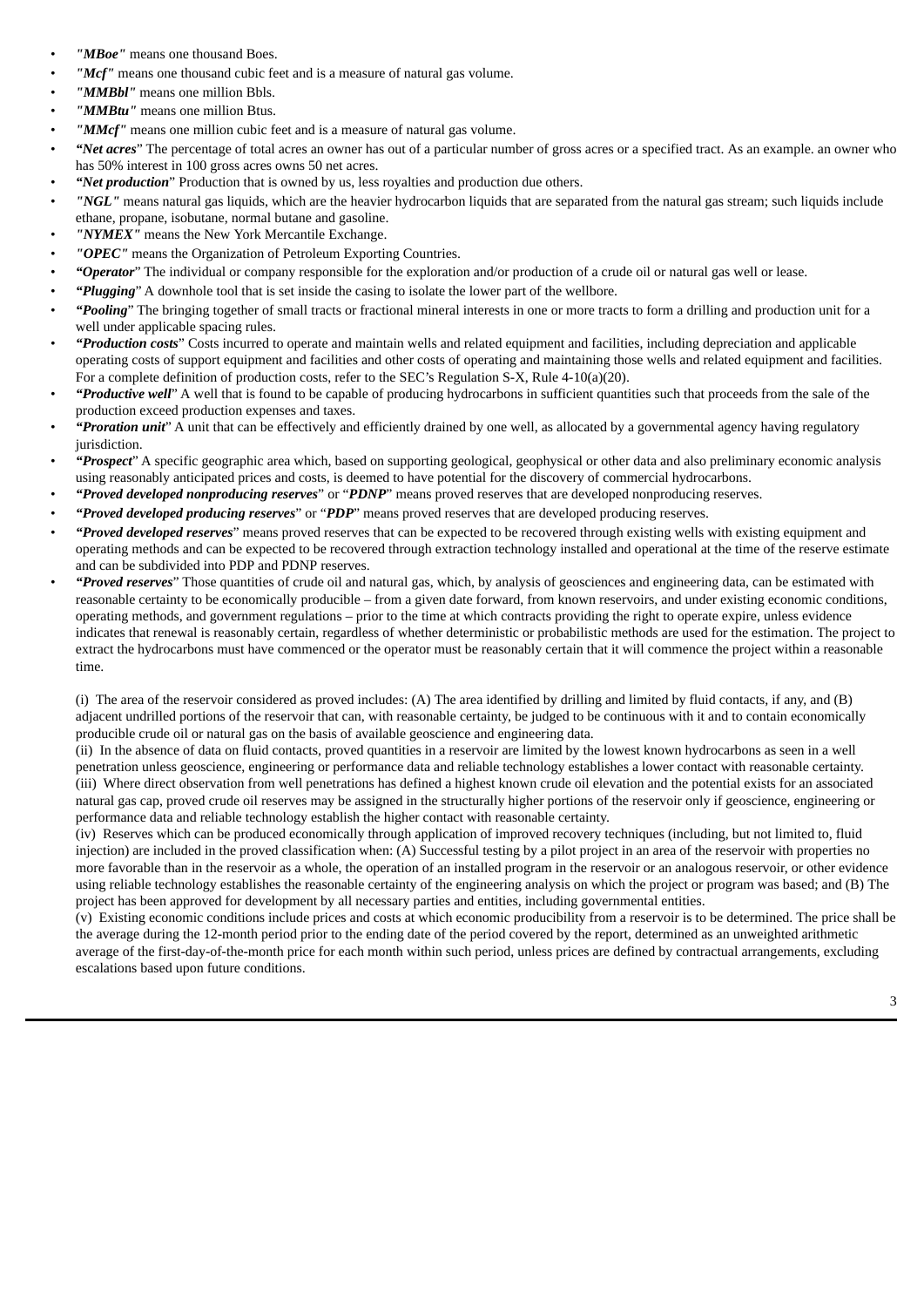- "*Proved undeveloped reserves*" or "PUD" means proved reserves that are expected to be recovered from new wells on undrilled acreage or from existing wells where a relatively major expenditure is required for recompletion. Undrilled locations can be classified as being PUDs only if a development plan has been adopted indicating that such locations are scheduled to be drilled within five (5) years, unless specific circumstances justify a longer time.
- *"Pure*" means Pure Acquisition Corp., a Delaware corporation and wholly owned subsidiary of the Company.
- *"PV-10*" When used with respect to crude oil and natural gas reserves, PV-10 means the estimated future gross revenue to be generated from the production of proved reserves, net of estimated production and future development and abandonment costs, using prices and costs in effect at the determination date, before income taxes, and without giving effect to non-property related expenses, discounted to a present value using an annual discount rate of 10%. PV-10 is not a financial measure calculated in accordance with GAAP and generally differs from standardized measure, the most directly comparable GAAP financial measure, because it does not include the effects of income taxes on future net revenues. Neither PV-10 nor standardized measure represents an estimate of the fair market value of our crude oil and natural gas properties. We and others in the industry use PV-10 as a measure to compare the relative size and value of proved reserves held by companies without regard to the specific tax characteristics of such entities.
- *"Realized price*" The cash market price less all expected quality, transportation and demand adjustments.
- *"Recompletion*" The process of re-entering an existing wellbore that is either producing or not producing and completing new reservoirs in an attempt to establish or increase existing production.
- *"Reserves*" Reserves are estimated remaining quantities of crude oil and natural gas and related substances anticipated to be economically producible, as of a given date, by application of development projects to known accumulations. In addition, there must exist, or there must be a reasonable expectation that there will exist, the legal right to produce or a revenue interest in the production, installed means of delivering crude oil and natural gas or related substances to market, and all permits and financing required to implement the project.
- *"Reservoir*" A porous and permeable underground formation containing a natural accumulation of producible crude oil and/or natural gas that is confined by impermeable rock or water barriers and is separate from other reservoirs.
- *"Resources*" Quantities of crude oil and natural gas estimated to exist in naturally occurring accumulations. A portion of the resources may be estimated to be recoverable and another portion may be considered unrecoverable. Resources include both discovered and undiscovered accumulations.
- *"Revolving Credit Facility*" means the Company's senior secured reserve-based lending facility which matures June 17, 2024.
- *"Royalty*" An interest in a crude oil and natural gas lease that gives the owner the right to receive a portion of the production from the leased acreage (or of the proceeds from the sale thereof) but does not require the owner to pay any portion of the production or development costs on the leased acreage. Royalties may be either landowner's royalties, which are reserved by the owner of the leased acreage at the time the lease is granted, or overriding royalties, which are usually reserved by an owner of the leasehold in connection with a transfer to a subsequent owner.
- *"SEC*" means the United States Securities and Exchange Commission.
- *"Second Amendment*" means the Second Amendment to Credit Agreement, dated as of October 1, 2021, among HighPeak Energy, Inc., as Borrower, Fifth Third Bank, National Association, as administrative agent, and the Guarantors and Lenders party thereto.
- *"Service well*" A well drilled or completed for the purpose of supporting production in an existing field. Specific purposes of service wells include natural gas injection, water injection, steam injection, air injection, salt-water disposal, water supply for injection, observation, or injection for insitu combustion.
- *"Spacing*" The distance between wells producing from the same reservoir. Spacing is often expressed in terms of acres, e.g., 100-acre spacing, the distance between horizontal wellbores, e.g. 880-foot spacing or the number of wells per section, e.g. 6-well spacing. It is often established by regulatory agencies and/or the operator to optimize recovery of hydrocarbons.
- *"Spot market price*" The cash market price without reduction for expected quality, transportation and demand adjustments.
- *"Standardized measure*" The present value (discounted at an annual rate of 10 percent) of estimated future net revenues to be generated from the production of proved reserves net of estimated income taxes associated with such net revenues, as determined in accordance with FASB guidelines as well as the rules and regulations of the SEC, without giving effect to non-property related expenses such as indirect general and administrative expenses, and debt service or to DD&A. Standardized measure does not give effect to derivative transactions.
- *"Stratigraphic test well*" A drilling effort, geologically directed, to obtain information pertaining to a specific geologic condition. Such wells customarily are drilled without the intent of being completed for hydrocarbon production. The classification also includes tests identified as core tests and all types of expendable holes related to hydrocarbon exploration. Stratigraphic tests are classified as "exploratory type" if not drilled in a known area or "development type" if drilled in a known area.
- *"Third Amendment*" means the Third Amendment to Credit Agreement, dated as of February 9, 2022, among HighPeak Energy, Inc., as Borrower, Fifth Third Bank, National Association, as administrative agent, and the Lenders party thereto.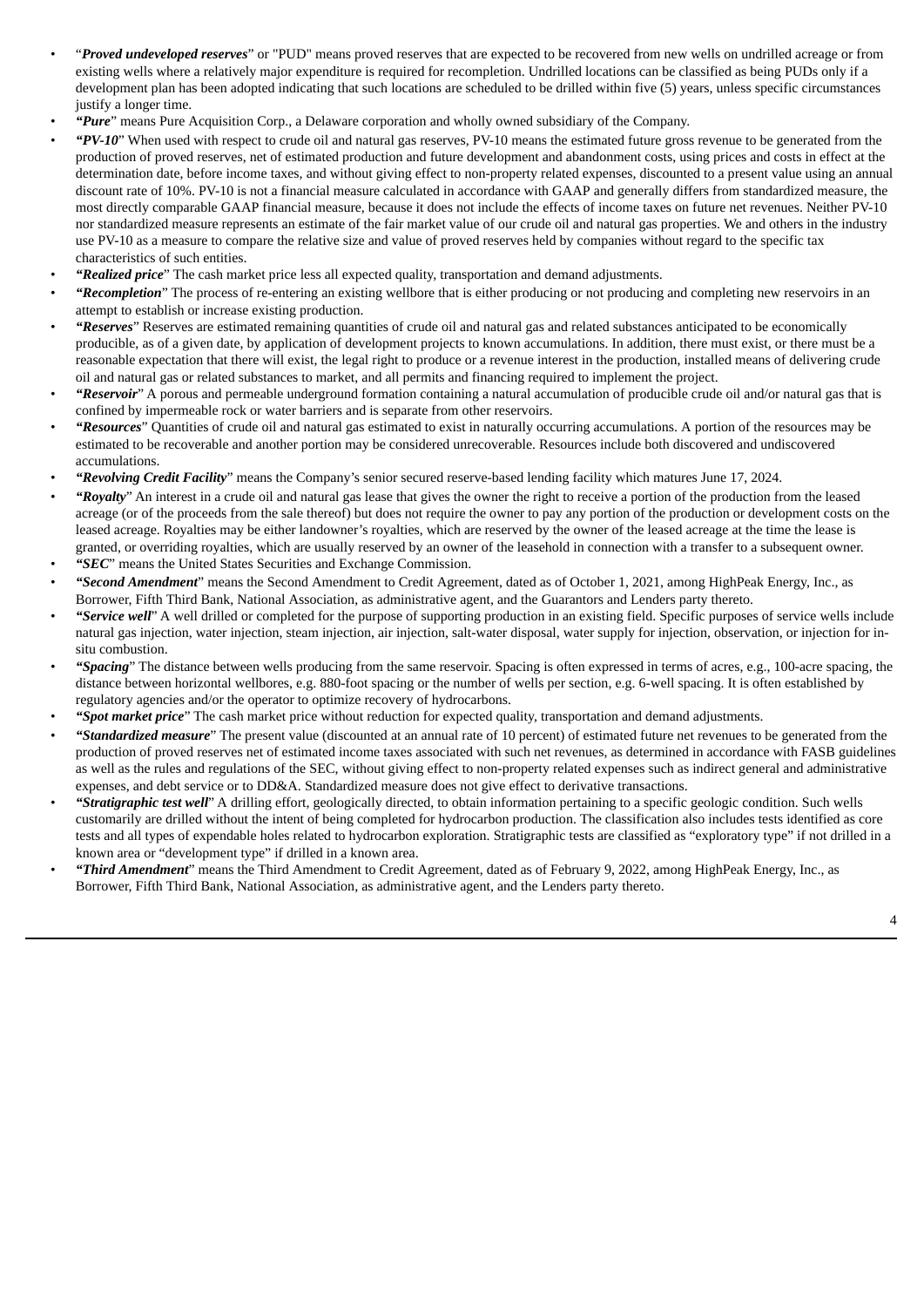- *"Undeveloped acreage*" Lease acreage on which wells have not been drilled or completed to a point that would permit the production of commercial quantities of crude oil and natural gas regardless of whether such acreage contains proved reserves.
- *"Unit*" The joining of all or substantially all interests in a reservoir or field, rather than a single tract, to provide for development and operation without regard to separate property interests. Also, the area covered by a unitization agreement.
- *"U.S.*" means the United States.
- *"Warrants*" means warrants to purchase one share of HighPeak Energy common stock at a price of \$11.50 per share.
- *"Wellbore*" The hole drilled by the bit that is equipped for natural gas production on a completed well. Also called well or borehole.
- *"Working interes*t" The right granted to the lessee of a property to explore for and to produce and own natural gas or other minerals. The working interest owners bear the exploration, development and operating costs on either a cash, penalty or carried basis.
- *"Workover*" Operations on a producing well to restore or increase production.
- *"WTI*" means West Texas Intermediate, a light sweet blend of crude oil produced from fields in western Texas and is a grade of crude oil used as a benchmark in crude oil pricing.
- With respect to information on the working interest in wells and acreage, "*net*" wells and acres are determined by multiplying "*gross*" wells and acres by the Company's working interest in such wells or acres. Unless otherwise specified, wells and acreage statistics quoted herein represent gross wells or acres.
- All currency amounts are expressed in U.S. dollars.

The terms "development costs," "development project," "development well," "economically producible," "estimated ultimate recovery," "exploratory well," "production costs," "reserves," "reservoir," "resources," "service wells" and "stratigraphic test well" are defined by the SEC. Except as noted, the terms defined in this section are not the same as SEC definitions.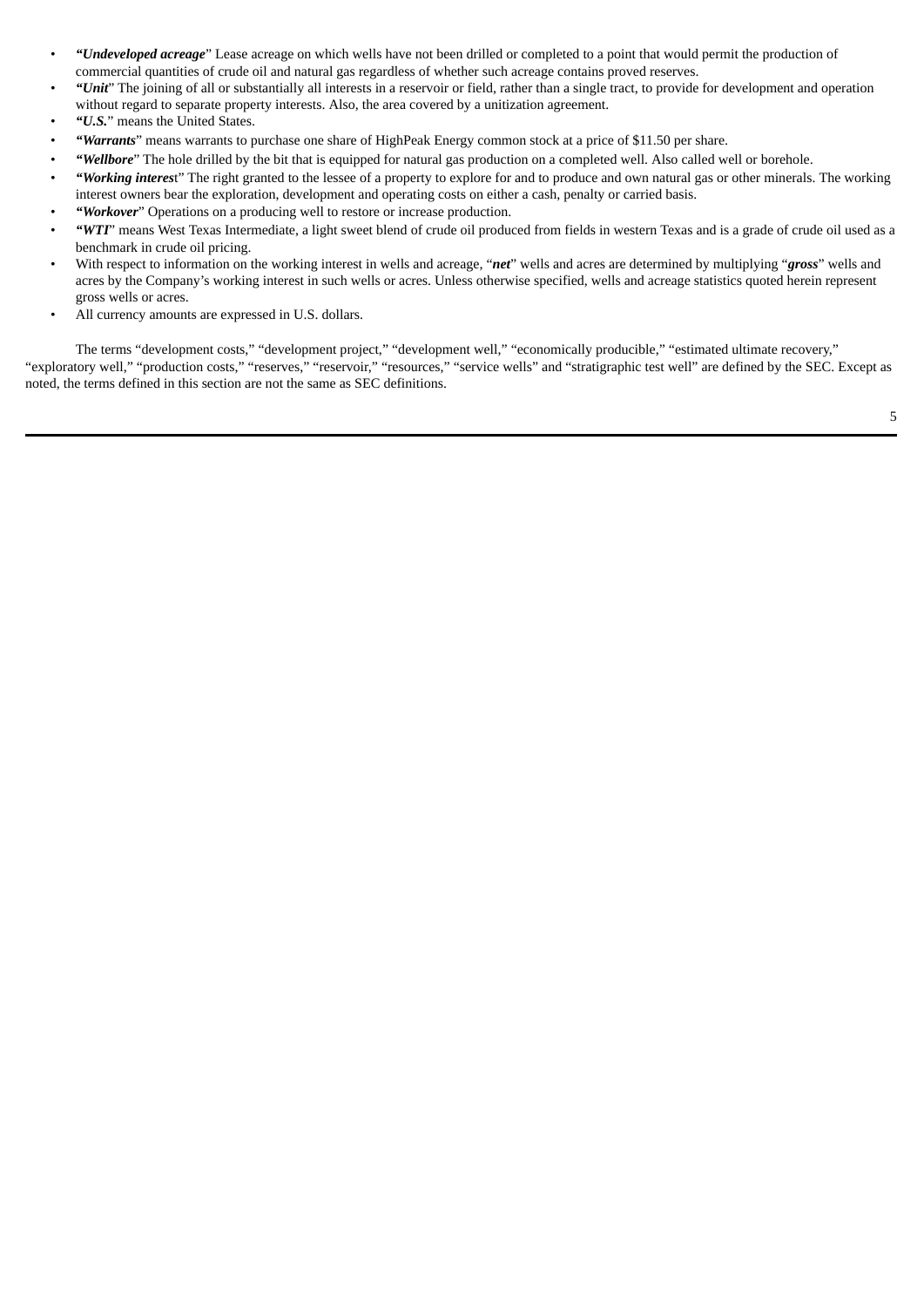### **Cautionary Statement Concerning Forward-Looking Statements**

This Quarterly Report on Form 10-Q (this "Quarterly Report") includes "forward-looking statements" within the meaning of Section 27A of the Securities Act of 1933, as amended (the "Securities Act"), and Section 21E of the Securities Exchange Act of 1934, as amended (the "Exchange Act"). All statements other than statements of historical facts included or incorporated by reference in this Report, including, without limitation, statements regarding the Company's future financial position, business strategy, budgets, projected revenues, projected costs, and plans and objectives of management for future operations, are forward-looking statements. Such forward-looking statements are based on the beliefs of management, as well as assumptions made by, and information currently available to, the Company's management. In addition, forward-looking statements generally can be identified by the use of forwardlooking terminology such as "believes," "plans," "expects," "anticipates," "forecasts," "intends," "continue," "may," "will," "could," "should," "future," "potential," "estimate" or the negative of such terms and similar expressions as they relate to the Company are intended to identify forward-looking statements, which are generally not historical in nature. The forward-looking statements are based on the Company's current expectations, assumptions, estimates and projections about the Company and the industry in which the Company operates. Although the Company believes that the expectations and assumptions reflected in the forward-looking statements are reasonable as and when made, they involve risks and uncertainties that are difficult to predict and, in many cases, beyond the Company's control. In addition, the Company may be subject to currently unforeseen risks that may have a materially adverse effect on it. Accordingly, no assurances can be given that the actual events and results will not be materially different from the anticipated results described in the forward-looking statements. Readers are cautioned not to place undue reliance on forward-looking statements, which speak only as of the date hereof. The Company undertakes no duty to publicly update these statements except as required by law. Important factors that could cause actual results to differ materially from the Company's expectations include, but are not limited to, the Company's assumptions about:

- the length, scope and severity of the ongoing coronavirus disease ("COVID-19") pandemic, including the effects of related public health concerns and the impact of continued actions taken by governmental authorities and other third parties in response to the pandemic and its impact on commodity prices, supply and demand considerations, and storage capacity;
- political instability or armed conflict in crude oil or natural gas producing regions, such as the ongoing war between Russia and Ukraine;
- the market prices of crude oil, NGL, natural gas and other products or services;
- the supply and demand for crude oil, NGL, natural gas and other products or services;
- production and reserve levels;
- drilling risks;
- economic and competitive conditions;
- the availability of capital resources;
- capital expenditures and other contractual obligations;
- weather conditions:
- inflation rates;
- the availability of goods and services and supply chain issues;
- legislative, regulatory or policy changes;
- cyber-attacks;
- occurrence of property acquisitions or divestitures;
- the integration of acquisitions;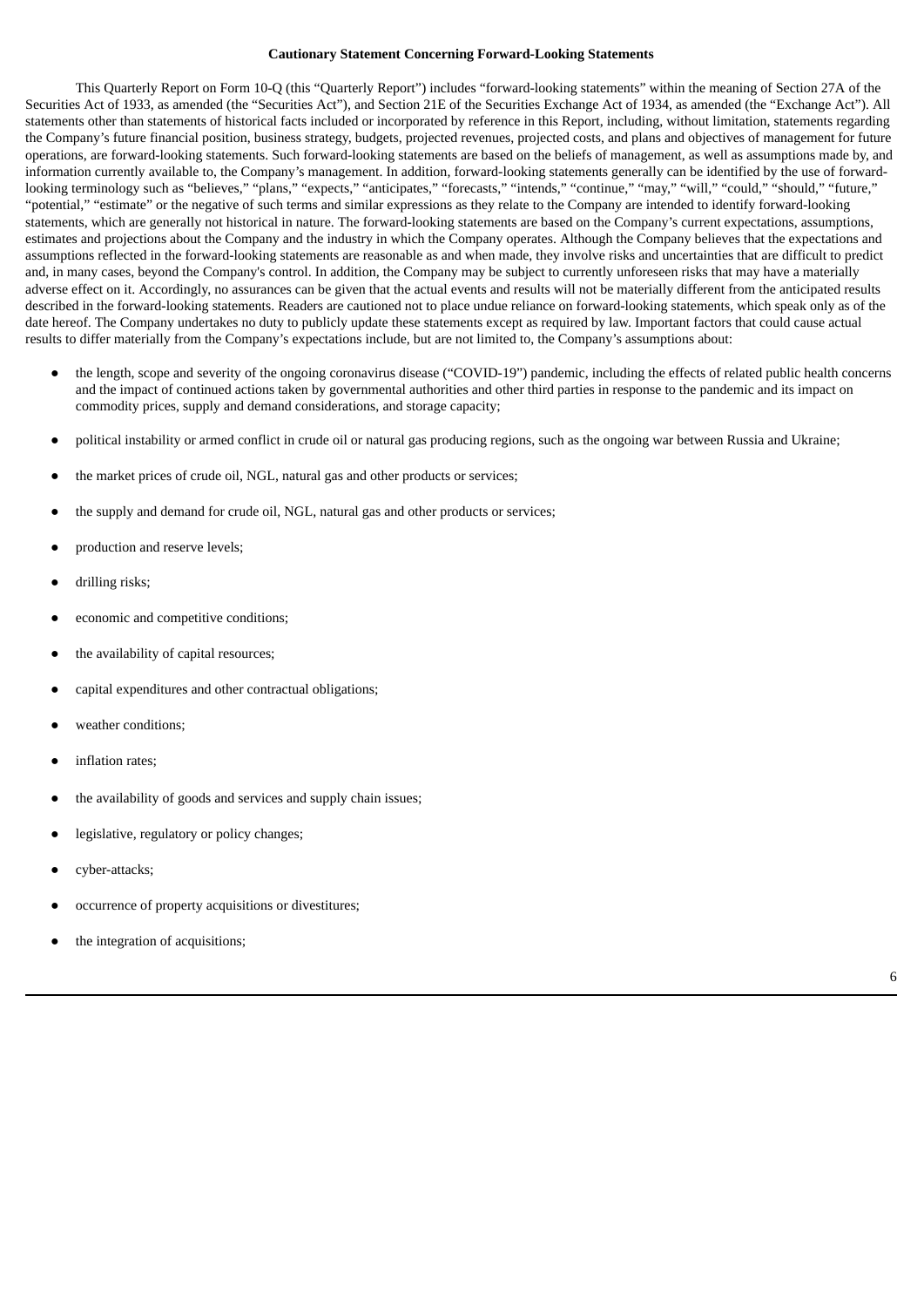- the securities or capital markets and related risks such as general credit, liquidity, market and interest-rate risks; and
- other factors disclosed under "Part I, Items 1 and 2. Business and Properties", "Part I, Item 1A. Risk Factors", "Part II, Item 7. Management's Discussion and Analysis of Financial Condition and Results of Operations" and "Part II, Item 7A. Quantitative and Qualitative Disclosures about Market Risk," included in the Company's Annual Report on Form 10-K filed on March 7, 2022 ("Annual Report") and "Part I, Item 2. Management's Discussion and Analysis of Financial Condition and Results of Operations" and "Part I, Item 3. Quantitative and Qualitative Disclosures about Market Risk," included in this Quarterly Report, and elsewhere in this Quarterly Report.

All subsequent written and oral forward-looking statements attributable to the Company, or persons acting on its behalf, are expressly qualified in their entirety by the cautionary statements. Except as required by law, the Company assumes no duty to update or revise its forward-looking statements based on changes in internal estimates or expectations or otherwise.

Additionally, we caution you that reserve engineering is a process of estimating underground accumulations of crude oil, NGL and natural gas that cannot be measured in an exact way. The accuracy of any reserve estimate depends on the quality of available data, the interpretation of such data and price and cost assumptions made by reserve engineers. In addition, the results of drilling, testing and production activities may justify revisions of estimates that were made previously. If significant, such revisions could change the schedule of any further production and development drilling. Accordingly, reserve estimates may differ significantly from the quantities of crude oil, NGL and natural gas that are ultimately recovered.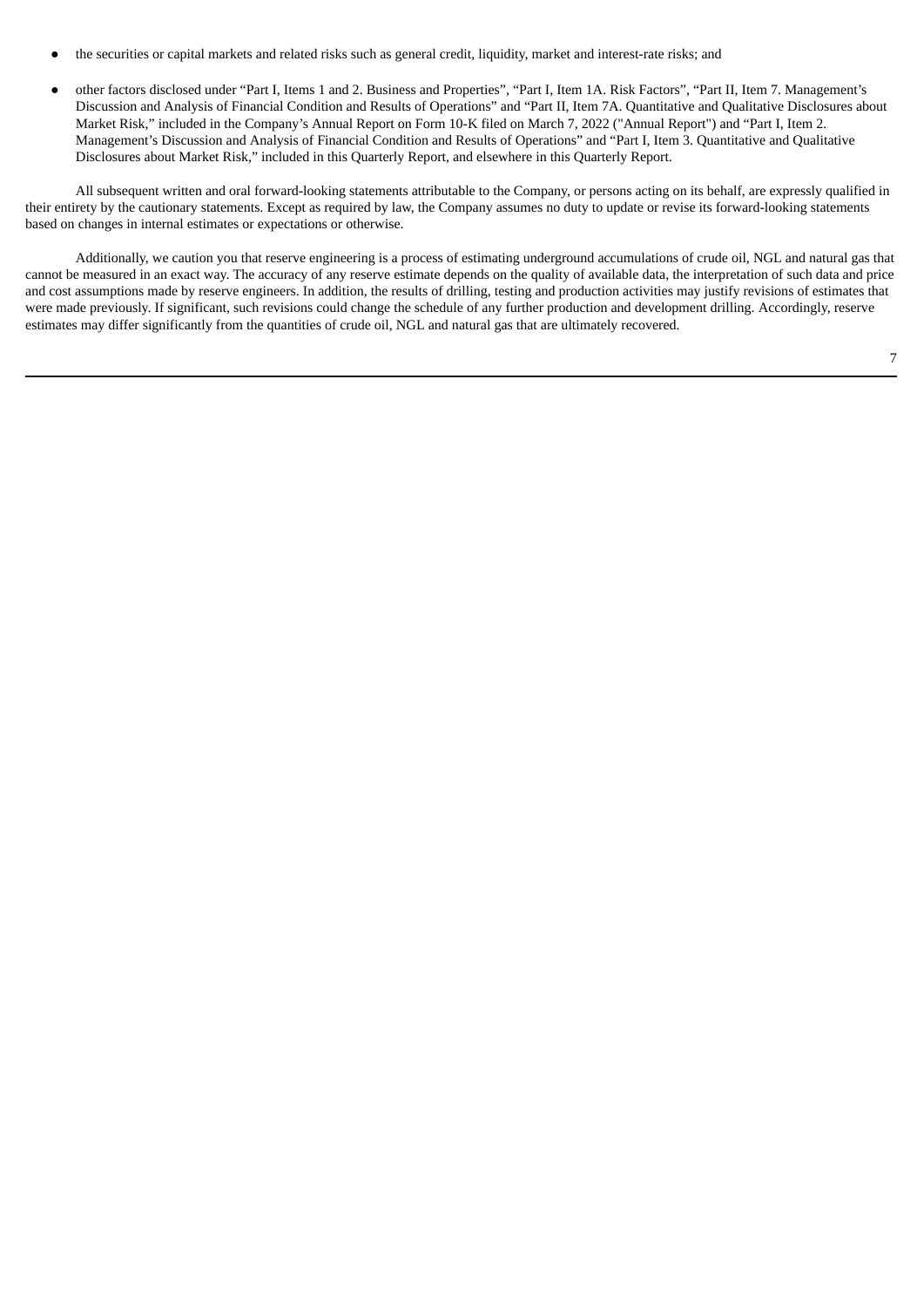# **PART I. FINANCIAL INFORMATION**

# **ITEM 1. CONDENSED CONSOLIDATED FINANCIAL STATEMENTS (UNAUDITED)**

# **HighPeak Energy, Inc. Condensed Consolidated Balance Sheets (in thousands, except share data)**

|                                                                                                   | March 31,<br>2022 |             |                           | December 31,<br>2021 |
|---------------------------------------------------------------------------------------------------|-------------------|-------------|---------------------------|----------------------|
|                                                                                                   |                   | (Unaudited) |                           |                      |
| <b>ASSETS</b>                                                                                     |                   |             |                           |                      |
| <b>Current Assets:</b>                                                                            |                   |             |                           |                      |
| Cash and cash equivalents                                                                         | \$                | 35,850      | $\mathbf{\hat{S}}$        | 34,869               |
| Accounts receivable                                                                               |                   | 46,167      |                           | 39,378               |
| Prepaid expenses                                                                                  |                   | 15,080      |                           | 7,154                |
| Inventory                                                                                         |                   | 3,986       |                           | 3,304                |
| <b>Derivatives</b>                                                                                |                   |             |                           | 2,199                |
| Deposits                                                                                          |                   | 50          |                           | 50                   |
| Total current assets                                                                              |                   | 101,133     |                           | 86,954               |
| Crude oil and natural gas properties, using the successful efforts method of accounting:          |                   |             |                           |                      |
| Proved properties                                                                                 |                   | 999,110     |                           | 699,701              |
| Unproved properties                                                                               |                   | 137,765     |                           | 108,392              |
| Accumulated depletion, depreciation and amortization                                              |                   | (99, 442)   |                           | (82, 478)            |
| Total crude oil and natural gas properties, net                                                   |                   | 1,037,433   |                           | 725,615              |
| Other property and equipment, net                                                                 |                   | 1,637       |                           | 1,600                |
| Other noncurrent assets                                                                           |                   | 4,515       |                           | 4,791                |
| <b>Total assets</b>                                                                               | \$                | 1,144,718   | $\boldsymbol{\mathsf{S}}$ | 818,960              |
| <b>LIABILITIES AND STOCKHOLDERS' EQUITY</b>                                                       |                   |             |                           |                      |
| Current liabilities:                                                                              |                   |             |                           |                      |
| Accounts payable - trade                                                                          | \$                | 59,062      | \$                        | 38,144               |
| <b>Accrued liabilities</b>                                                                        |                   | 58,083      |                           | 32,409               |
| <b>Derivatives</b>                                                                                |                   | 51,758      |                           | 13,591               |
| Advances from joint interest owners                                                               |                   | 4,067       |                           | 10,841               |
| Other current liabilities                                                                         |                   | 6,676       |                           | 8,015                |
| Total current liabilities                                                                         |                   | 179,646     |                           | 103,000              |
| Noncurrent liabilities:                                                                           |                   |             |                           |                      |
| Long-term debt, net                                                                               |                   | 203,197     |                           | 97,929               |
| Deferred income taxes                                                                             |                   | 55,490      |                           | 55,802               |
| <b>Derivatives</b>                                                                                |                   | 5,342       |                           | 4,075                |
| Asset retirement obligations                                                                      |                   | 5,082       |                           | 4,260                |
| Other                                                                                             |                   | 2,080       |                           | 831                  |
| Commitments and contingencies (Note 10)                                                           |                   |             |                           |                      |
| Stockholders' equity:                                                                             |                   |             |                           |                      |
| Preferred stock, \$0.0001 par value, 10,000,000 shares authorized, none issued and outstanding at |                   |             |                           |                      |
| March 31, 2022 and December 31, 2021                                                              |                   |             |                           |                      |
| Common stock, \$0.0001 par value, 600,000,000 shares authorized, 103,810,939 and 96,774,185       |                   |             |                           |                      |
| shares issued and outstanding at March 31, 2022 and December 31, 2021, respectively               |                   | 10          |                           | 10                   |
| Additional paid-in capital                                                                        |                   | 777,501     |                           | 617,489              |
| Accumulated deficit                                                                               |                   | (83, 630)   |                           | (64, 436)            |
| Total stockholders' equity                                                                        |                   | 693,881     |                           | 553,063              |
| <b>Total liabilities and stockholders' equity</b>                                                 | \$                | 1,144,718   | $\boldsymbol{\mathsf{S}}$ | 818,960              |
|                                                                                                   |                   |             |                           |                      |

The accompanying notes are an integral part of these condensed consolidated financial statements.

8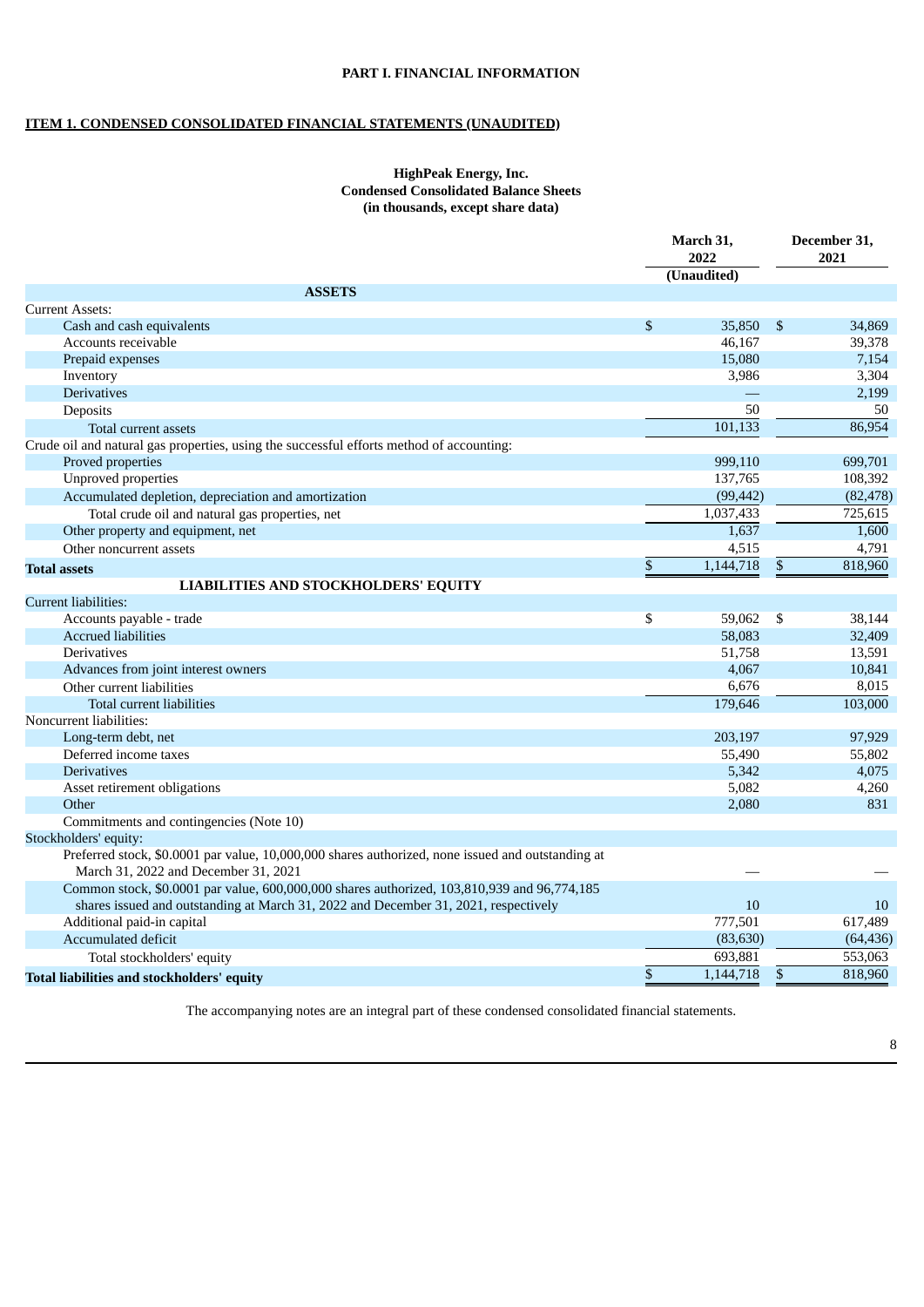# **HighPeak Energy, Inc. Condensed Consolidated Statements of Operations (in thousands, except per share data) (Unaudited)**

|                                          | <b>Three Months Ended</b><br>March 31, |                |                |  |  |
|------------------------------------------|----------------------------------------|----------------|----------------|--|--|
|                                          | 2022                                   |                | 2021           |  |  |
| <b>Operating Revenues:</b>               |                                        |                |                |  |  |
| Crude oil sales                          | \$<br>86,938                           | \$             | 24,870         |  |  |
| NGL and natural gas sales                | 5,291                                  |                | 847            |  |  |
| Total operating revenues                 | $\overline{92,229}$                    |                | 25,717         |  |  |
| <b>Operating Costs and Expenses:</b>     |                                        |                |                |  |  |
| Crude oil and natural gas production     | 9,446                                  |                | 2,227          |  |  |
| Production and ad valorem taxes          | 5,006                                  |                | 1,664          |  |  |
| <b>Exploration and abandonments</b>      | 209                                    |                | 191            |  |  |
| Depletion, depreciation and amortization | 17.024                                 |                | 12,963         |  |  |
| Accretion of discount                    | 54                                     |                | 35             |  |  |
| General and administrative               | 1,940                                  |                | 1,759          |  |  |
| Stock-based compensation                 | 3,976                                  |                | 966            |  |  |
| Total operating costs and expenses       | 37,655                                 |                | 19,805         |  |  |
| <b>Income from operations</b>            | 54,574                                 |                | 5,912          |  |  |
| Interest and other income                | 250                                    |                | $\overline{1}$ |  |  |
| Interest expense                         | (5,252)                                |                | (54)           |  |  |
| Derivative loss, net                     | (66, 394)                              |                |                |  |  |
| Income before income taxes               | (16, 822)                              |                | 5,859          |  |  |
| Income tax expense (benefit)             | (312)                                  |                | 1,115          |  |  |
| Net income (loss)                        | \$<br>(16, 510)                        | \$             | 4,744          |  |  |
| <b>Earnings (loss) per share:</b>        |                                        |                |                |  |  |
| Basic net income (loss)                  | \$<br>$(0.17)$ \$                      |                | 0.05           |  |  |
| Diluted net income (loss)                | \$<br>$(0.17)$ \$                      |                | 0.05           |  |  |
| Weighted average shares outstanding:     |                                        |                |                |  |  |
| Basic                                    | 95,841                                 |                | 92,592         |  |  |
| <b>Diluted</b>                           | 95,841                                 |                | 93,996         |  |  |
| Dividends declared per share             | \$<br>0.025                            | $\mathfrak{L}$ |                |  |  |

The accompanying notes are an integral part of these condensed consolidated financial statements.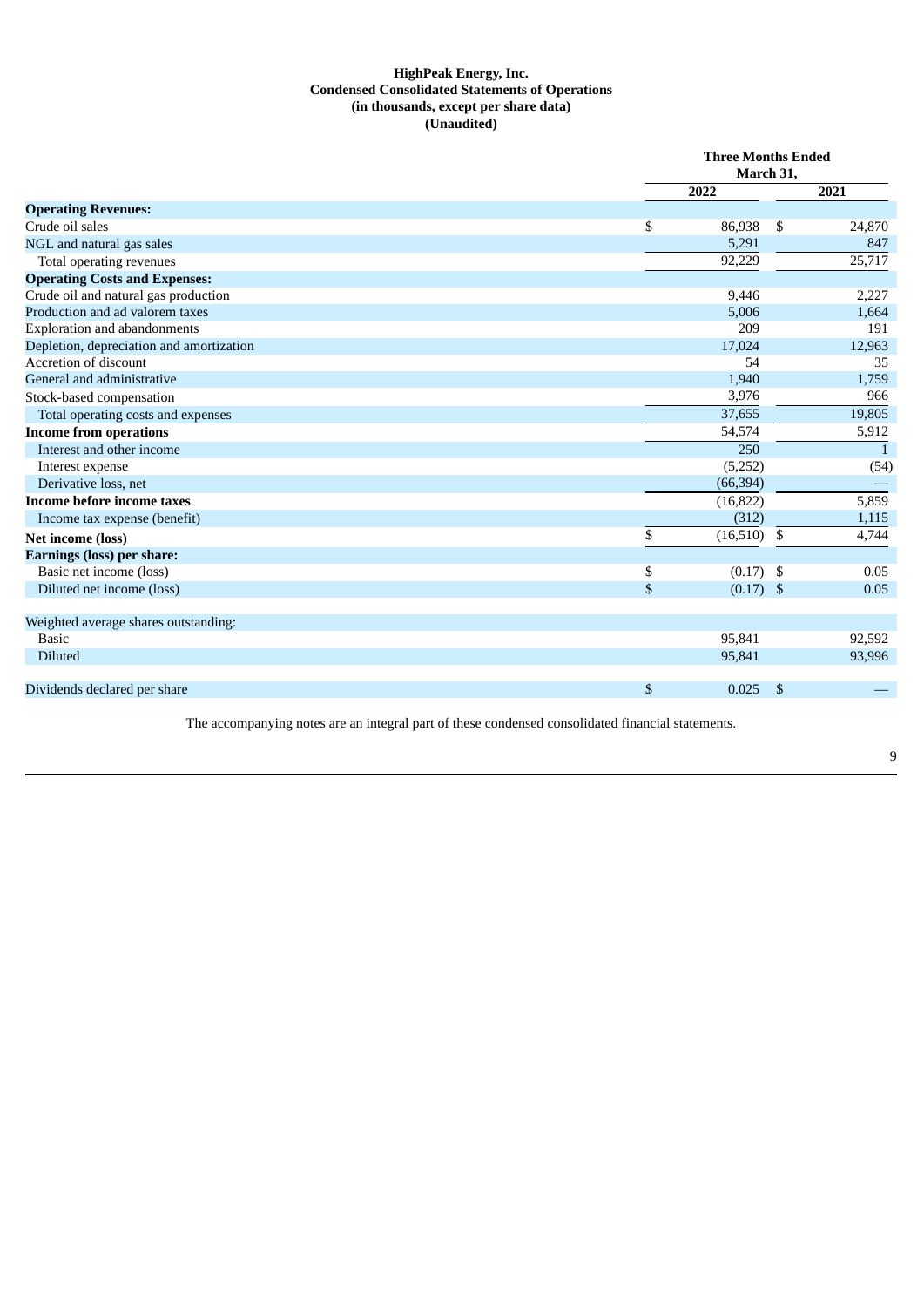# **HighPeak Energy, Inc. Condensed Consolidated Statements of Changes in Stockholders' Equity (in thousands) (Unaudited)**

# **Three Months Ended March 31, 2022**

|                                                            |                    |    |              | <b>Retained</b> |                   |    |                 |     |               |
|------------------------------------------------------------|--------------------|----|--------------|-----------------|-------------------|----|-----------------|-----|---------------|
|                                                            |                    |    |              |                 | <b>Additional</b> |    | <b>Earnings</b> |     | <b>Total</b>  |
|                                                            | <b>Shares</b>      |    | Common       |                 | Paid-in-          |    | (Accumulated    |     | Stockholders' |
|                                                            | <b>Outstanding</b> |    | <b>Stock</b> |                 | <b>Capital</b>    |    | Deficit)        |     | <b>Equity</b> |
| Balance, December 31, 2021                                 | 96,774             | \$ | 10           | \$              | 617,489           | \$ | (64, 436)       | \$. | 553,063       |
| Dividends declared (\$0.025 per share)                     |                    |    |              |                 |                   |    | (2, 434)        |     | (2, 434)      |
| Dividend equivalents declared on outstanding stock options |                    |    |              |                 |                   |    |                 |     |               |
| $(\$0.025$ per share)                                      |                    |    |              |                 |                   |    | (250)           |     | (250)         |
| Stock issued for acquisition                               | 6,960              |    |              |                 | 156,599           |    |                 |     | 156,599       |
| Stock issuance costs                                       |                    |    |              |                 | (55)              |    |                 |     | (55)          |
| Exercise of warrants                                       | 69                 |    |              |                 | 779               |    |                 |     | 779           |
| Stock-based compensation costs:                            |                    |    |              |                 |                   |    |                 |     |               |
| Shares issued upon options being exercised                 | 8                  |    |              |                 | 75                |    |                 |     | 75            |
| Compensation costs included in net income                  |                    |    |              |                 | 2,614             |    |                 |     | 2,614         |
| Net loss                                                   |                    |    |              |                 |                   |    | (16,510)        |     | (16,510)      |
| Balance, March 31, 2022                                    | 103,811            | ፍ  | 10           |                 | 777,501           |    | (83, 630)       |     | 693,881       |

# **Three Months Ended March 31, 2021**

|                                            |                    |     |               | <b>Additional</b> |                |          | Earnings     |          | Total         |
|--------------------------------------------|--------------------|-----|---------------|-------------------|----------------|----------|--------------|----------|---------------|
|                                            | <b>Shares</b>      |     | <b>Common</b> |                   | Paid-in-       |          | (Accumulated |          | Stockholders' |
|                                            | <b>Outstanding</b> |     | <b>Stock</b>  |                   | <b>Capital</b> | Deficit) |              |          | <b>Equity</b> |
| Balance, December 31, 2020                 | 91,968             | \$. | 9             | D                 | 581,426        |          | (107, 209)   | <b>S</b> | 474,226       |
| <b>Exercise of warrants</b>                | 554                |     |               |                   | 5,466          |          |              |          | 5,466         |
| Stock-based compensation costs:            |                    |     |               |                   |                |          |              |          |               |
| Shares issued upon options being exercised | 154                |     |               |                   | 1,574          |          |              |          | 1,574         |
| Compensation costs included in net loss    |                    |     |               |                   | 966            |          |              |          | 966           |
| Net income                                 |                    |     |               |                   |                |          | 4.744        |          | 4,744         |
| Balance, March 31, 2021                    | 92.676             |     | 9             |                   | 589,432        |          | (102, 465)   |          | 486,976       |

The accompanying notes are an integral part of these condensed consolidated financial statements.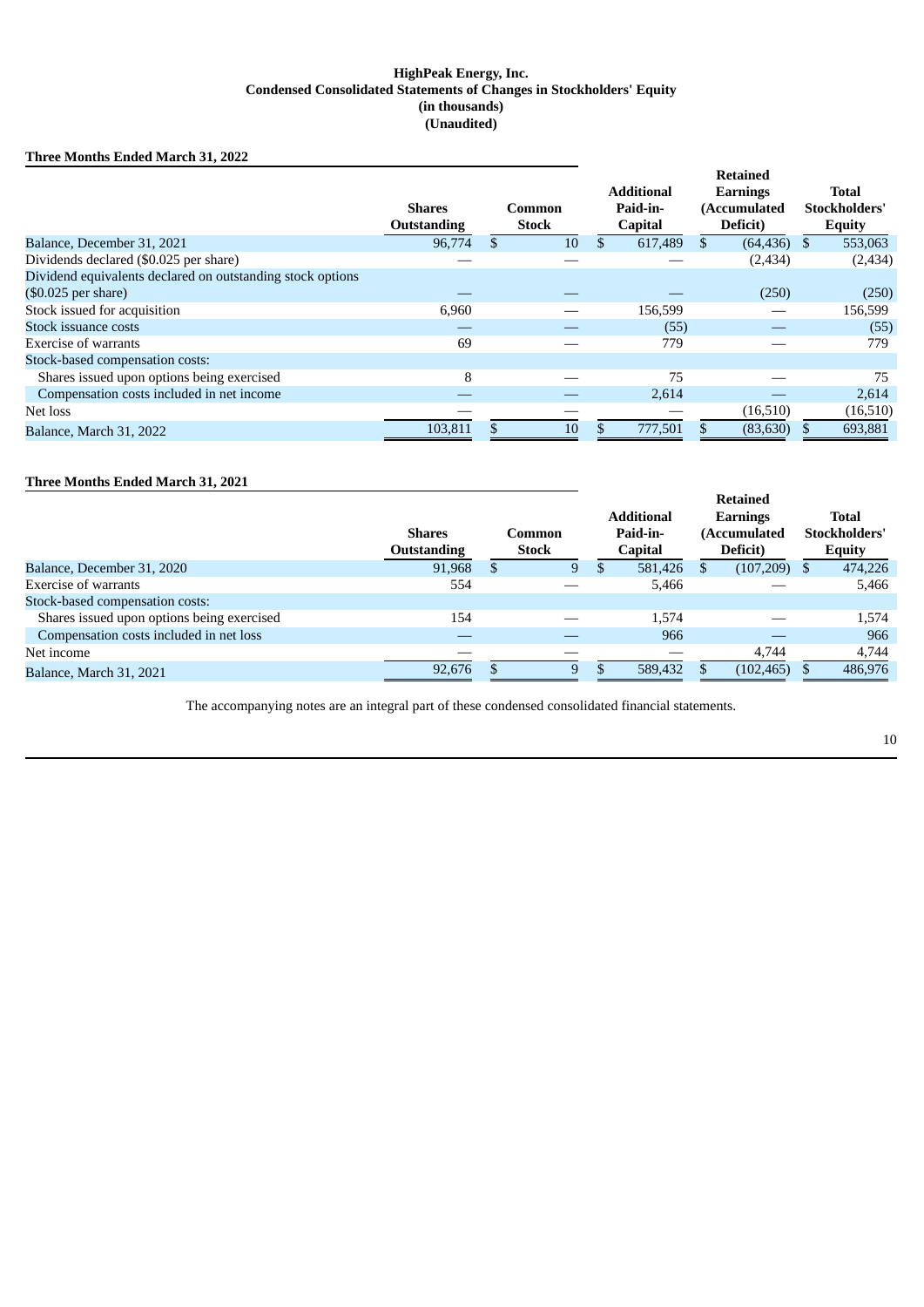## **HighPeak Energy, Inc. Condensed Consolidated Statements of Cash Flows (in thousands) (Unaudited)**

|                                                                                         |    | <b>Three Months Ended March 31,</b> |      |           |
|-----------------------------------------------------------------------------------------|----|-------------------------------------|------|-----------|
|                                                                                         |    | 2022                                |      | 2021      |
| <b>CASH FLOWS FROM OPERATING ACTIVITIES:</b>                                            |    |                                     |      |           |
| Net income (loss)                                                                       | \$ | $(16,510)$ \$                       |      | 4,744     |
| Adjustments to reconcile net income (loss) to net cash provided by operations:          |    |                                     |      |           |
| Exploration and abandonment expense                                                     |    | 32                                  |      | 49        |
| Depletion, depreciation and amortization expense                                        |    | 17.024                              |      | 12,963    |
| Accretion expense                                                                       |    | 54                                  |      | 35        |
| Stock-based compensation expense                                                        |    | 3,976                               |      | 966       |
| Amortization of debt issuance costs                                                     |    | 645                                 |      | 29        |
| Amortization of original issue discount on senior notes                                 |    | 893                                 |      |           |
| Derivative-related activity                                                             |    | 41,633                              |      |           |
| Deferred income taxes                                                                   |    | (312)                               |      | 1,115     |
| Changes in operating assets and liabilities:                                            |    |                                     |      |           |
| Accounts receivable                                                                     |    | (6,789)                             |      | (9, 193)  |
| Prepaid expenses, inventory and other assets                                            |    | (941)                               |      | (12)      |
| Accounts payable, accrued liabilities and other current liabilities                     |    | 10,242                              |      | 677       |
| Net cash provided by operating activities                                               |    | 49,947                              |      | 11,373    |
| <b>CASH FLOWS FROM INVESTING ACTIVITIES:</b>                                            |    |                                     |      |           |
| Additions to crude oil and natural gas properties                                       |    | (165,099)                           |      | (44, 875) |
| Changes in working capital associated with crude oil and natural gas property additions |    | 20,644                              |      | 13,263    |
| Acquisitions of crude oil and natural gas properties                                    |    | (6, 348)                            |      | (309)     |
| Other property additions                                                                |    | (96)                                |      |           |
| Net cash used in investing activities                                                   |    | (150, 899)                          |      | (31, 921) |
| <b>CASH FLOWS FROM FINANCING ACTIVITIES:</b>                                            |    |                                     |      |           |
| Proceeds from issuance of senior unsecured notes, net of discount                       |    | 210,179                             |      |           |
| Repayments under revolving credit facility                                              |    | (115,000)                           |      |           |
| Borrowings under revolving credit facility                                              |    | 15,000                              |      |           |
| Proceeds from exercises of warrants                                                     |    | 779                                 |      | 5,466     |
| Proceeds from subscription receivable from exercises of warrants                        |    |                                     |      | 3,596     |
| Proceeds from exercises of stock options                                                |    | 75                                  |      | 1,574     |
| Debt issuance costs                                                                     |    | (6, 449)                            |      | (2)       |
| Dividends paid                                                                          |    | (2, 382)                            |      |           |
| Dividend equivalents paid                                                               |    | (214)                               |      |           |
| Stock offering costs                                                                    |    | (55)                                |      |           |
| Net cash provided by financing activities                                               |    | 101,933                             |      | 10,634    |
| Net increase (decrease) in cash and cash equivalents                                    |    | 981                                 |      | (9, 914)  |
| Cash and cash equivalents, beginning of period                                          |    | 34,869                              |      | 19,552    |
|                                                                                         | \$ | 35,850                              | \$   | 9,638     |
| Cash and cash equivalents, end of period                                                |    |                                     |      |           |
| Supplemental disclosure of non-cash transactions:                                       |    |                                     |      |           |
| Interest paid                                                                           | \$ | 1,081                               | \$   | 4         |
| Income taxes paid                                                                       | \$ |                                     | $\$$ |           |
| Stock issued for acquisition                                                            | \$ | 156,600                             | \$   |           |
| Additions to asset retirement obligations                                               | \$ | 768                                 | \$   | 153       |

The accompanying notes are an integral part of these condensed consolidated financial statements.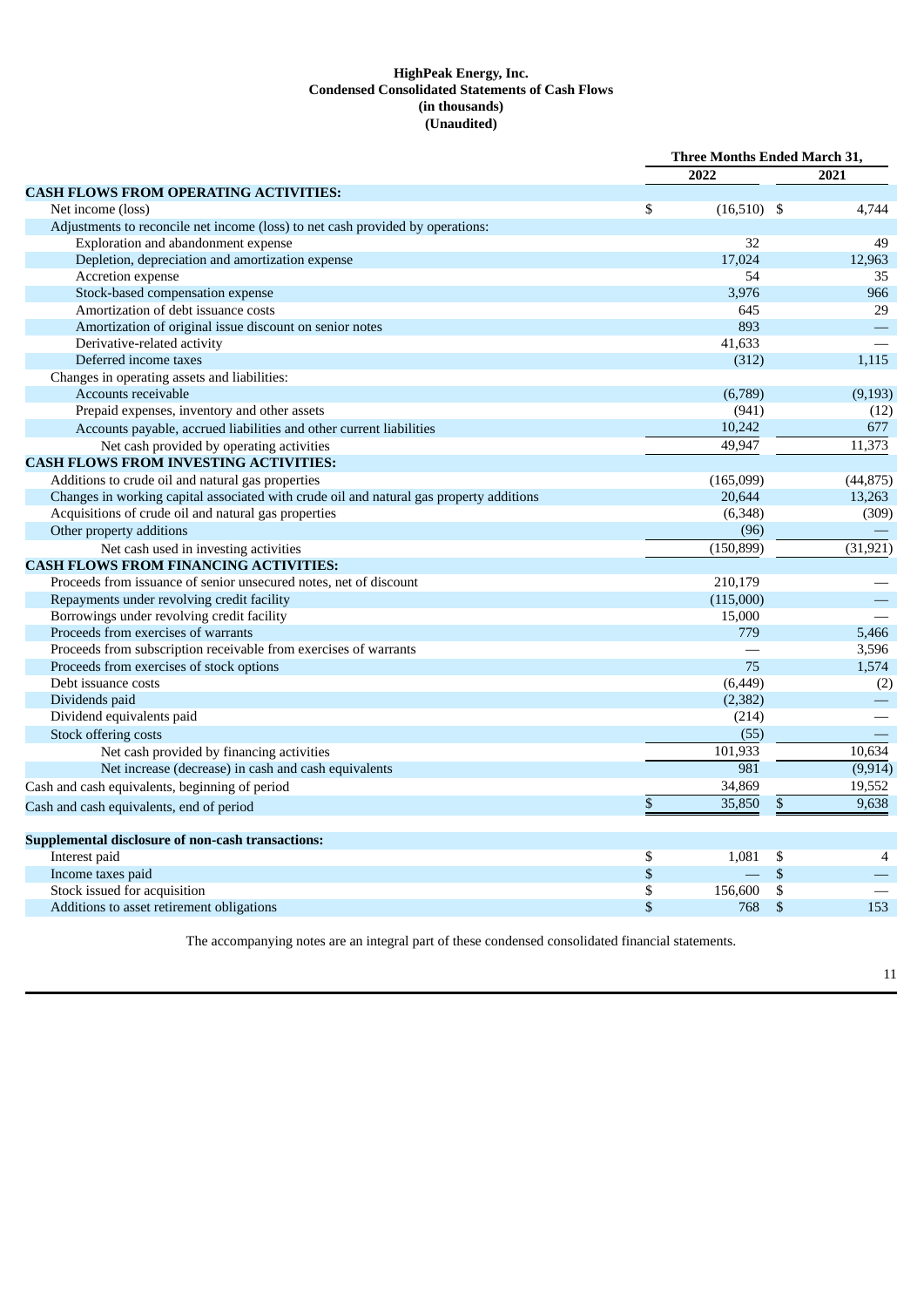### **HIGHPEAK ENERGY, INC. NOTES TO CONDENSED CONSOLIDATED FINANCIAL STATEMENTS (Unaudited)**

#### **NOTE 1. Organization and Nature of Operations**

HighPeak Energy, Inc. ("HighPeak Energy" or the "Company,") is a Delaware corporation, formed in October 2019. See the Company's Annual Report on Form 10-K for the year ended December 31, 2021 for further information regarding the formation of the Company.

HighPeak Energy's common stock and warrants are listed and traded on the Nasdaq Global Market (the "Nasdaq") under the ticker symbols "HPK" and "HPKEW," respectively. HighPeak Energy's Contingent Value Rights ("CVRs") are currently traded on the Over-The-Counter market under the ticker symbol "HPKER." The Company is an independent crude oil and natural gas exploration and production company that explores for, develops and produces crude oil, NGL and natural gas in the Permian Basin in West Texas, more specifically, the Midland Basin in Howard and Borden Counties. Our acreage is composed of two core areas, Flat Top in the northern portion of Howard County extending into southern Borden County and Signal Peak in the southern portion of Howard County.

#### **NOTE 2. Basis of Presentation and Summary of Significant Accounting Policies**

*Presentation*. In the opinion of management, the unaudited interim condensed consolidated financial statements of the Company as of March 31, 2022 and for the three months ended March 31, 2022 and 2021 include all adjustments and accruals, consisting only of normal, recurring adjustments and accruals necessary for a fair presentation of the results for the interim periods in conformity with generally accepted accounting principles in the United States ("GAAP"). The operating results for the three months ended March 31, 2022 are not indicative of results for a full year.

Certain information and footnote disclosures normally included in financial statements prepared in accordance with GAAP have been condensed or omitted in accordance with the rules and regulations of the United States Securities and Exchange Commission (the "SEC"). These unaudited interim condensed consolidated financial statements should be read together with the consolidated financial statements and notes thereto included in the Company's Annual Report on Form 10-K for the year ended December 31, 2021.

*Principles of consolidation.* The consolidated financial statements include the accounts of the Company and its wholly owned subsidiaries since their acquisition or formation. All material intercompany balances and transactions have been eliminated. Certain reclassifications have been made to prior period amounts to conform to the current period's presentation.

*Use of estimates in the preparation of financial statements.* Preparation of the Company's consolidated financial statements in conformity with GAAP requires management to make estimates and assumptions that affect the reported amounts of assets and liabilities, the disclosure of contingent assets and liabilities as of the date of the financial statements and the reported amounts of revenues and expenses during the reporting periods. Depletion of crude oil and natural gas properties and evaluations for impairment of proved and unproved crude oil and natural gas properties, in part, is determined using estimates of proved, probable and possible crude oil, NGL and natural gas reserves. There are numerous uncertainties inherent in the estimation of quantities of proved, probable and possible reserves and in the projection of future rates of production and the timing of development expenditures. Similarly, evaluations for impairment of proved and unproved crude oil and natural gas properties are subject to numerous uncertainties including, among others, estimates of future recoverable reserves, commodity price outlooks and future undiscounted and discounted net cash flows. Other items subject to such estimates and assumptions include, but are not limited to, the carrying value of crude oil and natural gas properties, asset retirement obligations, equity-based compensation, fair value of derivatives and estimates of income taxes. Actual results could differ from the estimates and assumptions utilized.

*Cash and cash equivalents.* The Company's cash and cash equivalents include depository accounts held by banks with original issuance maturities of 90 days or less. The Company's cash and cash equivalents are generally held in financial institutions in amounts that may exceed the insurance limits of the Federal Deposit Insurance Corporation. However, management believes that the Company's counterparty risks are minimal based on the reputation and history of the institutions selected.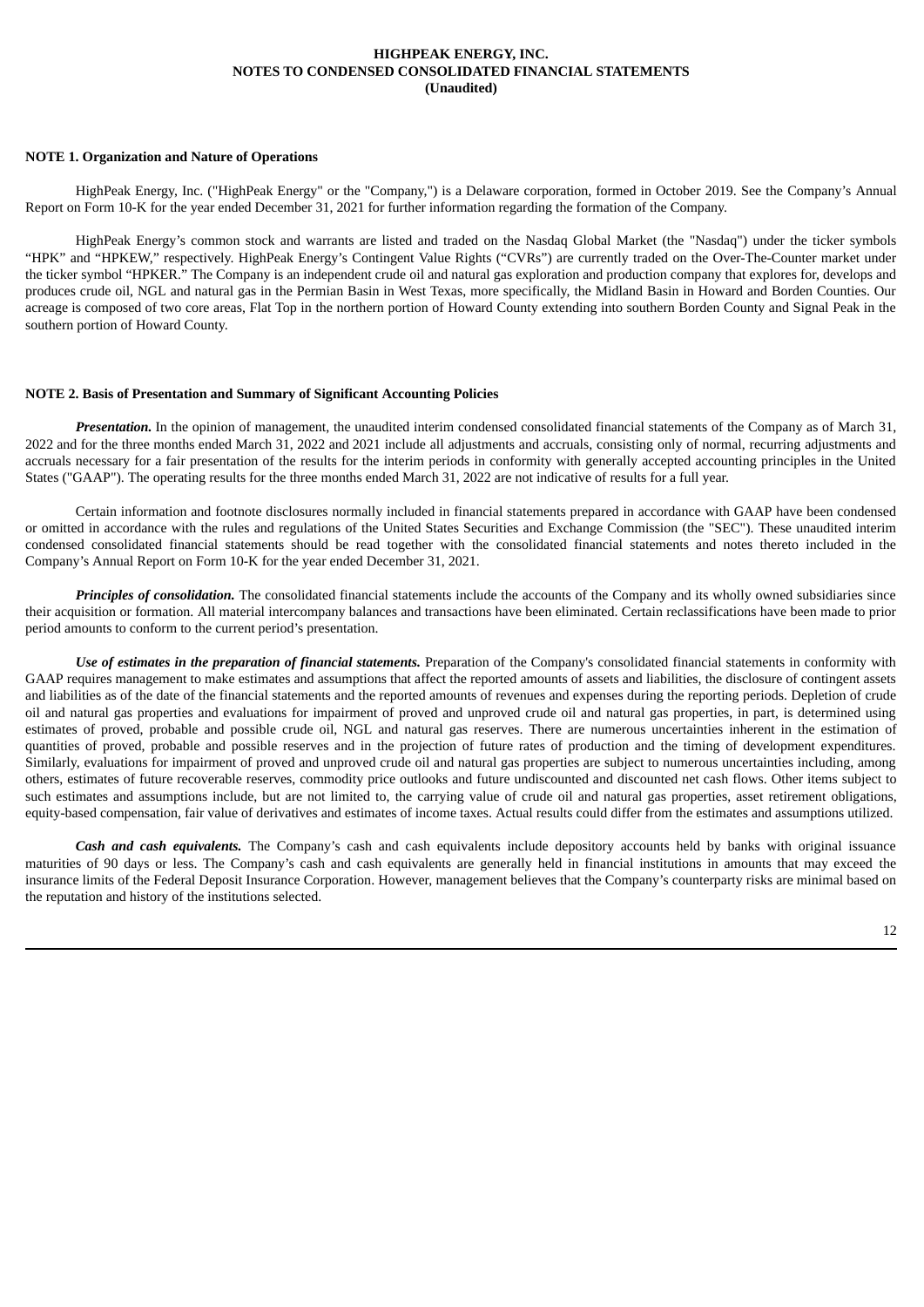*Accounts receivable.* As of March 31, 2022 and December 31, 2021, the Company's accounts receivables primarily consist of amounts due from the sale of crude oil, NGL and natural gas of \$41.1 million and \$29.0 million, respectively, and are based on estimates of sales volumes and realized prices the Company anticipates it will receive, receivables related to refunds from pipe suppliers of zero and \$3.2 million, respectively, current U.S. federal income tax receivables of \$3.2 million and \$3.2 million, respectively, joint interest receivables of \$1.9 million and \$3.1 million, respectively, and receivables related to settlements of derivative contracts of zero and \$771,000, respectively. The Company's share of crude oil, NGL and natural gas production is sold to various purchasers who must be prequalified under the Company's credit risk policies and procedures. The Company's credit risk related to collecting accounts receivables is mitigated by using credit and other financial criteria to evaluate the credit standing of the entity obligated to make payment on the accounts receivable, and where appropriate, the Company obtains assurances of payment, such as a guarantee by the parent company of the counterparty or other credit support. The Company routinely reviews outstanding balances and establishes allowances for bad debts equal to the estimable portions of accounts receivable for which failure to collect is considered probable. As of March 31, 2022 and December 31, 2021, the Company had no allowance for doubtful accounts.

*Concentration of credit risk.* The Company is subject to credit risk resulting from the concentration of its crude oil and natural gas receivables with significant purchasers. For the three months ended March 31, 2022 and 2021, sales to the Company's largest purchaser accounted for approximately 93% and 96%, respectively, of the Company's total crude oil, NGL and natural gas sales revenues. The Company generally does not require collateral and does not believe the loss of this particular purchaser would materially impact its operating results, as crude oil and natural gas are fungible products with well-established markets and numerous purchasers in various regions.

*Prepaid expenses.* Prepaid expenses are comprised primarily of tubulars that the Company has prepaid in order for the suppliers to produce the tubulars in time such as to guarantee their availability when we need them for our current drilling program, prepaid drilling and completion costs on wells being drilled and completed by third party operators where we own a non-operated working interest, prepaid caliche that will be used on future locations and roads in our development areas, prepaid insurance costs, software maintenance costs and listing fees that will be amortized over the life of the policies and prepaid software maintenance fees that will be amortized over the life of the contracts. Prepaid expenses as of March 31, 2022 and December 31, 2021 is \$15.1 million and \$7.2 million, respectively.

*Inventory*. Inventory is comprised primarily of crude oil and natural gas drilling or repair items such as tubing, casing, proppant used to fracturestimulate crude oil and natural gas wells, water, chemicals, pumps, vessels, operating supplies and ordinary maintenance materials and parts. The materials and supplies inventory is primarily acquired for use in future drilling or repair operations and is carried at the lower of cost or net realizable value, on a weighted average cost basis. Valuation allowances for materials and supplies inventories are recorded as reductions to the carrying values of the materials and supplies inventories in the Company's consolidated balance sheet and as charges to other expense in the consolidated statements of operations. The Company's materials and supplies inventory as of March 31, 2022 and December 31, 2021 is \$4.0 million and \$3.3 million, respectively, and the Company has not recognized any valuation allowance to date.

*Crude oil and natural gas properties.* The Company utilizes the successful efforts method of accounting for its crude oil and natural gas properties. Under this method, all costs associated with productive wells and nonproductive development wells are capitalized while nonproductive exploration costs and geological and geophysical expenditures are expensed.

The Company does not carry the costs of drilling an exploratory well as an asset in its consolidated balance sheet following the completion of drilling unless both of the following conditions are met: (i) the well has found a sufficient quantity of reserves to justify its completion as a producing well and (ii) the Company is making sufficient progress assessing the reserves and the economic and operating viability of the project.

Due to the capital-intensive nature and the geographical location of certain projects, it may take an extended period of time to evaluate the future potential of an exploration project and the economics associated with making a determination on its commercial viability. In these instances, the project's feasibility is not contingent upon price improvements or advances in technology, but rather the Company's ongoing efforts and expenditures related to accurately predict the hydrocarbon recoverability based on well information, gaining access to other companies' production data in the area, transportation or processing facilities and/or getting partner approval to drill additional appraisal wells. These activities are ongoing and are being pursued constantly. Consequently, the Company's assessment of suspended exploratory well costs is continuous until a decision can be made that the project has found sufficient proved reserves to sanction the project or is noncommercial and is charged to exploration and abandonment expense. See Note 6 for additional information.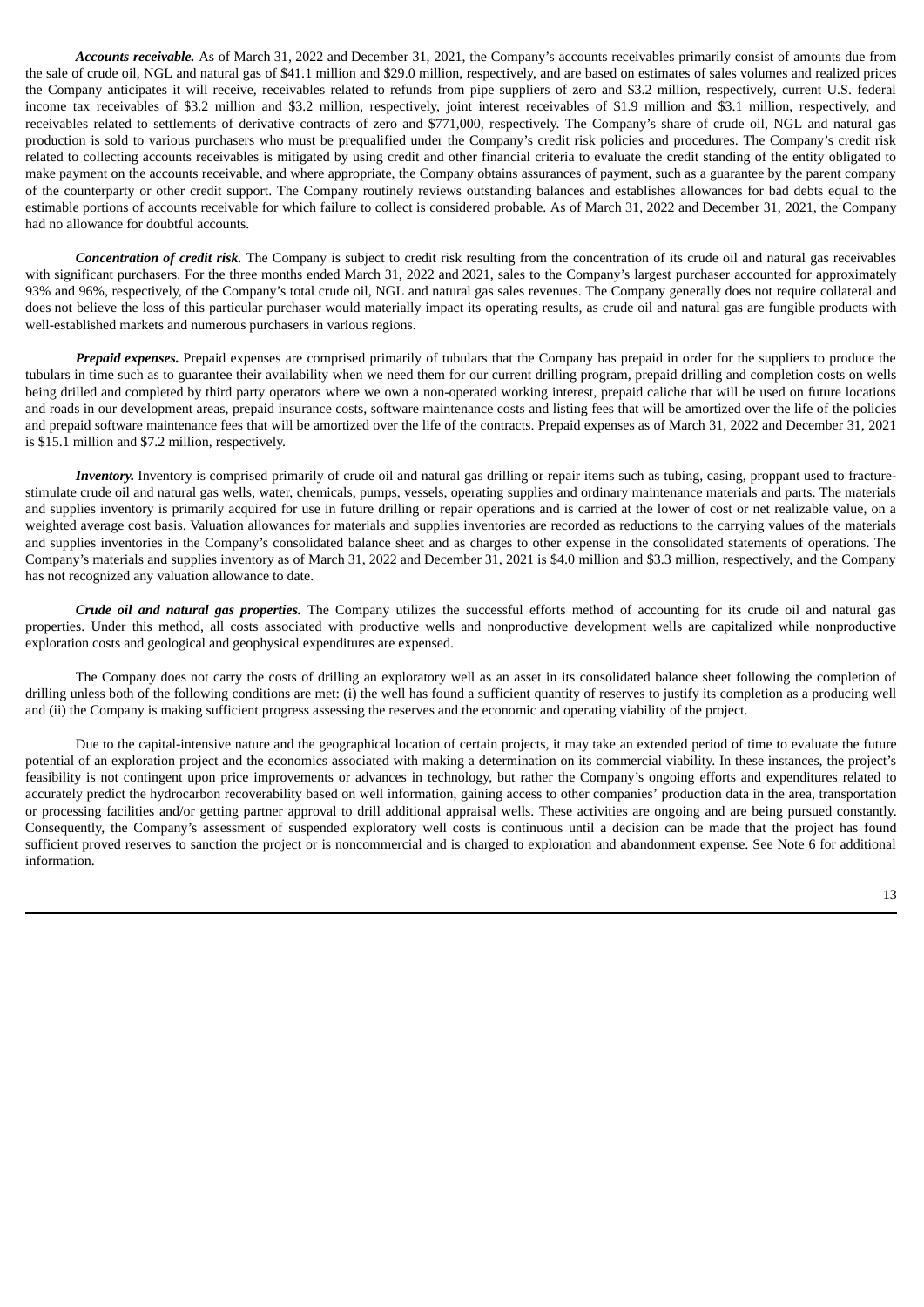The capitalized costs of proved properties are depleted using the unit-of-production method based on proved reserves for leasehold costs and proved reserves for drilling, completion and other crude oil and natural gas property costs. Costs of unproved leasehold costs are excluded from depletion until proved reserves are established or, if unsuccessful, impairment is determined.

Proceeds from the sales of individual properties are credited to proved or unproved oil and natural gas properties, as the case may be, if doing so does not materially impact the depletion rate of an amortization base. Generally, no gain or loss is recorded until an entire amortization base is sold. However, gain or loss is recorded from the sale of less than an entire amortization base if the disposition is significant enough to materially impact the depletion rate of the remaining properties in the amortization base.

The Company performs assessments of its long-lived assets to be held and used, including proved crude oil and natural gas properties accounted for under the successful efforts method of accounting, whenever events or circumstances indicate that the carrying value of those assets may not be recoverable. An impairment loss is indicated if the sum of the expected future cash flows is less than the carrying amount of the assets. In these circumstances, the Company recognizes an impairment charge for the amount by which the carrying amount of the assets exceeds the estimated fair value of the assets.

Unproved crude oil and natural gas properties are periodically assessed for impairment on a project-by-project basis. These impairment assessments are affected by the results of exploration activities, commodity price outlooks, planned future sales or expirations of all or a portion of such projects. If the estimated future net cash flows attributable to such projects are not expected to be sufficient to fully recover the costs invested in each project, the Company will recognize an impairment charge at that time.

*Other property and equipment, net.* Other property and equipment is recorded at cost. The carrying values of other property and equipment, net of accumulated depreciation of \$497,000 and \$438,000 as of March 31, 2022 and December 31, 2021, respectively, are as follows (in thousands):

|                                         |                       | December 31, |
|-----------------------------------------|-----------------------|--------------|
|                                         | <b>March 31, 2022</b> | 2021         |
| Land                                    | 1,122                 | 1,122        |
| Transportation equipment                | 257                   | 202          |
| Leasehold improvements                  | 167                   | 143          |
| Information technology                  | 83                    | 125          |
| Field equipment                         |                       | $\mathsf{R}$ |
| Total other property and equipment, net | 1,637                 | 1,600        |

Other property and equipment is depreciated over its estimated useful life on a straight-line basis. Land is not depreciated. Transportation equipment is generally depreciated over five years, field equipment is generally depreciated over seven years and information technology is generally depreciated over three years. Leasehold improvements are amortized over the lesser of their estimated useful lives or the underlying terms of the associated leases.

The Company reviews its long-lived assets for impairment whenever events or changes in circumstances indicate that the carrying amount of an asset may not be recoverable. If such assets are considered to be impaired, the impairment to be recorded is measured by the amount by which the carrying amount of the asset exceeds its estimated fair value. The estimated fair value is determined using either a discounted future cash flow model or another appropriate fair value method.

*Aid-in-construction assets.* As of March 31, 2022 and December 31, 2021, the Company has aid-in-construction assets totaling \$3.8 million and \$3.9 million, respectively, included in other noncurrent assets. The Company contracted with the natural gas gatherer and processor in its Flat Top area to construct a low-pressure gas gathering system to transport the Company's natural gas to its processing facility. The Company agreed to incur the cost to construct the system in return for future payments based on gross throughput through the system, including any third-party natural gas that is potentially tied into the system in the future. Based on the Company's current projections of its natural gas reserves in Flat Top, it is anticipated that the full amount will be paid back in less than four years. The contract calls for future aid-in-construction fundings if expansions of the system are necessary at the sole discretion of the Company.

*Debt issuance costs and original issue discount.* The Company has paid a total of \$9.0 million in debt issuance costs, \$6.4 million of which was incurred during the three months ended March 31, 2022, related to the issuance of senior unsecured notes and its revolving credit facility. Amortization based on the straight-line method over the terms of the senior unsecured notes and the revolving credit facility which approximates the effective interest method was \$644,000 and \$29,000 during the three months ended March 31, 2022 and 2021, respectively. In addition, the company realized a \$14.8 million discount on the issuance of its senior unsecured notes that is being amortized over the life of the notes which approximates the effective interest method and was \$893,000 and zero during the three months ended March 31, 2022 and 2021, respectively. As of March 31, 2022 and December 31, 2021, the net debt issuance costs and discount are netted against the outstanding long-term debt on the accompanying balance sheet in accordance with GAAP.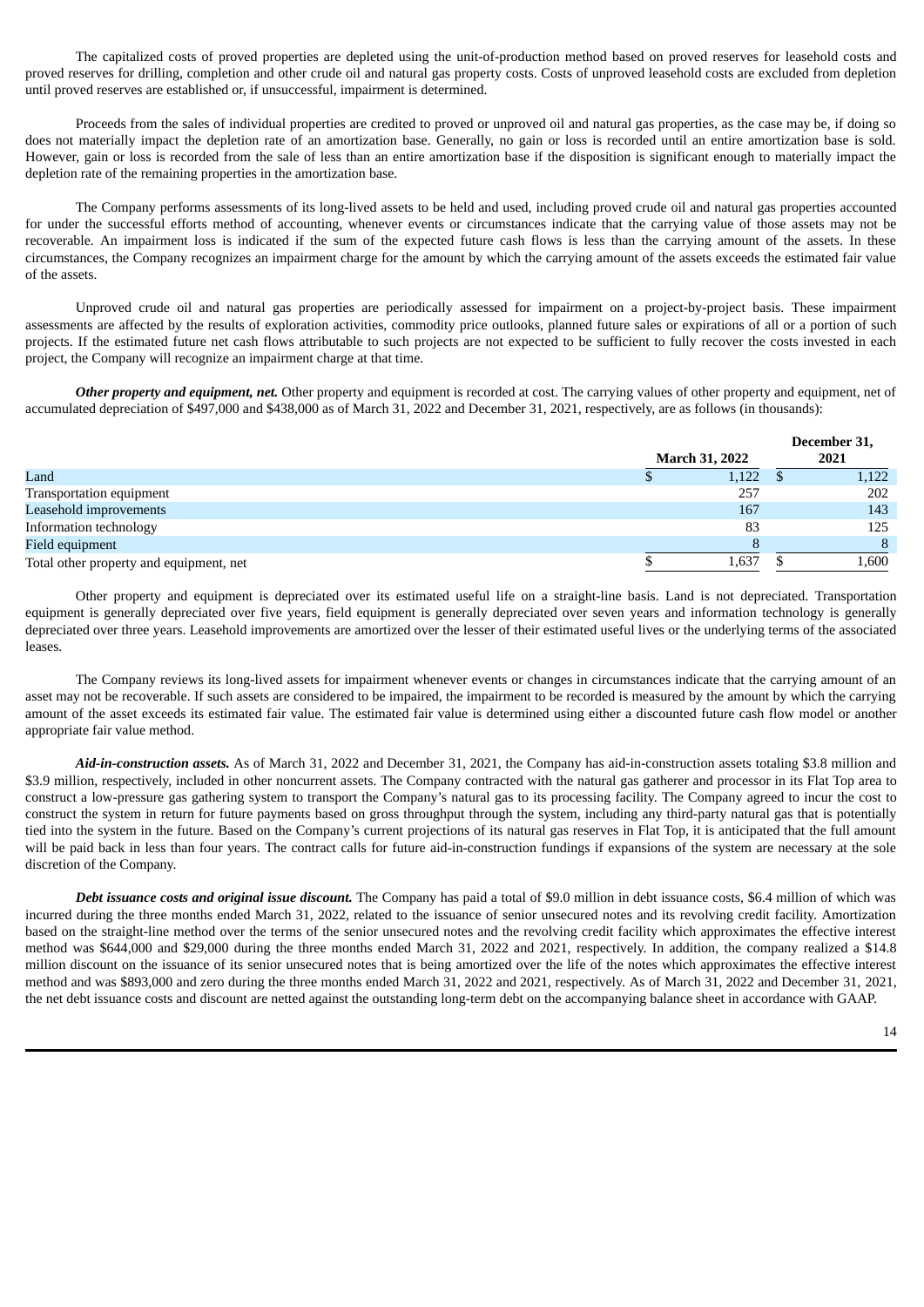*Leases.* The Company enters into leases for drilling rigs, storage tanks, equipment and buildings and recognizes lease expense on a straight-line basis over the lease term. Lease right-of-use assets and liabilities are initially recorded on the lease commencement date based on the present value of lease payments over the lease term. As most of the Company's lease contracts do not provide an implicit discount rate, the Company uses its incremental borrowing rate, which is determined based on information available at the commencement date of a lease. Leases may include renewal, purchase or termination options that can extend or shorten the term of a lease. The exercise of those options is at the Company's sole discretion and is evaluated at inception and throughout the contract to determine if a modification of the lease term is required. Leases with an initial term of 12 months or less are generally not recorded as lease right-of-use assets and liabilities. See Note 10 for additional information.

*Current liabilities.* Current liabilities as of March 31, 2022 and December 31, 2021 totaled approximately \$179.6 million and \$103.0 million, respectively, including trade accounts payable, derivative liabilities, revenues payable, advances from joint interest owners and accruals for capital expenditures, operating and general and administrative expenses, interest expense, operating leases, dividends and dividend equivalents and other miscellaneous items.

*Asset retirement obligations.* The Company records a liability for the fair value of an asset retirement obligation in the period in which the associated asset is acquired or placed into service, if a reasonable estimate of fair value can be made. Asset retirement obligations are generally capitalized as part of the carrying value of the long-lived asset to which it relates. Conditional asset retirement obligations meet the definition of liabilities and are recorded when incurred and when fair value can be reasonably estimated. See Note 8 for additional information.

*Revenue recognition***.** The Company follows FASB ASC 606, "Revenue from Contracts with Customers," ("ASC 606") whereby the Company recognizes revenues from the sales of crude oil and natural gas to its purchasers and presents them disaggregated on the Company's consolidated statements of operations.

The Company enters into contracts with purchasers to sell its crude oil and natural gas production. Revenue on these contracts is recognized in accordance with the five-step revenue recognition model prescribed in ASC 606. Specifically, revenue is recognized when the Company's performance obligations under these contracts are satisfied, which generally occurs with the transfer of control of the crude oil and natural gas to the purchaser. Control is generally considered transferred when the following criteria are met: (i) transfer of physical custody, (ii) transfer of title, (iii) transfer of risk of loss and (iv) relinquishment of any repurchase rights or other similar rights. Given the nature of the products sold, revenue is recognized at a point in time based on the amount of consideration the Company expects to receive in accordance with the price specified in the contract. Consideration under the crude oil and natural gas marketing contracts is typically received from the purchaser one to two months after production. As of March 31, 2022 and December 31, 2021, the Company had receivables related to contracts with purchasers of approximately \$41.1 million and \$29.0 million, respectively.

*Crude Oil Contracts.* The Company's crude oil marketing contracts transfer physical custody and title at or near the wellhead, which is generally when control of the crude oil has been transferred to the purchaser. The crude oil produced is sold under contracts using market-based pricing which is then adjusted for the differentials based upon delivery location and crude oil quality. Since the differentials are incurred after the transfer of control of the crude oil, the differentials are included in crude oil sales on the consolidated statements of operations as they represent part of the transaction price of the contract.

*Natural Gas Contracts.* The majority of the Company's natural gas is sold at the lease location, which is generally when control of the natural gas has been transferred to the purchaser. The natural gas is sold under (i) percentage of proceeds processing contracts or (ii) a hybrid of percentage of proceeds and fee-based contracts. Under the majority of the Company's contracts, the purchaser gathers the natural gas in the field where it is produced and transports it to natural gas processing plants where NGL products are extracted. The NGL products and remaining residue natural gas are then sold by the purchaser. Under percentage of proceeds and hybrid percentage of proceeds and fee-based contracts, the Company receives a percentage of the value for the extracted liquids and the residue natural gas. Since control of the natural gas transfers upstream of the transportation and processing activities, revenue is recognized as the net amount received from the purchaser.

The Company does not disclose the value of unsatisfied performance obligations under its contracts with customers as it applies the practical exemption in accordance with ASC 606. The exemption, as described in ASC 606-10-50-14(a), applies to variable consideration that is recognized as control of the product is transferred to the customer. Since each unit of product represents a separate performance obligation, future volumes are wholly unsatisfied and disclosure of the transaction price allocated to remaining performance obligations is not required.

*Derivatives.* All of the Company's derivatives are accounted for as non-hedge derivatives and are recorded at estimated fair value in the consolidated balance sheets. All changes in the fair values of its derivative contracts are recorded as gains or losses in the earnings of the periods in which they occur. The Company enters into derivatives under master netting arrangements, which, in an event of default, allows the Company to offset payables to and receivables from the defaulting counterparty. The Company classifies the fair value amounts of derivative assets and liabilities executed under master netting arrangements as net current or noncurrent derivative assets or net current or noncurrent derivative liabilities, whichever the case may be, by commodity and counterparty.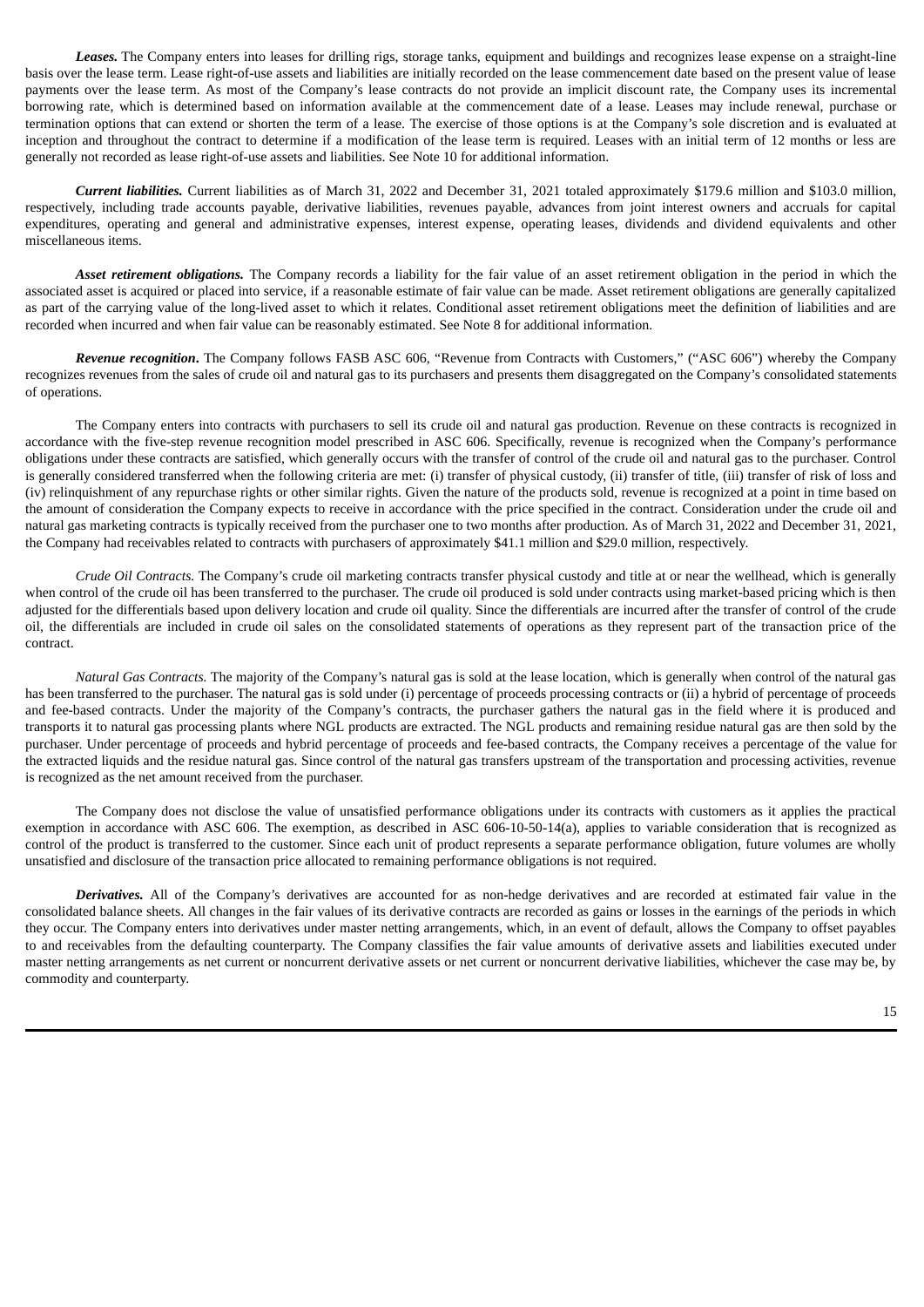The Company's credit risk related to derivatives is a counterparties' failure to perform under derivative contracts owed to the Company. The Company uses credit and other financial criteria to evaluate the credit standing of, and to select, counterparties to its derivative instruments. Although the Company does not obtain collateral or otherwise secure the fair value of its derivative instruments, associated credit risk is mitigated by the Company's credit risk policies and procedures.

The Company has entered into International Swap Dealers Association Master Agreements ("ISDA Agreements") with each of its derivative counterparties. The terms of the ISDA Agreements provide the Company and the counterparties with rights of set off upon the occurrence of defined acts of default by either the Company or a counterparty to a derivative, whereby the party not in default may set off all derivative liabilities owed to the defaulting party against all derivative asset receivables from the defaulting party. See Note 5 for additional information.

*Income taxes.* The provision for income taxes is determined using the asset and liability approach of accounting for income taxes. Under this approach, deferred income taxes reflect the net tax effects of temporary differences between the carrying amounts of assets and liabilities for financial reporting purposes and the carrying amounts for income tax purposes and net operating loss and tax credit carryforwards. The amount of deferred taxes on these temporary differences is determined using the tax rates that are expected to apply to the period when the asset is realized or the liability is settled, as applicable, based on tax rates and laws in the respective tax jurisdiction enacted as of the balance sheet date.

The Company reviews its deferred tax assets for recoverability and establishes a valuation allowance based on projected future taxable income, applicable tax strategies and the expected timing of the reversals of existing temporary differences. A valuation allowance is provided when it is more likely than not (likelihood of greater than 50 percent) that some portion or all the deferred tax assets will not be realized. The Company had not established a valuation allowance as of March 31, 2022 and December 31, 2021.

The Company recognizes the tax benefit from an uncertain tax position only if it is more likely than not that the tax position will be sustained upon examination by the taxing authorities, based upon the technical merits of the position. If all or a portion of the unrecognized tax benefit is sustained upon examination by the taxing authorities, the tax benefit will be recognized as a reduction to the Company's deferred tax liability and will affect the Company's effective tax rate in the period it is recognized. See Note 13 for addition information.

The Company records any tax-related interest charges as interest expense and any tax-related penalties as other expense in the consolidated statements of operations of which there have been none to date.

The Company is also subject to Texas Margin Tax. The Company realized no Texas Margin Tax in the accompanying consolidated financial statements as we do not anticipate owing any Texas Margin Tax for the periods presented.

*Stock-based compensation.* Stock-based compensation expense for stock option awards is measured at the grant date or modification date, as applicable, using the fair value of the award, and is recorded, net of forfeitures, on a straight-line basis over the requisite service period of the respective award. The fair value of stock option awards is determined on the grant date or modification date, as applicable, using a Black-Scholes option valuation model with the following inputs; (i) the grant date's closing stock price, (ii) the exercise price of the stock options, (iii) the expected term of the stock option, (iv) the estimated risk-free adjusted interest rate for the duration of the option's expected term, (v) the expected annual dividend yield on the underlying stock and (vi) the expected volatility over the option's expected term.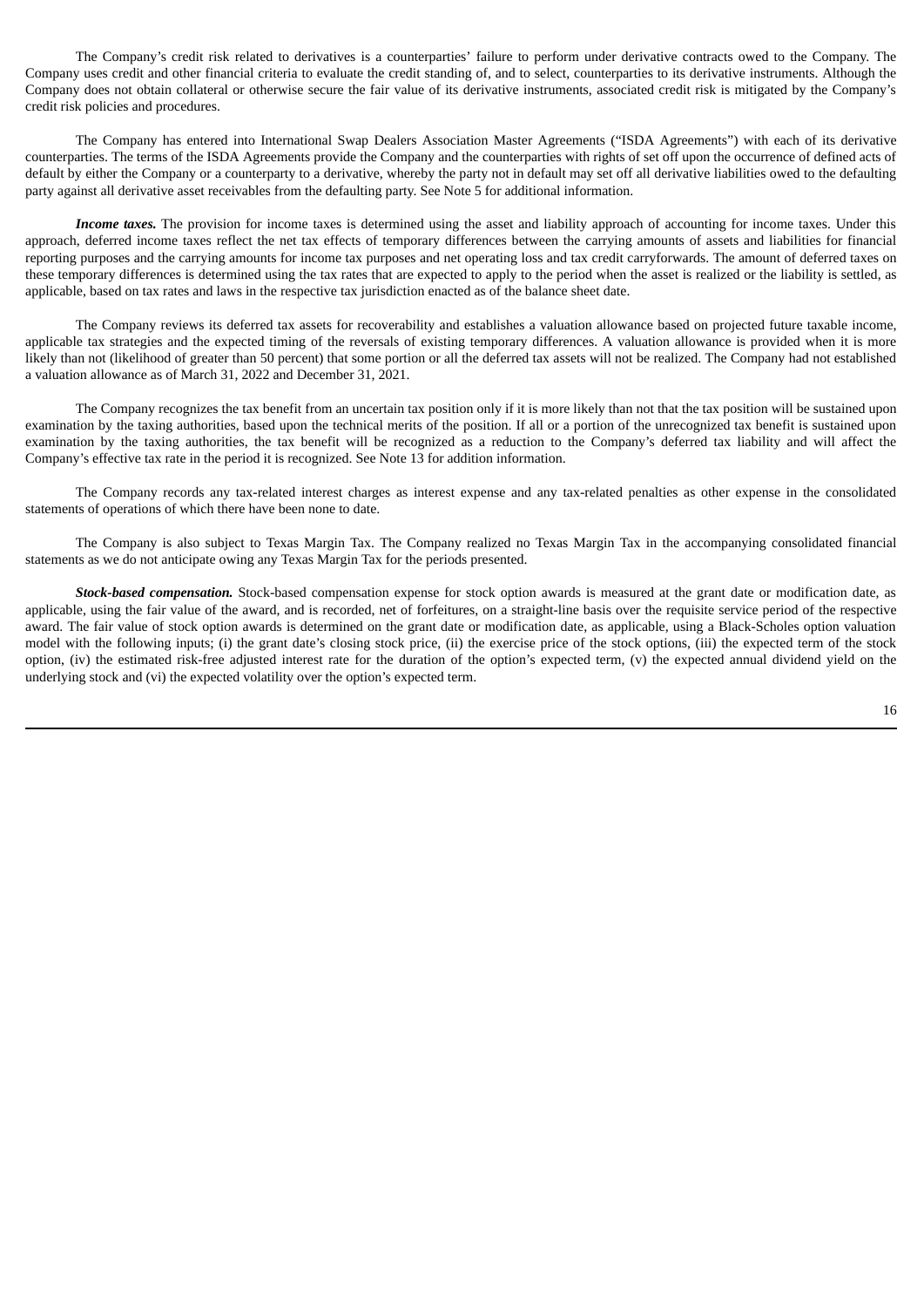Stock-based compensation for HighPeak Energy common stock issued to outside directors with no restrictions thereon, is measured at the grant date using the fair value of the award and is recognized as stock-based compensation in the accompanying financial statements immediately. Stock-based compensation for restricted stock awarded to outside directors and employee members of the board of directors is measured at the grant date using the fair value of the award and is recognized on a straight-line basis over the requisite service period of the respective award.

*Segments.* Based on the Company's organizational structure, the Company has one operating segment, which is crude oil and natural gas development, exploration and production. In addition, the Company has a single, company-wide management team that allocates capital resources to maximize profitability and measures financial performance as a single enterprise.

*Impact of the COVID-19 Pandemic.* A novel strain of the coronavirus disease ("COVID-19") surfaced in late 2019 and spread around the world, including to the United States. In March 2020, the World Health Organization declared COVID-19 a pandemic, and the President of the United States declared the COVID-19 outbreak a national emergency. The COVID-19 pandemic significantly affected the global economy, disrupted global supply chains and created significant volatility in the financial markets. In addition, the COVID-19 pandemic resulted in travel restrictions, business closures and other restrictions that have disrupted the demand for crude oil throughout the world and when combined with pressures on the global supply-demand balance for crude oil and related products, resulted in significant volatility in crude oil prices beginning late February 2020. The length of this demand disruption is unknown, and there is significant uncertainty regarding the long-term impact of the effects of the COVID-19 pandemic to global crude oil demand.

*New accounting pronouncements.* The Company has evaluated recently issued, but not yet effective, accounting pronouncements and does not believe they would have a material effect on the Company's consolidated financial statements.

#### **NOTE 3.** *Acquisitions*

**Acquisitions.** During the three months ended March 31, 2022, the Company incurred a total of \$162.9 million in acquisition costs primarily related to a series of agreements to acquire various crude oil and natural gas properties contiguous to its Flat Top operating area in Borden and Howard counties, consisting of approximately 10,200 net acres and associated producing properties, water system infrastructure and in-field fluid gathering pipelines. Included in the acquisition costs is the issuance of 6,960,000 shares of HighPeak Energy common stock valued at \$156.6 million on the date of closing. All of the aforementioned acquisitions were accounted for as asset acquisitions as substantially all of the gross assets acquired are concentrated in a group of similar identifiable assets. The consideration paid was allocated to the individual assets acquired and liabilities assumed based on their relative fair values. All transaction costs associated with the acquisitions were capitalized.

**Contingent Acquisition.** The Company is also party to an option agreement to acquire additional producing horizontal wells and acreage contiguous to its Flat Top Area for consideration of approximately 773,333 shares of HighPeak common stock, which may be adjusted for customary purchase price adjustments, should certain closing conditions come to fruition prior to May 31, 2022. At this time, it is unknown if this transaction will be consummated.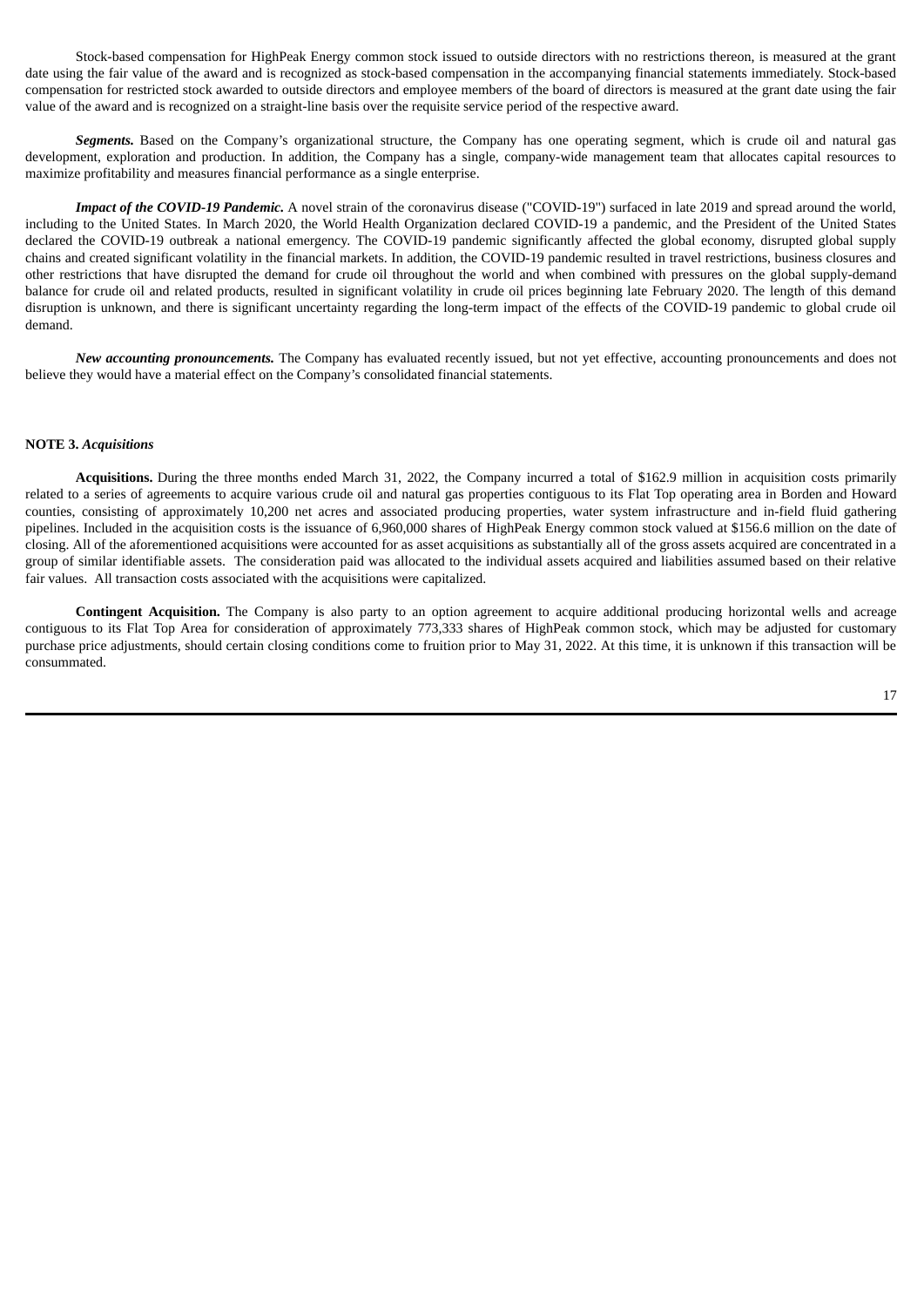#### **NOTE 4. Fair Value Measurements**

The Company determines fair value based on the price that would be received from selling an asset or paid to transfer a liability in an orderly transaction between market participants at the measurement date. Fair value measurements are based upon inputs that market participants use in pricing an asset or liability, which are characterized according to a hierarchy that prioritizes those inputs based on the degree to which they are observable. Observable inputs represent market data obtained from independent sources, whereas unobservable inputs reflect a company's own market assumptions, which are used if observable inputs are not reasonably available without undue cost and effort. The fair value input hierarchy level to which an asset or liability measurement in its entirety falls is determined based on the lowest level input that is significant to the measurement in its entirety.

The three input levels of the fair value hierarchy are as follows:

- Level  $1$  quoted prices for identical assets or liabilities in active markets.
- Level 2 quoted prices for similar assets or liabilities in active markets; quoted prices for identical assets or liabilities in markets that are not active; inputs other than quoted prices that are observable for the asset or liability (e.g., interest rates) and inputs derived principally from or corroborated by observable market data by correlation or other means.
- Level 3 unobservable inputs for the asset or liability, typically reflecting management's estimate of assumptions that market participants would use in pricing the asset or liability. The fair values are therefore, determined using model-based techniques, including discounted cash flow models.

*Assets and liabilities measured at fair value on a recurring basis.* Assets and liabilities measured at fair value on a recurring basis as of March 31, 2022 and December 31, 2021 are as follows (in thousands):

|                                                | As of March 31, 2022 |                                                   |                                       |                    |           |                     |        |              |  |  |
|------------------------------------------------|----------------------|---------------------------------------------------|---------------------------------------|--------------------|-----------|---------------------|--------|--------------|--|--|
|                                                |                      | <b>Quoted Prices</b>                              |                                       |                    |           |                     |        |              |  |  |
|                                                |                      | in                                                |                                       |                    |           |                     |        |              |  |  |
|                                                |                      | <b>Active</b>                                     |                                       |                    |           |                     |        |              |  |  |
|                                                |                      | <b>Markets</b>                                    |                                       | <b>Significant</b> |           |                     |        |              |  |  |
|                                                |                      | for                                               |                                       | Other              |           | <b>Significant</b>  |        |              |  |  |
|                                                |                      |                                                   | <b>Identical</b><br><b>Observable</b> |                    |           | <b>Unobservable</b> |        |              |  |  |
|                                                |                      | <b>Assets</b><br>Inputs<br>(Level 1)<br>(Level 2) |                                       |                    |           |                     | Inputs |              |  |  |
|                                                |                      |                                                   |                                       |                    | (Level 3) |                     |        | <b>Total</b> |  |  |
| <b>Assets:</b>                                 |                      |                                                   |                                       |                    |           |                     |        |              |  |  |
| Commodity price derivatives                    | \$                   |                                                   | \$                                    |                    | \$        |                     | S      |              |  |  |
| <b>Liabilities:</b>                            |                      |                                                   |                                       |                    |           |                     |        |              |  |  |
| Commodity price derivatives - current          |                      |                                                   |                                       | 51,758             |           |                     |        | 51,758       |  |  |
| Commodity price derivatives - noncurrent       |                      |                                                   |                                       | 5,342              |           |                     |        | 5,342        |  |  |
| <b>Total liabilities</b>                       |                      |                                                   |                                       | 57,100             |           |                     |        | 57,100       |  |  |
| <b>Total recurring fair value measurements</b> |                      |                                                   |                                       | (57, 100)          |           |                     |        | (57, 100)    |  |  |

|                                                | As of December 31, 2021 |                                                                                     |   |                                                   |    |                                                                  |   |              |  |
|------------------------------------------------|-------------------------|-------------------------------------------------------------------------------------|---|---------------------------------------------------|----|------------------------------------------------------------------|---|--------------|--|
|                                                |                         | <b>Quoted Prices</b><br>in<br><b>Active</b><br><b>Markets</b><br><b>Significant</b> |   |                                                   |    |                                                                  |   |              |  |
|                                                |                         | for<br><b>Identical</b><br><b>Assets</b><br>(Level 1)                               |   | Other<br><b>Observable</b><br>Inputs<br>(Level 2) |    | <b>Significant</b><br><b>Unobservable</b><br>Inputs<br>(Level 3) |   | <b>Total</b> |  |
| <b>Assets:</b>                                 |                         |                                                                                     |   |                                                   |    |                                                                  |   |              |  |
| Commodity price derivatives                    | \$                      | $\hspace{0.1mm}-\hspace{0.1mm}$                                                     | S | 2,199                                             | S. |                                                                  | S | 2,199        |  |
| <b>Liabilities:</b>                            |                         |                                                                                     |   |                                                   |    |                                                                  |   |              |  |
| Commodity price derivatives – current          |                         |                                                                                     |   | 13,591                                            |    |                                                                  |   | 13,591       |  |
| Commodity price derivatives - noncurrent       |                         |                                                                                     |   | 4,075                                             |    |                                                                  |   | 4,075        |  |
| <b>Total liabilities</b>                       |                         |                                                                                     |   | 17,666                                            |    |                                                                  |   | 17,666       |  |
| <b>Total recurring fair value measurements</b> |                         |                                                                                     |   | (15, 467)                                         |    |                                                                  |   | (15, 467)    |  |

*Commodity price derivatives.* The Company's commodity price derivatives are currently made up entirely of crude oil swap contracts. The Company measures derivatives using an industry-standard pricing model that is provided by a third party. The inputs utilized in the third-party discounted cash flow and option-pricing models for valuing commodity price derivatives include forward prices for crude oil, contracted volumes, volatility factors and time to maturity, which are considered Level 2 inputs.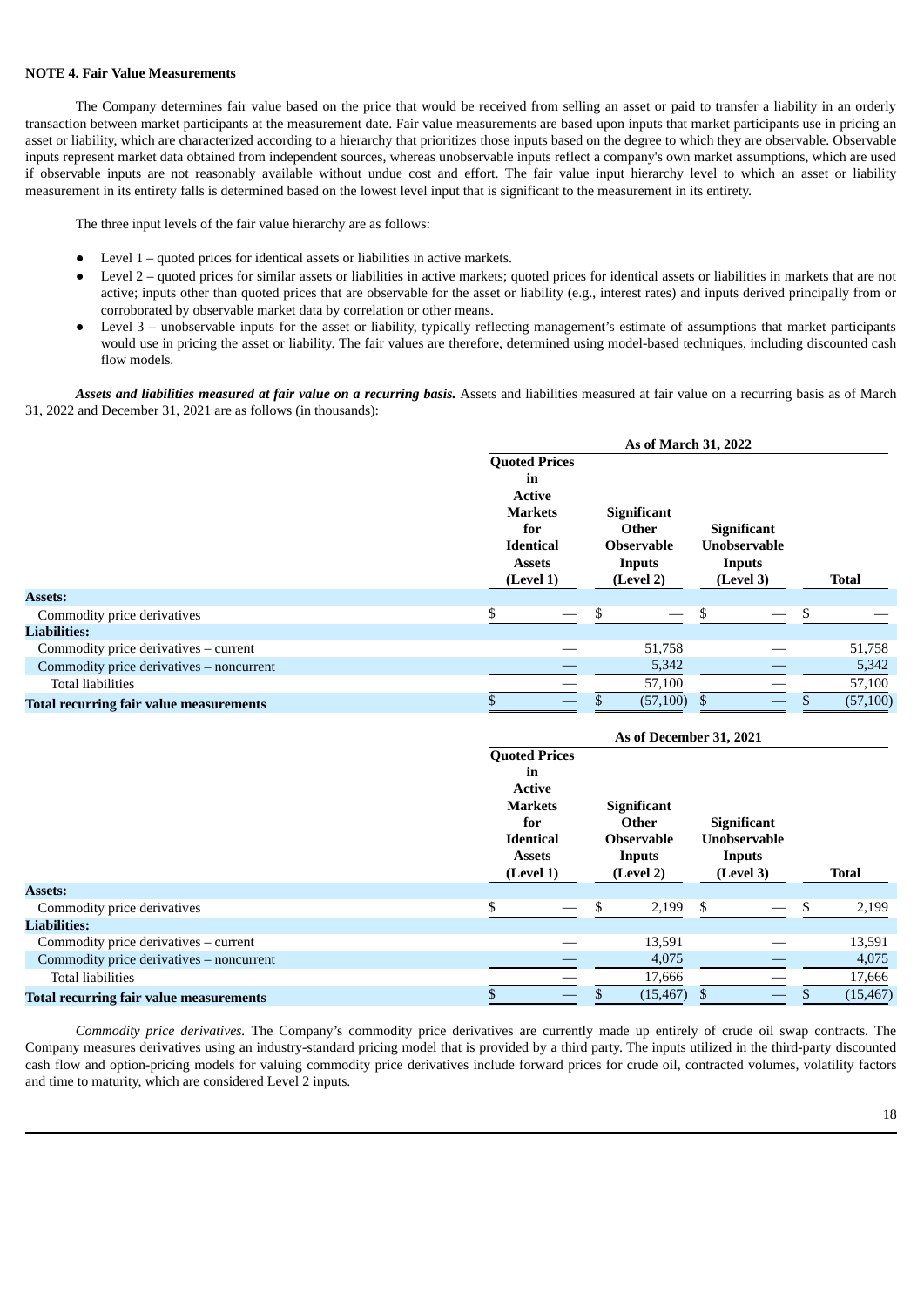*Assets and liabilities measured at fair value on a nonrecurring basis.* Certain assets and liabilities are measured at fair value on a nonrecurring basis. These assets and liabilities are not measured at fair value on an ongoing basis but are subject to fair value adjustments in certain circumstances. Specifically, (i) stock-based compensation is measured at fair value on the date of grant based on Level 1 inputs for restricted stock awards or Level 2 inputs for stock option awards based upon market data, and (ii) the estimates and fair value measurements used for the evaluation of proved property for potential impairment using Level 3 inputs based upon market conditions in the area. The Company assesses the recoverability of the carrying amount of certain assets and liabilities whenever events or changes in circumstances indicate the carrying amount of an asset or liability may not be recoverable. These assets and liabilities can include inventories, proved and unproved crude oil and natural gas properties and other long-lived assets that are written down to fair value when they are impaired or held for sale. The Company did not record any impairments to proved or unproved crude oil and natural gas properties for the periods presented in the accompanying consolidated financial statements.

*Financial instruments not carried at fair value.* Carrying values and fair values of financial instruments that are not carried at fair value in the consolidating balance sheets are as follows (in thousands):

|                           | As of March 31, 2022                   |  |         |                   |                          | As of December 31, 2021 |        |  |
|---------------------------|----------------------------------------|--|---------|-------------------|--------------------------|-------------------------|--------|--|
|                           | Carrying<br>Value<br><b>Fair Value</b> |  |         | Carrying<br>Value |                          | <b>Fair Value</b>       |        |  |
| Assets:                   |                                        |  |         |                   |                          |                         |        |  |
| Cash and cash equivalents | \$<br>35,850                           |  | 35.850  | \$                | 34,869                   |                         | 34,869 |  |
| Liabilities:              |                                        |  |         |                   |                          |                         |        |  |
| Long-term debt:           |                                        |  |         |                   |                          |                         |        |  |
| Senior notes (a)          | 205,052                                |  | 225,000 | \$.               | $\overline{\phantom{m}}$ |                         |        |  |

(a) Fair value is determined using Level 2 inputs. The Company's senior unsecured notes are quoted, but not actively traded on major exchanges; therefore, fair value is based on periodic values as quoted on major exchanges. See Note 7 for additional information.

The Company has other financial instruments consisting primarily of accounts receivable, accounts payable, long-term debt, specifically the revolving credit facility, and other current assets and liabilities that approximate fair value due to the nature of the instrument and their relatively short maturities.

#### **NOTE 5. Derivative Financial Instruments**

The Company primarily utilizes commodity swap contracts to (i) reduce the effect of price volatility on the commodities the Company produces and sells, and (ii) support the Company's capital budgeting and expenditure plans, (iii) protect the Company's borrowing base under its Revolving Credit Facility, (iv) adhere to the hedge obligations included in the senior unsecured notes and (v) support the payment of contractual obligations.

The following table summarizes the effect of derivatives on the Company's consolidated statements of operations (in thousands):

|                                     |   | <b>Three Months Ended</b><br>March 31, |      |  |
|-------------------------------------|---|----------------------------------------|------|--|
|                                     |   | 2022                                   | 2021 |  |
| Noncash derivative gain (loss), net | D | $(41, 633)$ \$                         |      |  |
| Derivative settlements, net         |   | (24,761)                               |      |  |
| Derivative gain (loss), net         |   | (66, 394)                              |      |  |
|                                     |   |                                        |      |  |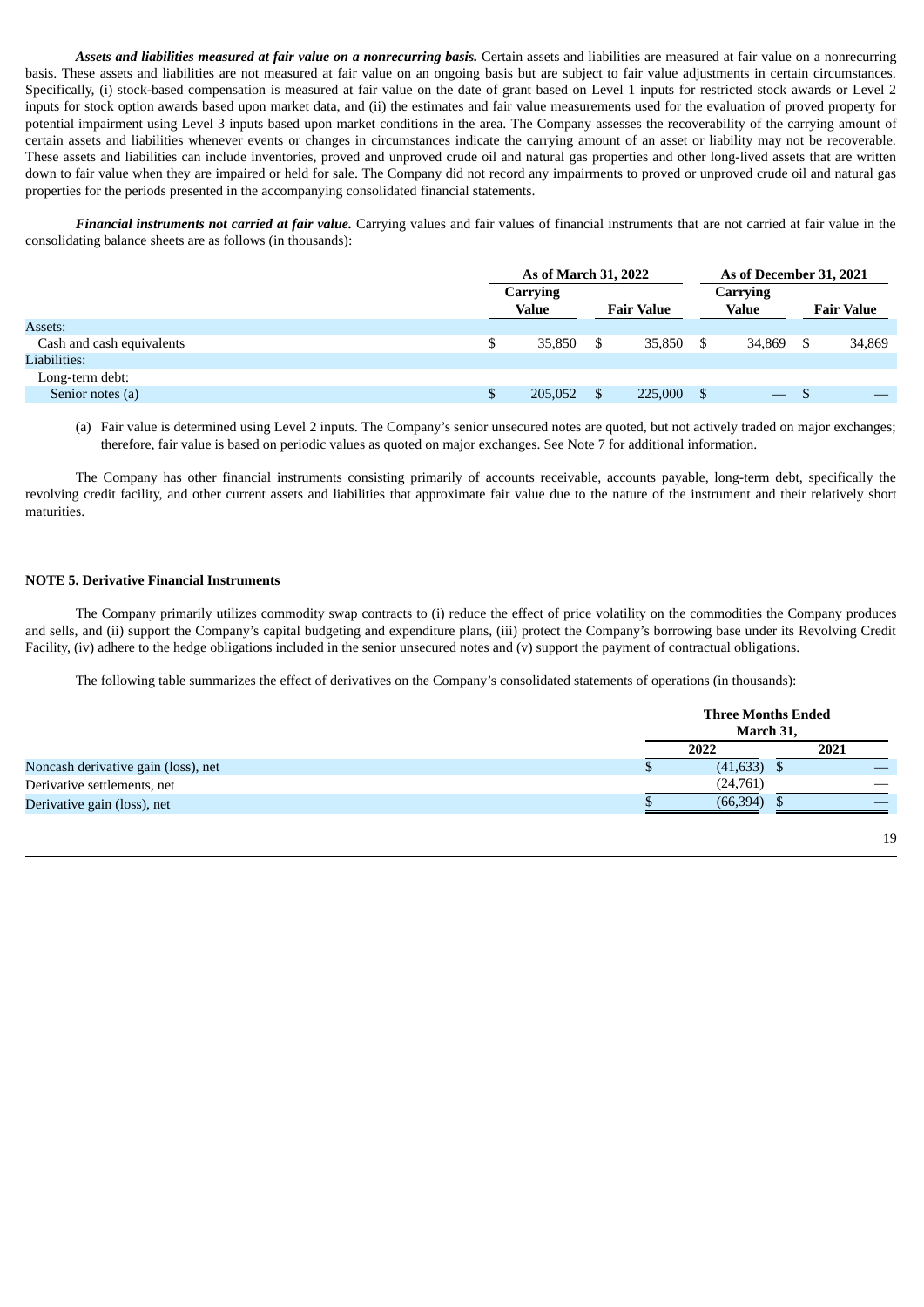*Crude oil production derivatives.* The Company sells its crude oil production at the lease and the sales contracts governing such crude oil production are tied directly to, or are correlated with, NYMEX WTI crude oil prices. As such, the Company uses NYMEX WTI derivative contracts to manage future crude oil price volatility.

The Company's outstanding crude oil derivative contracts as of March 31, 2022 and the weighted average crude oil prices per barrel for those contracts are as follows:

|                                     |         | <b>Remainder of 2022</b> |         |              | 2023 |         |  |                |       |
|-------------------------------------|---------|--------------------------|---------|--------------|------|---------|--|----------------|-------|
|                                     | Second  | <b>Third</b>             | Fourth  |              |      | First   |  | Second         |       |
|                                     |         |                          |         | <b>Total</b> |      |         |  |                | Total |
|                                     | Ouarter | Ouarter                  | Ouarter |              |      | Ouarter |  | <b>Quarter</b> |       |
| <b>Crude Oil Price Swaps - WTI:</b> |         |                          |         |              |      |         |  |                |       |
| Volume (MBbls)                      | 1,039.8 | 456.4                    | 487.4   | 1.983.6      |      | 441.0   |  | 200.2          | 641.2 |
| Price per Bbl                       | 71.96   | 75.15                    | 70.14   | 72.25        |      | 70.05   |  | 57.22          | 66.04 |

The Company uses credit and other financial criteria to evaluate the credit standings of, and to select, counterparties to its derivative financial instruments. Although the Company does not obtain collateral or otherwise secure the fair value of its derivative financial instruments, associated credit risk is mitigated by the Company's credit risk policies and procedures.

Net derivative liabilities associated with the Company's open commodity derivatives by counterparty are as follows (in thousands):

|                                        |   | As of March 31,<br>2022 |
|----------------------------------------|---|-------------------------|
| Fifth Third Bank, National Association | S | (35, 464)               |
| Bank of America, National Association  |   | (11,765)                |
| Bank of Oklahoma, National Association |   | (7,939)                 |
| Citizens Bank, National Association    |   | (1,932)                 |
|                                        |   | (57, 100)               |

# **NOTE 6. Exploratory Well Costs**

The Company capitalizes exploratory well and project costs until a determination is made that the well or project has either found proved reserves, is impaired or is sold. The Company's capitalized exploratory well and project costs are included in proved properties in the consolidated balance sheets. If the exploratory well or project is determined to be impaired, the impaired costs are charged to exploration and abandonments expense.

The changes in capitalized exploratory well costs are as follows (in thousands):

|                                                                       | <b>Three Months</b><br>Ended<br>March 31,<br>2022 |
|-----------------------------------------------------------------------|---------------------------------------------------|
| Beginning capitalized exploratory well costs                          | 28,076                                            |
| Additions to exploratory well costs                                   | 70.728                                            |
| Reclassification to proved properties                                 | (74,081)                                          |
| Exploratory well costs charged to exploration and abandonment expense |                                                   |
| Ending capitalized exploratory well costs                             | 24,723                                            |

All capitalized exploratory well costs have been capitalized for less than one year based on the date of drilling.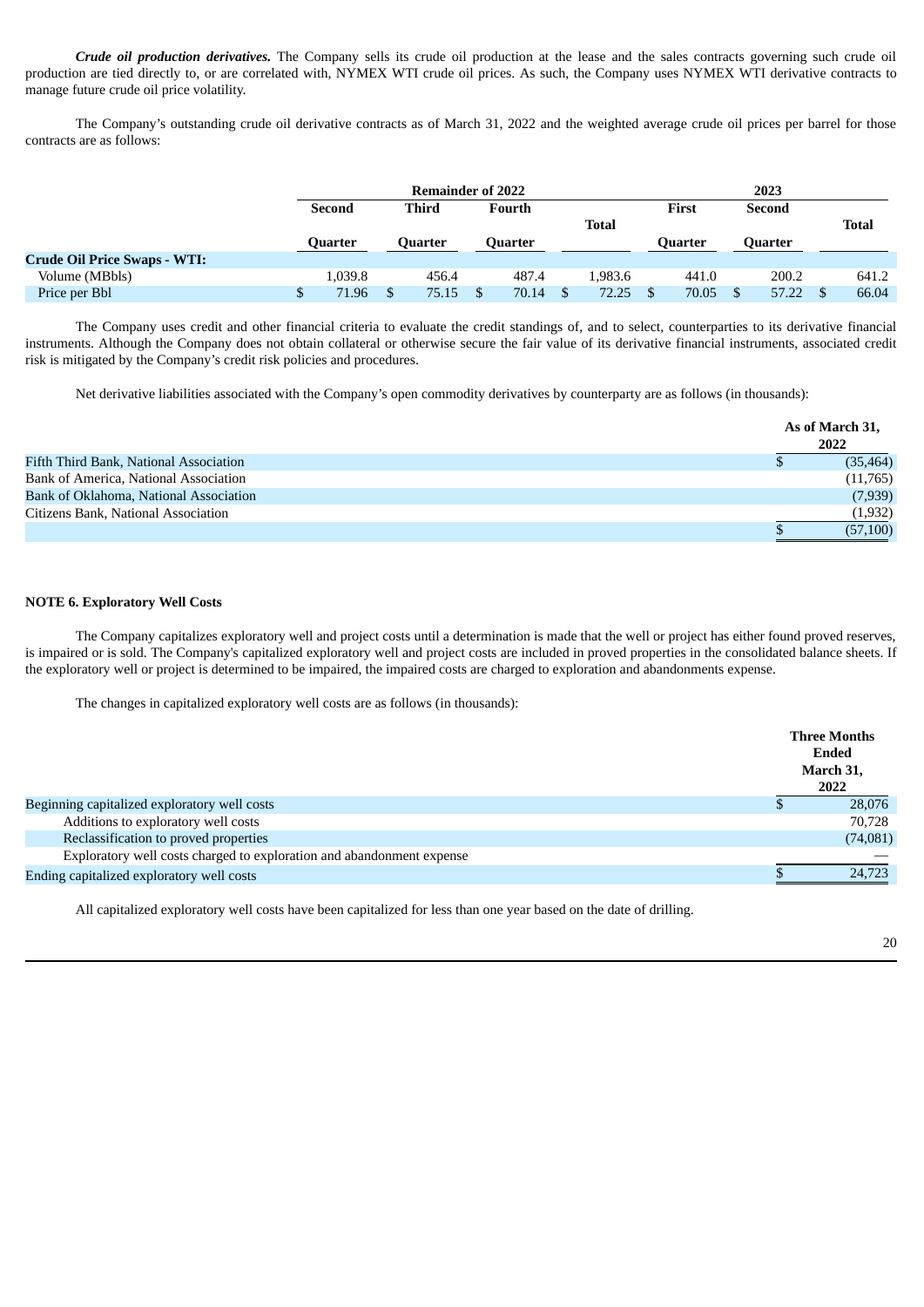### **NOTE 7. Long-Term Debt**

The components of long-term debt, including the effects of debt issuance costs, are as follows (in thousands):

|                                        | March 31,<br>2022 |         |  |
|----------------------------------------|-------------------|---------|--|
| 10.00% Senior Notes due 2024           | 225,000           |         |  |
| Revolving Credit Facility due 2024     |                   | 100,000 |  |
| Debt issuance costs, net (a)           | (7, 876)          | (2,071) |  |
| Discounts, net (b)                     | (13, 927)         |         |  |
| Total debt                             | 203,197           | 97,929  |  |
| Less current portion of long-term debt |                   |         |  |
| Long-term debt, net                    | 203.197           | 97,929  |  |

(a) Debt issuance costs as of March 31, 2022 and December 31, 2021 consisted of \$9.0 million and \$2.6 million, respectively, in costs less accumulated amortization of \$1.1 million and \$502,000, respectively.

(b) Discounts as of March 31, 2022 and December 31, 2021 consisted of \$14.8 million and zero, respectively, in discounts less accumulated amortization of \$893,000 and zero, respectively.

*Revolving Credit Facility*. In December 2020, the Company entered into a Credit Agreement with Fifth Third Bank, National Association ("Fifth Third") as the administrative agent and sole lender to establish a revolving credit facility ("Revolving Credit Facility") that matures on June 17, 2024. The Revolving Credit Facility had an initial borrowing base of \$40.0 million. However, the Company elected to reduce the aggregate elected commitments under the Revolving Credit Facility to \$20.0 million. In June 2021, the Company entered into the First Amendment to, among other things, (i) complete the semi-annual borrowing base redetermination process which increased the borrowing base from \$40.0 million to \$125.0 million and (ii) modify the terms of the Credit Agreement to increase the aggregate elected commitments from \$20.0 million to \$125.0 million. A syndicate of banks joined the credit facility at differing levels of commitments with Fifth Third remaining the administrative agent. In October 2021, the Company entered into the Second Amendment to, among other things, (i) complete a semi-annual borrowing base redetermination process, which increased the borrowing base from \$125.0 million to \$195.0 million and (ii) modify the terms of the Credit Agreement to increase the aggregate elected commitments from \$125.0 million to \$195.0 million. In February 2022, the Company entered into the Third Amendment to, among other things, (i) reduce the borrowing base from \$195.0 million to \$138.8 million and (ii) modify the terms of the Credit Agreement to reduce the aggregate elected commitments from \$195.0 million to \$138.8 million.

The borrowing capacity under the Revolving Credit Facility is equal to the lowest of (i) the borrowing base (which stands at \$138.8 million as of March 31, 2022), (ii) the aggregate elected commitments (which stand at \$138.8 million as of March 31, 2022) and (iii) \$500.0 million. As of March 31, 2022 and December 31, 2021, the Company had zero and \$100.0 million, respectively, outstanding borrowings under the Revolving Credit Facility. Borrowings under the Revolving Credit Facility prior to February 2022 bore interest, at the option of the Company, based on (a) a rate per annum equal to the higher of (i) the prime rate announced from time to time by Fifth Third, (ii) the weighted average of the rates on overnight federal funds transactions with members of the Federal Reserve System during the last preceding business day plus 0.5 percent and (iii) the Adjusted LIBO Rate for one-month Interest Period, plus a margin (the "Applicable Margin") which was determined by the Borrowing Base Utilization Percentage as defined in the Revolving Credit Facility or (b) the LIBO Rate for a one, three or six month Interest Period multiplied by the Statutory Reserve Rate. As of February 2022, borrowings under the Revolving Credit Facility bear interest at the option of the Company, based on (a) the prime rate announced from time to time by Fifth Third or (b) a rate equal to the higher of (i) zero percent per annum and (ii) SOFR relating to quotations for 1 or 3 months. Letters of credit outstanding under the Revolving Credit Facility are subject to a per annum fee, representing the Applicable Margin plus 0.125 percent. The Company also pays commitment fees on undrawn amounts under the Revolving Credit Facility equal to 0.50 percent. Borrowings under the Revolving Credit Facility are secured by a first lien security interest on substantially all assets of the Company and its restricted subsidiaries, including mortgages on the Company's and its restricted subsidiaries' crude oil and natural gas properties. The Revolving Credit Facility is scheduled to have the borrowing base redetermined semiannually in April and October. Additionally, the Company and Fifth Third each have the option for a wild card evaluation between redeterminations.

The Revolving Credit Facility requires the maintenance of a ratio of total debt to EBITDAX, subject to certain adjustments, not to exceed 3.00 to 1.00 as of the last day of any fiscal quarter and a current ratio, subject to certain adjustments, of at least 1.00 to 1.00 as of the last day of any fiscal quarter.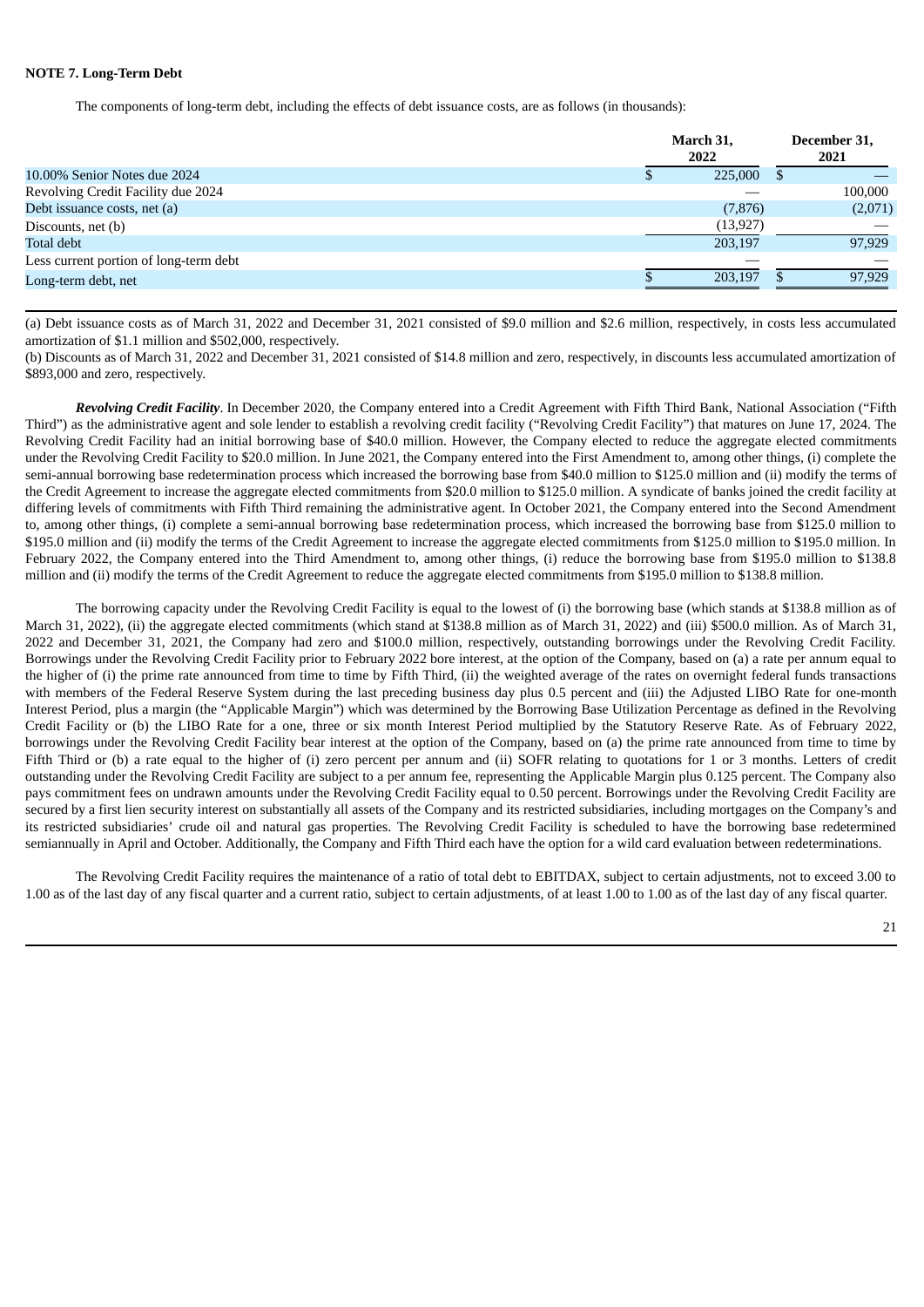The Company has limited equity cure rights for a breach of the above-listed financial covenants. Additionally, the Revolving Credit Facility contains additional restrictive covenants that limit the ability of the Company and its restricted subsidiaries to, among other things, incur additional indebtedness, incur additional liens, make investments and loans, enter into mergers and acquisitions, make or declare dividends and other payments, enter into certain hedging transactions, sell assets and engage in transactions with affiliates. The Revolving Credit Facility contains customary mandatory prepayments, including a monthly mandatory prepayment if the Consolidated Cash Balance (as defined in the Credit Agreement) is in excess of \$20.0 million. In addition, the Credit Agreement is subject to customary events of default, including a change in control. If an event of default occurs and is continuing, the administrative agent or the majority of the lenders may accelerate any amounts outstanding and terminate lender commitments.

*Senior notes.* In February 2022, the Company issued \$225.0 million aggregate principal amount of 10.00% senior unsecured notes that will mature on February 15, 2024 ("Senior Notes"). The Company received proceeds, net of \$21.2 million of issuance costs and discounts, of \$203.8 million. The net proceeds were used to pay down the balance of our Revolving Credit Facility to zero and to fund our ongoing capital development program. Interest on the Senior Notes will be payable on August 15 and February 15 of each year.

Both the Revolving Credit Facility and the Senior Notes have hedging obligations that the Company adheres to.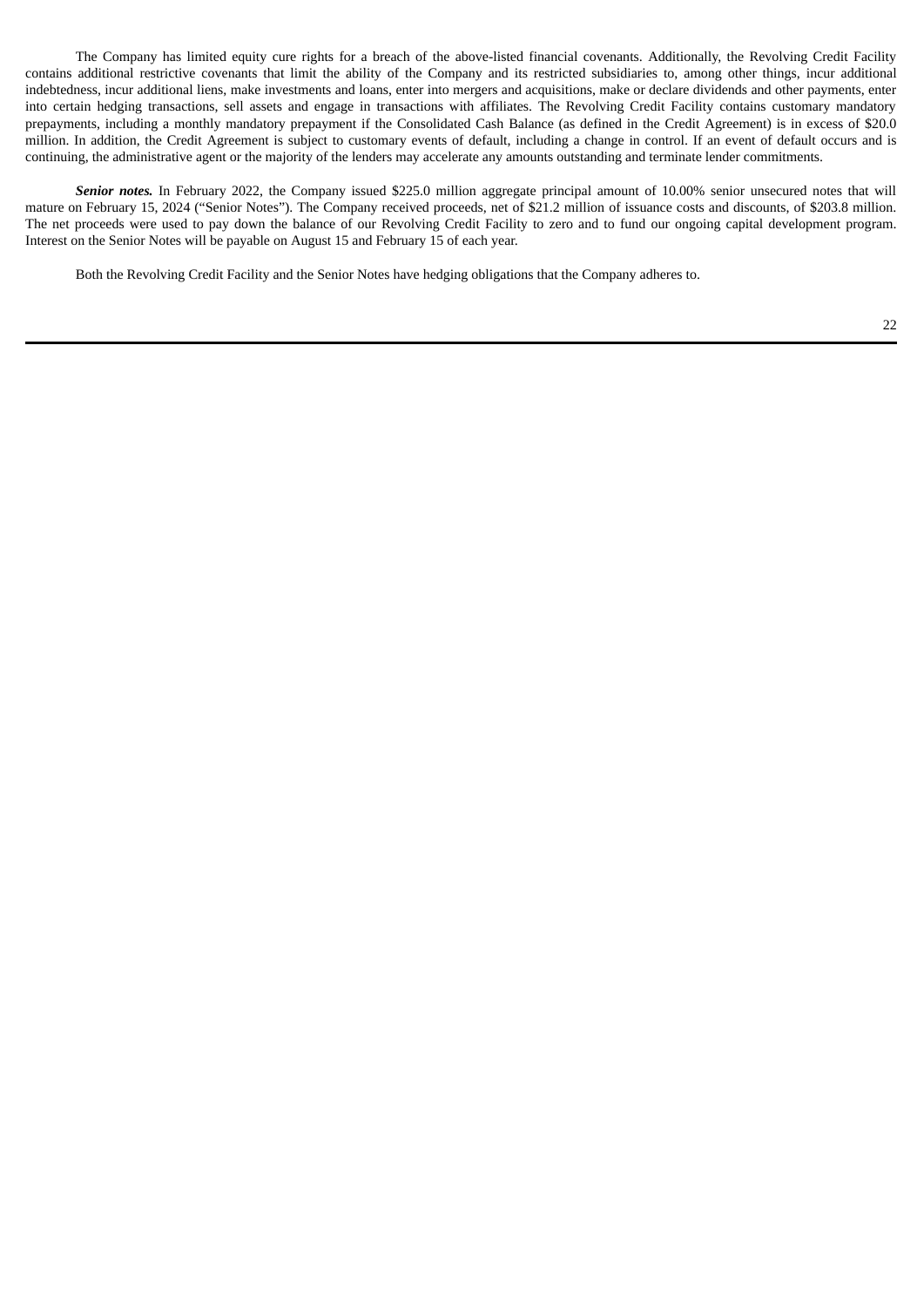### **NOTE 8. Asset Retirement Obligations**

The Company's asset retirement obligations primarily relate to the future plugging and abandonment of wells and related facilities. Market risk premiums associated with asset retirement obligations are estimated to represent a component of the Company's credit-adjusted risk-free rate that is utilized in the calculations of asset retirement obligations.

Asset retirement obligations activity is as follows (in thousands):

|                                          | <b>Three Months</b><br><b>Ended</b><br>March 31,<br>2022 |
|------------------------------------------|----------------------------------------------------------|
| Beginning asset retirement obligations   | 4,260                                                    |
| Liabilities incurred from wells acquired | 523                                                      |
| Liabilities incurred from new wells      | 245                                                      |
| Accretion of discount                    | 54                                                       |
| Ending asset retirement obligations      | 5,082                                                    |

As of March 31, 2022 and December 31, 2021, all asset retirement obligations are considered noncurrent and classified as such in the accompanying consolidated balance sheet.

# **NOTE 9. Incentive Plans**

*401(k) Plan.* The HighPeak Energy Employees, Inc 401(k) Plan (the "401(k) Plan") is a defined contribution plan established under Section 401 of the Internal Revenue Code of 1986, as amended (the "Code"). All regular full-time and part-time employees of the Company are eligible to participate in the 401(k) Plan after three continuous months of employment with the Company. Participants may contribute up to 80 percent of their annual base salary into the 401(k) Plan. Matching contributions are made to the 401(k) Plan in cash by the Company in amounts equal to 100 percent of a participant's contributions to the 401(k) Plan up to four percent of the participant's annual base salary (the "Matching Contribution"). Each participant's account is credited with the participant's contributions, Matching Contributions and allocations of the 401(k) Plan's earnings. Participants are fully vested in their account balances at their eligibility date. During the three months ended March 31, 2022 and 2021, the Company contributed \$76,000 and \$56,000 to the 401(k) Plan, respectively.

*Long-Term Incentive Plan.* The Company's Amended & Restated Long Term Incentive Plan ("LTIP") provides for the grant of stock options, dividend equivalents, cash awards and substitute awards to officers and employees of the Company, as well as stock awards to directors of the Company. The number of shares available for grant pursuant to awards under the LTIP as of March 31, 2022 are as follows:

|                                   | March 31,<br>2022 |
|-----------------------------------|-------------------|
| Approved and authorized awards    | 13,174,746        |
| Awards issued under plan          | (11,607,006)      |
| Awards available for future grant | 1,567,740         |
|                                   | 23                |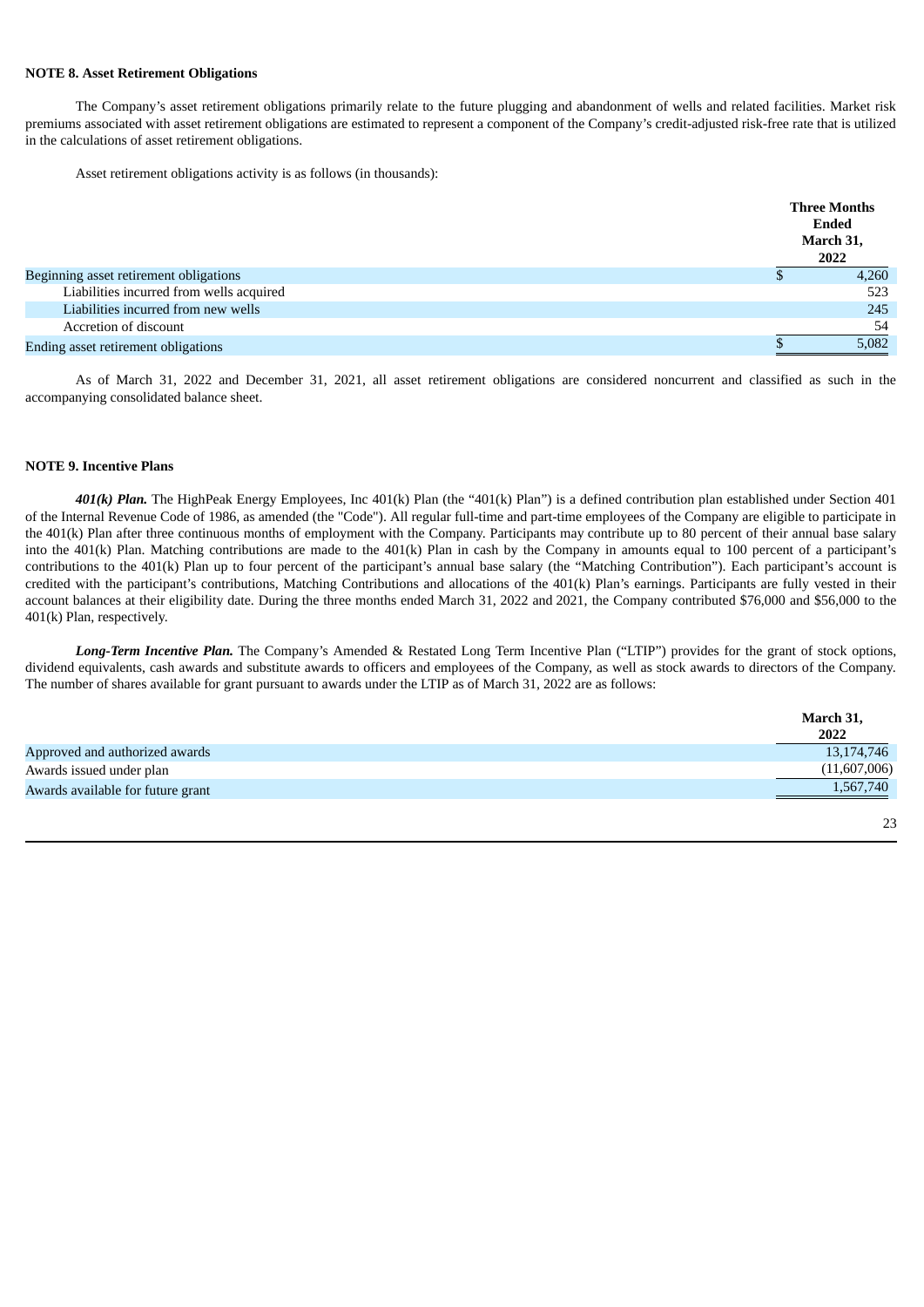*Stock Options.* Stock option awards were granted to employees on August 24, 2020 and November 4, 2021. Stock-based compensation expense related to the Company's stock option awards for the three months ended March 31, 2022 and 2021 was \$525,000 and \$966,000, respectively, and as of March 31, 2022 and December 31, 2021 there was \$1.3 million and \$1.8 million, respectively, of unrecognized stock-based compensation expense related to unvested stock option awards. The unrecognized compensation expense will be recognized on a straight-line basis over the remaining vesting periods of the awards, which is a period of less than two years.

The Company estimates the fair values of stock options granted on the grant date using a Black-Scholes option valuation model, which requires the Company to make several assumptions. The expected term of options granted was determined based on the simplified method of the midpoint between the vesting dates and the contractual term of the options. The risk-free interest rate is based on the U.S. treasury yield curve rate for the expected term of the option at the date of grant and the volatility was based on the volatility of either an index of exploration and production crude oil and natural gas companies or on a peer group of companies with similar characteristics of the Company on the date of grant since the Company had minimal or did not have any trading history. More detailed stock options activity and details are as follows:

|                                  | <b>Stock</b><br><b>Options</b> | <b>Exercise</b><br>Price |       | Remanning<br>Term in<br>Years |      | THUTHISIC<br>Value (in<br>thousands) |
|----------------------------------|--------------------------------|--------------------------|-------|-------------------------------|------|--------------------------------------|
| Outstanding at December 31, 2020 | 9.705.495                      | \$                       | 10.00 | 9.7                           |      | 57,942                               |
| Awards granted                   | 442,500                        | \$.                      | 14.36 |                               |      |                                      |
| Exercised                        | (154, 268)                     | S                        | 10.00 |                               |      |                                      |
| Forfeitures                      | (10,000)                       | \$.                      | 10.00 |                               |      |                                      |
| Outstanding at December 31, 2021 | 9,983,727                      | S                        | 10.19 | 8.7                           | - \$ | 44,395                               |
| Exercised                        | (7,500)                        | S                        | 10.00 |                               |      |                                      |
| Outstanding at March 31, 2022    | 9,976,227                      | \$                       | 10.19 | 7.8                           | - \$ | 119,781                              |
|                                  |                                |                          |       |                               |      |                                      |
| Vested at December 31, 2021      | 8.551.070                      | \$.                      | 10.13 | 8.7                           | - \$ | 38,556                               |
| Exercisable at December 31, 2021 | 8,551,070                      | S                        | 10.13 | 8.7                           | -S   | 38,556                               |
|                                  |                                |                          |       |                               |      |                                      |
| Vested at March 31, 2022         | 8.543.570                      | \$                       | 10.13 | 7.8                           | \$   | 103,110                              |
| Exercisable at March 31, 2022    | 8.543.570                      | S                        | 10.13 | 7.8                           | -S   | 103,110                              |

*Restricted Stock Issued to Employee Members of the Board.* A total of 1,500,500 shares of restricted stock was approved by the board of directors to be granted to certain employee members of the board of the Company on November 4, 2021, which vest on the three-year anniversary of such grant assuming the employees remain in his or her position as of the anniversary date. Therefore, stock-based compensation expense of \$1.8 million was recognized during the three months ended March 31, 2022 and the remaining \$18.6 million will be recognized over the remaining restricted period, which was based upon the closing price of the stock on the date of the restricted stock issuance. The Company also entered into contractual equity-based bonuses with certain non-director employees of the Company whereby they will be eligible for a cash bonus on the three-year anniversary of such contract equal to the product of a total of 600,000 shares of stock times the closing stock price on said anniversary assuming the employees remain in his or her position as of the anniversary date plus accrued dividends. Therefore, stock-based compensation expense of \$1.4 million was recognized during the three months ended March 31, 2022, and the remaining \$11.5 million based on the closing stock price as of March 31, 2022 of \$22.20 per share will be recognized over the remaining life of the contract. Since these awards are not considered equity awards, but rather liability awards, this liability of \$1.9 million and \$488,000 is carried in other noncurrent liabilities on the accompanying balance sheet as of March 31, 2022 and December 31, 2021, respectively.

*Stock Issued to Outside Directors.* A total of 67,779 shares of restricted stock was approved by the board of directors to be granted to the outside directors of the Company on June 1, 2021, which vested in January 2022. Therefore, the remaining stock-based compensation expense of \$284,000 was recognized during the three months ended March 31, 2022, which was based upon the closing price of the stock on the date of the restricted stock issuance.

**Remaining**

**Intrinsic**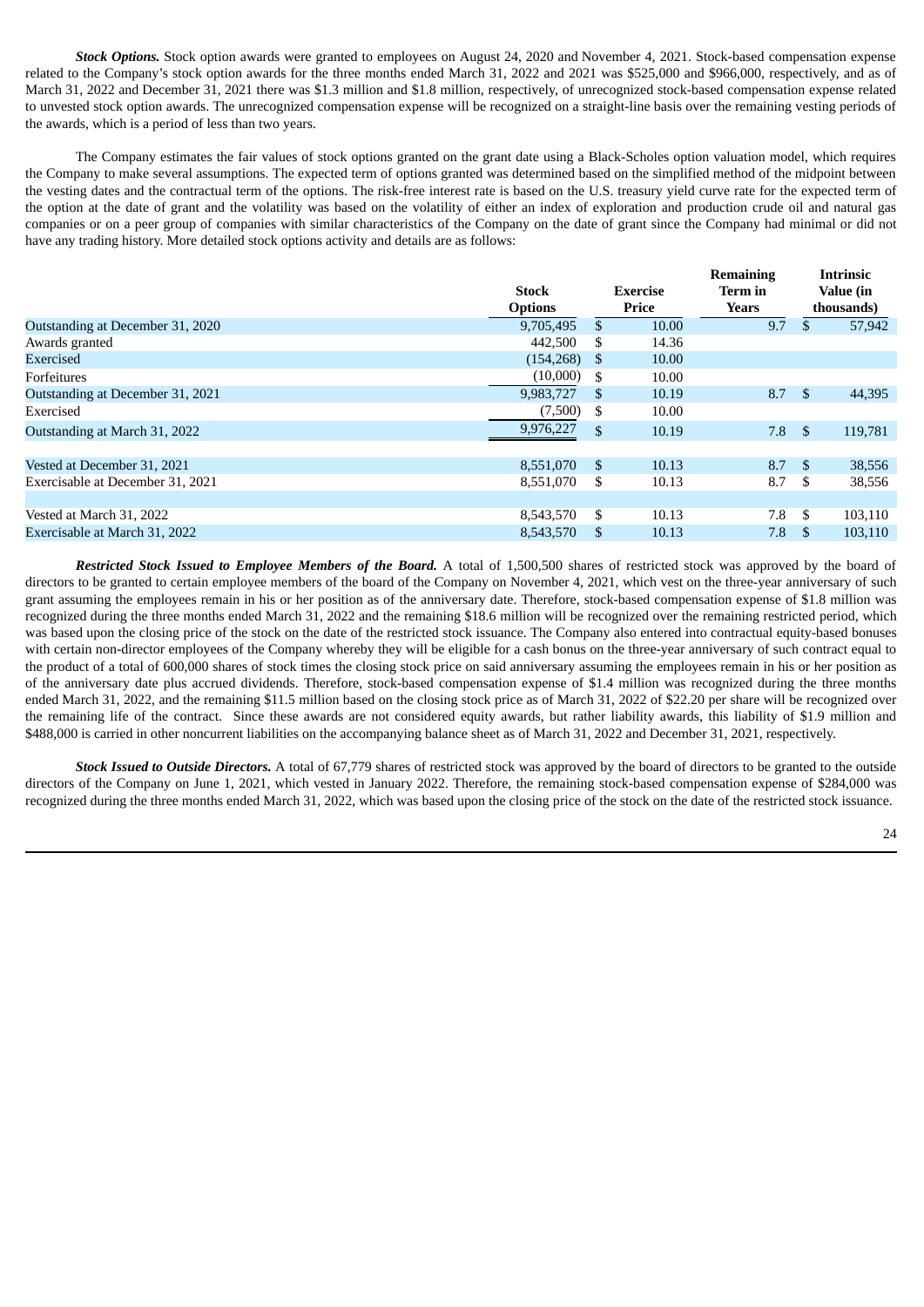### **NOTE 10. Commitments and Contingencies**

*Leases.* The Company follows ASC Topic 842, "Leases" to account for its operating and finance leases. Therefore, as of March 31, 2022 the Company had right-of-use assets totaling \$715,000 included in other noncurrent assets and operating lease liabilities totaling \$723,000, \$493,000 of which are included in other current liabilities and \$230,000 of which are included in other noncurrent liabilities, and as of December 31, 2021 the Company had right-of-use assets totaling \$852,000 included in other noncurrent assets and operating lease liabilities totaling \$856,000, \$513,000 of which are included in other current liabilities and \$343,000 of which are included in other noncurrent liabilities on the accompanying consolidated balance sheets. The Company does not currently have any finance right-of-use leases. Maturities of the operating lease obligations are as follows (in thousands):

|                                    | March 31, |
|------------------------------------|-----------|
|                                    | 2022      |
| Remainder of 2022                  | 397       |
| 2023                               | 349       |
| Total lease payments               | 746       |
| Less present value discount        | (23)      |
| Present value of lease liabilities | 723       |
|                                    | 25        |
|                                    |           |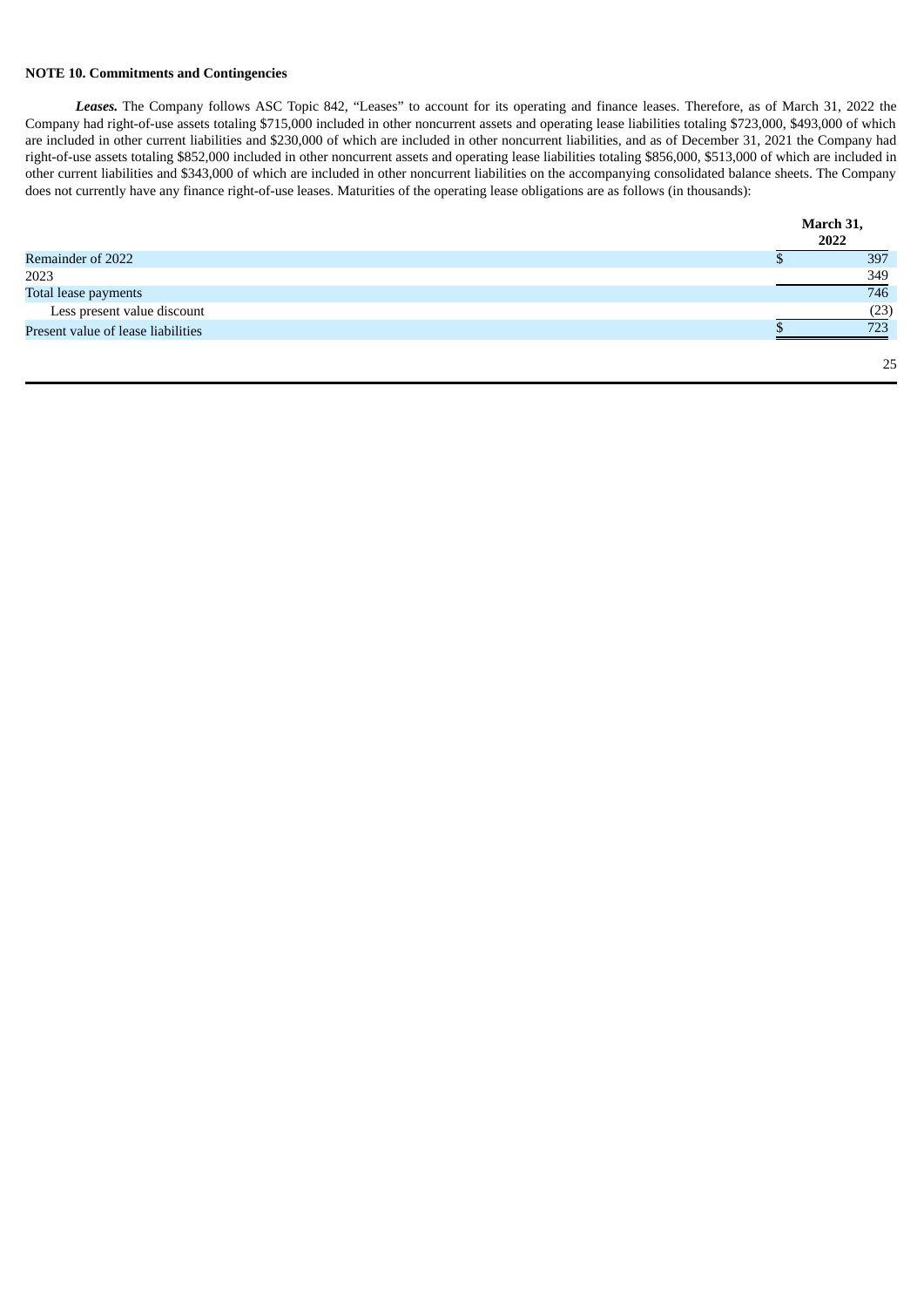*Legal actions.* From time to time, the Company may be a party to various proceedings and claims incidental to its business. While many of these matters involve inherent uncertainty, the Company believes that the amount of the liability, if any, ultimately incurred with respect to these proceedings and claims will not have a material adverse effect on the Company's consolidated financial position as a whole or on its liquidity, capital resources or future annual results of operations. The Company records reserves for contingencies when information available indicates that a loss is probable, and the amount of the loss can be reasonably estimated.

*Indemnifications.* The Company has agreed to indemnify its directors, officers and certain employees and agents with respect to claims and damages arising from acts or omissions taken in such capacity, as well as with respect to certain litigation.

*Environmental.* Environmental expenditures that relate to an existing condition caused by past operations and have no future economic benefits are expensed. Environmental expenditures that extend the life of the related property or mitigate or prevent future environmental contamination are capitalized. Liabilities for expenditures that will not qualify for capitalization are recorded when environmental assessment and/or remediation is probable, and the costs can be reasonably estimated. Such liabilities are undiscounted unless the timing of cash payments for the liability is fixed or reliably determinable. Environmental liabilities normally involve estimates that are subject to revision until settlement or remediation occurs.

*Salt-water disposal commitments.* The Company has committed to deliver a total of 3.0 MMBbl of produced water for disposal with a third-party salt-water disposal company between July 24, 2020 and July 24, 2022. As of March 31, 2022, the Company has delivered approximately 2.7 MMBbl under the agreement. The agreement requires a payment for any volumes not delivered should the Company not perform under the agreement, indicating a remaining monetary commitment of approximately \$114,000 as of March 31, 2022.

*Crude oil delivery commitments.* In May 2021, the Company entered into a crude oil marketing contract with Lion as the purchaser and DKL Permian Gathering, LLC ("DKL") as the gatherer and transporter. The contract includes the Company's current and future crude oil production from its horizontal wells in Flat Top where DKL will construct a crude oil gathering system and custody transfer meters to all the Company's central tank batteries. The contract contains a minimum volume commitment commencing October 2021 based on the gross barrels delivered at the Company's central tank battery facilities and is 5,000 Bopd for the first year, 7,500 Bopd for the second year and 10,000 Bopd for the remaining eight years of the contract. However, the Company has the ability under the contract to cumulatively bank excess volumes delivered to offset future minimum volume commitments. For the period from October 1, 2021 to March 31, 2022, the Company has delivered approximately 15,141 Bopd under the contract. The remaining monetary commitment as of March 31, 2022, if the Company never delivers any additional volumes under the agreement, is approximately \$23.6 million.

*Natural gas purchasing replacement contract.* In May 2021, the Company entered into a replacement natural gas purchase contract with WTG Gas Processing, L.P. ("WTG") as the gatherer, processor and purchaser of the Company's current and future gross natural gas production in Flat Top. The replacement contract provides the Company with improved natural gas and NGL pricing and requires WTG to expand its current low-pressure gathering system, which eliminates the need for in-field compression in Flat Top to accommodate the Company's increased natural gas production volumes based on the current plan of development. The Company will provide WTG with certain aid-in-construction payments to be reimbursed over time based on throughput through the system. The replacement contract does not contain any minimum volume commitments.

*Power contracts.* In June 2021, the Company entered into a contract with Priority Power Management, LLC ("Priority Power") whereby Priority Power will develop an electric high-voltage ("EHV") substation, medium voltage distribution systems and a 13-megawatt direct current solar photovoltaic facility located on approximately 80 acres of land owned by the Company north of Big Spring, Texas in Howard County to provide for the Company's electrical power needs in its Flat Top operating area including powering drilling rigs and day-to-day operations. The EHV substation will be interconnected with the ERCOT transmission grid in May 2022 via the local electric utility, have an initial capacity of up to 50 megavolt amperes and be designed for future expansion capability. The solar generation facility will be interconnected with the medium voltage distribution system that will be energized from the new EHV substation. Priority Power will develop, finance, engineer, construct, operate and maintain the project facilities.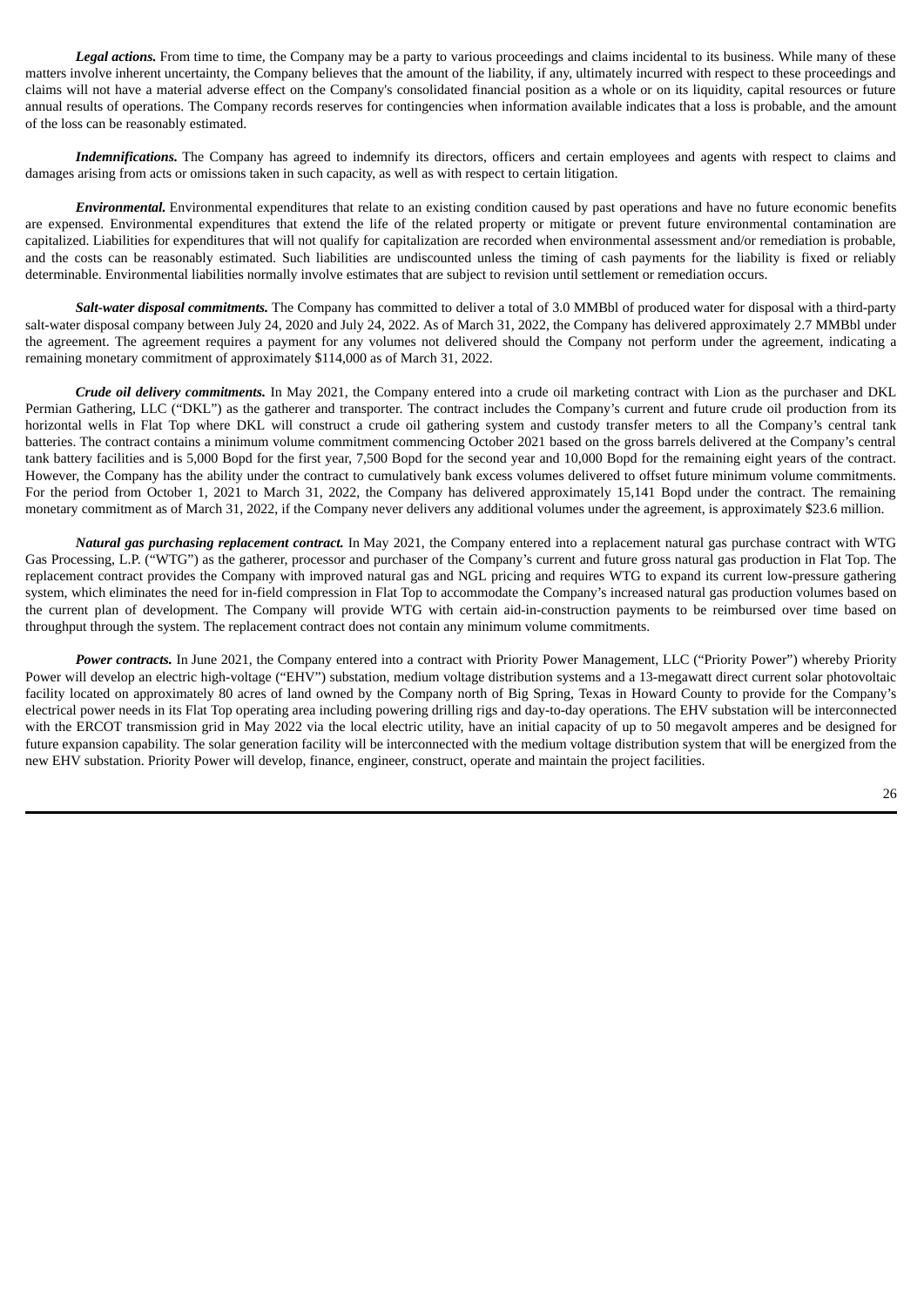Also in June 2021, the Company entered into a contract with Oncor Electric Delivery Company, LLC ("Oncor") to construct certain facilities to deliver electricity to the aforementioned substation. In conjunction with this contract, the Company issued a \$1.9 million letter of credit to Oncor until such time as the Company's load meets or exceeds 12 megawatts as measured during any fifteen (15) minute interval on or before May 20, 2023.

*Sand commitments.* The Company is party to an agreement whereby it has agreed to purchase at least 600,000 tons of sand over a two-year period beginning at the commencement date of the sand mine being operational, which will be late in the second quarter of 2022. There are stipulations in the agreement that reduce this commitment should we experience a downturn in oil prices. However, generally if the Company never takes delivery of any sand under the agreement, the monetary commitment as of March 31, 2022 is approximately \$8.7 million.

#### **NOTE 11. Related Party Transactions**

*Water Treatment.* In September 2021, the Company entered into a contract with Pilot Exploration, Inc., ("Pilot"), whose President and CEO is an outside director of the Company, to deploy Pilot's proprietary water treatment technology in the Company's Flat Top area to treat up to 25,000 barrels of produced water per day such that it can be reused in the Company's completion operations or sold to third parties for their completion operations. This contract was set to expire on March 1, 2022, however it was extended to July 1, 2022 based on the early results of the project. During the three months ended March 31, 2022, the Company paid \$632,000 to Pilot for such services.

#### **NOTE 12. Major Customers**

Lion Oil Trading and Transportation, LLC ("Lion") accounted for approximately 93% and 96% of the Company's revenues during the three months ended March 31, 2022 and 2021, respectively. Based on the current demand for crude oil and natural gas and the availability of other purchasers, management believes the loss of this major purchaser would not have a material adverse effect on our financial condition and results of operations because crude oil and natural gas are fungible products with well-established markets and numerous purchasers.

### **NOTE 13. Income Taxes**

The Company's income tax expense (benefit) attributable to income (loss) from operations consisted of the following (in thousands):

|                                            | Three Months Ended March 31, |  |       |  |
|--------------------------------------------|------------------------------|--|-------|--|
|                                            | 2022                         |  | 2021  |  |
| Current income tax expense (benefit):      |                              |  |       |  |
| Federal                                    | \$                           |  |       |  |
| <b>State</b>                               |                              |  |       |  |
| Total current income tax expense (benefit) |                              |  |       |  |
| Deferred income tax expense (benefit):     |                              |  |       |  |
| Federal                                    | (188)                        |  | 1,115 |  |
| <b>State</b>                               | (124)                        |  |       |  |
| Deferred income tax expense (benefit)      | (312)                        |  | 1,115 |  |
| Total income tax expense (benefit)         | (312)                        |  | 1,115 |  |

The reconciliation between the income tax expense (benefit) computed by multiplying pre-tax income by the U.S. federal statutory rate and the reported amounts of income tax expense is as follows (in thousands, except rate):

|                                                             | Three Months Ended March 31, |       |  |  |  |
|-------------------------------------------------------------|------------------------------|-------|--|--|--|
|                                                             | 2022                         | 2021  |  |  |  |
| Income tax expense (benefit) at U.S. federal statutory rate | (3,533)                      | 1,230 |  |  |  |
| Limited tax benefit due to stock-based compensation         | 3,606                        | (109) |  |  |  |
| State deferred income taxes                                 | (124)                        |       |  |  |  |
| Other, net                                                  | (261)                        | (6)   |  |  |  |
| Income tax expense (benefit)                                | (312)                        | 1.115 |  |  |  |
| Effective income tax rate                                   | 1.9%                         | 19.0% |  |  |  |
|                                                             |                              | 27    |  |  |  |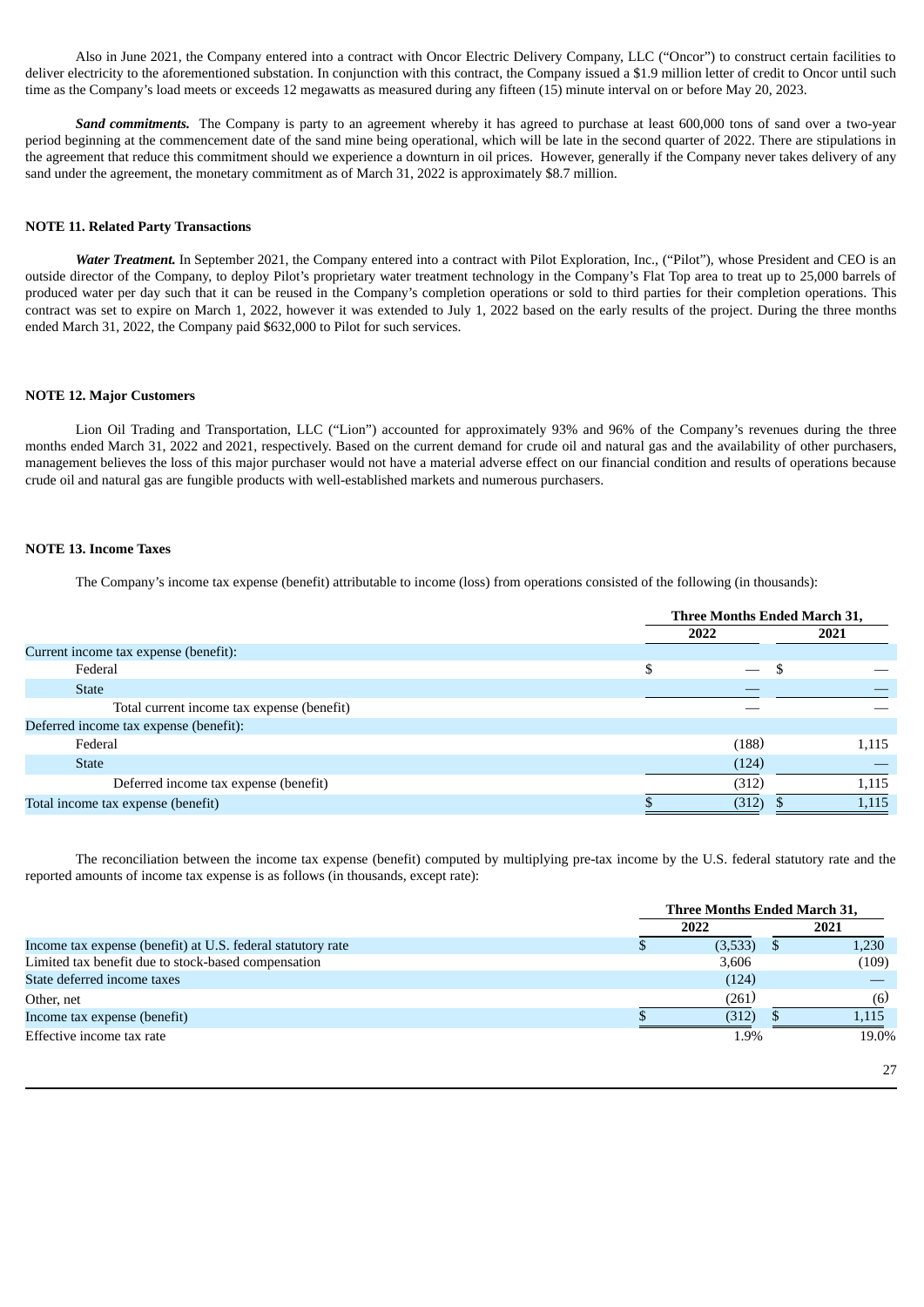The tax effects of temporary differences that give rise to significant portions of the deferred tax assets and liabilities were as follows as of March 31, 2022 and December 31, 2021 (in thousands):

|                                                                                                        | <b>March 31, 2022</b> |    | December 31.<br>2021 |
|--------------------------------------------------------------------------------------------------------|-----------------------|----|----------------------|
| <b>Deferred tax assets:</b>                                                                            |                       |    |                      |
| Unrecognized derivative losses                                                                         | \$<br>12,329          | -S | 3.248                |
| Net operating loss carryforwards                                                                       | 3,681                 |    | 2,870                |
| Stock-based compensation                                                                               | 1,357                 |    | 4,373                |
| Interest expense limitations                                                                           | 968                   |    |                      |
| Other                                                                                                  | 293                   |    | 31                   |
| Deferred tax assets                                                                                    | 18.628                |    | 10.522               |
| <b>Deferred tax liabilities:</b>                                                                       |                       |    |                      |
| Crude oil and natural gas properties, principally due to differences in basis and depreciation and the |                       |    |                      |
| deduction of intangible drilling costs for tax purposes                                                | (74, 118)             |    | (66, 324)            |
| Net deferred tax liabilities                                                                           | (55, 490)             |    | (55, 802)            |

The effective income tax rate differs from the U.S. statutory rate of 21 percent primarily due to establishing a valuation allowance primarily related to stock-based compensation, deferred state income taxes and permanent differences between GAAP income and taxable income.

As required by ASC Topic 740, "Income Taxes," ("ASC 740") the Company uses reasonable judgments and makes estimates and assumptions related to evaluating the probability of uncertain tax positions. The Company bases its estimates and assumptions on the potential liability related to an assessment of whether the income tax position will "more likely than not" be sustained in an income tax audit. Based on that analysis, the Company believes the Company has not taken any material uncertain tax positions, and therefore has not recorded an income tax liability related to uncertain tax positions. However, if actual results materially differ, the Company's effective income tax rate and cash flows could be affected in the period of discovery or resolution. The Company also reviews the estimates and assumptions used in evaluating the probability of realizing the future benefits of the Company's deferred tax assets and records a valuation allowance when the Company believes that a portion or all the deferred tax assets may not be realized. If the Company is unable to realize the expected future benefits of its deferred tax assets, the Company is required to provide a valuation allowance. The Company uses its history and experience, overall profitability, future management plans, tax planning strategies, and current economic information to evaluate the amount of valuation allowance to record. As of March 31, 2022 and December 31, 2021, the Company had not recorded a valuation allowance for deferred tax assets arising from its operations because the Company believed they met the "more likely than not" criteria as defined by the recognition and measurement provisions of ASC 740. The Company reversed a portion of its deferred tax asset related to stock-based compensation based on the assumption that the tax deduction will be subject to IRC Section 162(m) limits when the stock options are exercised and the restricted stock vests. IRC Section 162(m) limits compensation deductions to \$1.0 million per year for certain Company executives. This resulted in a \$3.4 million reduction in the deferred tax asset and reduced the amount of income tax benefit realized during the three months ended March 31, 2022.

The Company is also subject to Texas Margin Tax. The Company realized no current Texas Margin Tax in the accompanying consolidated financial statements as we do not anticipate owing any Texas Margin Tax for 2022 or 2021. However, the Company has recognized a deferred Texas Margin Tax liability of \$1.7 million and \$1.8 million as of March 31, 2022 and December 31, 2021, respectively, in the accompanying consolidated financial statements.

#### **NOTE 14. Earnings Per Share**

The Company uses the two-class method of calculating earnings per share because certain of the Company's stock-based awards qualify as participating securities.

The Company's basic earnings per share attributable to common stockholders is computed as (i) net income as reported, (ii) less participating basic earnings (iii) divided by weighted average basic common shares outstanding. The Company's diluted earnings per share attributable to common stockholders is computed as (i) basic earnings attributable to common stockholders, (ii) plus reallocation of participating earnings (iii) divided by weighted average diluted common shares outstanding.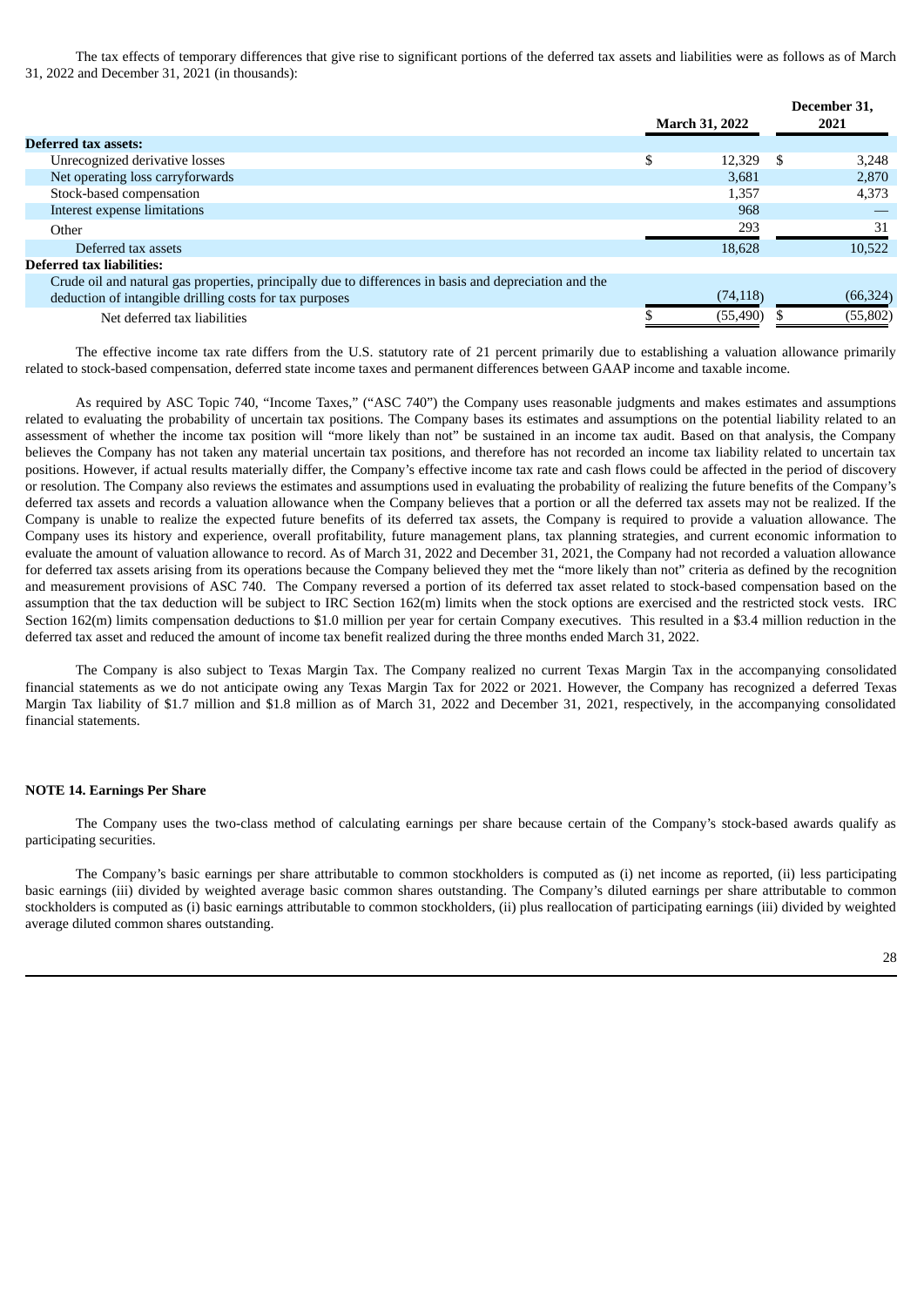The following table reconciles the Company's earnings from operations and earnings attributable to common stockholders to the basic and diluted earnings used to determine the Company's earnings per share amounts for the three months ended March 31, 2022 and 2021 under the two-class method (in thousands):

|                                                        | Three Months Ended March 31, |           |  |        |  |
|--------------------------------------------------------|------------------------------|-----------|--|--------|--|
|                                                        | 2022                         |           |  | 2021   |  |
| Net income as reported                                 |                              | (16, 510) |  | 4,744  |  |
| Participating basic earnings (a)                       |                              | (214)     |  | (336)  |  |
| Basic earnings attributable to common stockholders     |                              | (16, 724) |  | 4,408  |  |
| Reallocation of participating earnings                 |                              |           |  |        |  |
| Diluted net income attributable to common stockholders |                              | (16, 724) |  | 4.410  |  |
| Basic weighted average shares outstanding              |                              | 95,841    |  | 92,592 |  |
| Dilutive warrants and unvested stock options           |                              |           |  | 1,404  |  |
| Dilutive unvested restricted stock                     |                              |           |  |        |  |
| Diluted weighted average shares outstanding            |                              | 95,841    |  | 93,996 |  |

(a) Certain unvested restricted stock awarded to outside directors represent participating securities because they participate in nonforfeitable dividends with the common equity holders of the Company. Vested stock options represent participating securities because they participate in dividend equivalents with the common equity holders of the Company. Participating earnings represent the distributed and undistributed earnings of the Company attributable to the participating securities. Certain unvested restricted stock awarded to employee members of the board of directors do not represent participating securities because, while they participate in dividends with the common equity holders of the Company, the dividends associated with such unvested restricted stock are forfeitable in connection with the forfeitability of the underlying restricted stock. Unvested stock options do not represent participating securities because, while they participate in dividend equivalents with the common equity holders of the Company, the dividend equivalents associated with unvested stock options are forfeitable in connection with the forfeitability of the underlying stock options.

The calculation for weighted average shares reflects shares outstanding over the reporting period based on the actual number of days the shares were outstanding.

### **NOTE 15. Stockholders**' **Equity**

*Issuance of Common Stock.* On March 25, 2022, the Company issued 6,960,000 shares of HighPeak Energy common stock related to the aforementioned crude oil and natural gas property acquisitions. The remaining 76,754 shares of HighPeak Energy common stock issued during the three months ended March 31, 2022 were the result of warrants and stock options being exercised.

*Dividends and dividend equivalents.* In January 2022, the board of directors of the Company approved a quarterly dividend of \$0.025 per share of common stock outstanding which resulted in a total of \$2.4 million in dividends being paid on February 25, 2022. In addition, under the terms of the LTIP, the Company paid a dividend equivalent per share to all vested stock option holders and accrued a dividend equivalent per share to all unvested stock option holders payable upon vesting, which equates to a total payment of \$214,000 in February 2022 and up to an additional \$31,000 in August 2022, \$2,000 in November 2022 and \$2,000 in November 2023, assuming no forfeitures. In addition, the Company accrued an additional combined \$53,000 in dividends on the restricted stock issued to management directors and equity-based bonus awards issued to non-director employees in November 2021 that will be payable upon vesting in November 2024.

*Outstanding Securities.* At March 31, 2022 and December 31, 2021, the Company had 103,810,939 and 96,774,185 shares of common stock outstanding, respectively, 9,422,741 and 9,500,166 warrants outstanding, respectively, with an exercise price of \$11.50 per share that expire on August 21, 2025 and 10,209,300 and 10,209,300 CVRs outstanding, respectively, that give the holders a right to receive up to 2.125 shares of HighPeak Energy common stock per CVR to satisfy the Preferred Returns (with an equivalent number of shares of Company common stock held by HighPeak Energy, LP ("HighPeak I") and HighPeak Energy II, LP ("HighPeak II") being collectively forfeited in connection therewith). As such, HighPeak I and HighPeak II have placed a total of 21,694,763 shares of common stock of the Company in escrow.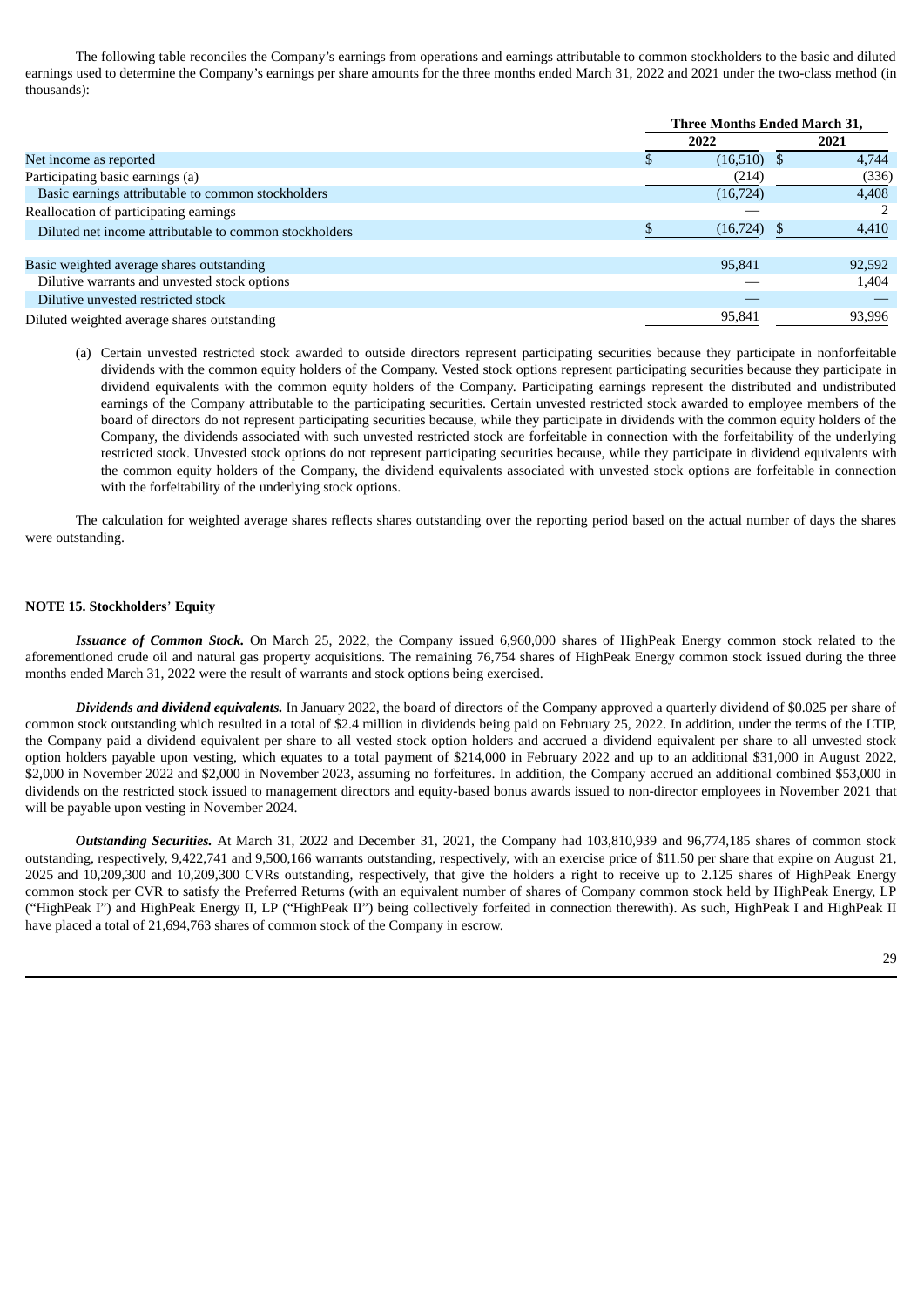#### **NOTE 16. Subsequent Events**

*Hannathon Acquisition.* In April 2022, the Company announced the signing of a purchase and sale agreement to acquire approximately 18,600 net acres from Hannathon Petroleum, LLC ("Hannathon") and other non-operated working interest owners where HighPeak currently owns non-operated working interests in approximately 60% of the acquired gross acreage position. The acquired acreage position is largely contiguous to the Company's existing Signal Peak area with significant existing production, cash flow and produced water handling infrastructure. Purchase consideration due to the sellers, subject to customary closing adjustments, is comprised of \$255.0 million in cash and approximately 3.8 million shares of HighPeak Energy common stock. The cash consideration is anticipated to be funded through increased commitments under its Revolving Credit Facility and is expected to close early in the third quarter of 2022 and be accounted for as an asset acquisition.

*Dividends and dividend equivalents.* In April 2022, the board of directors of the Company declared a quarterly dividend of \$0.025 per share of common stock outstanding which will result in a total of \$2.6 million in dividends being paid on May 25, 2022. In addition, under the terms of the LTIP, the Company will pay a dividend equivalent per share to all vested stock option holders of \$214,000 in May 2022 and will accrue a dividend equivalent per share to all unvested stock option holders which is payable upon vesting of up to an additional \$31,000 in August 2022, \$2,000 in November 2022 and \$2,000 in November 2023, assuming no forfeitures. In addition, the Company will accrue an additional combined \$53,000 in dividends on the restricted stock issued to management directors and equity-based bonus awards issued to non-director employees in November 2021 that will be payable upon vesting in November 2024.

*Warrant exercises*. Subsequent to March 31, 2022 through May 4, 2022, the Company has received an additional \$6.9 million in proceeds from the exercise of 602,669 warrants and has issued 602,669 shares of HighPeak Energy common stock to the warrant holders as a result. In addition, the Company has issued an additional 290,465 shares of HighPeak Energy common stock as a result of a warrant holder completing a cashless exercise of 526,300 warrants. This brings the outstanding number of warrants to 8,293,772 subsequent to quarter end

*Water treatment.* In May 2022, the Company entered into a one-year agreement beginning on July 1, 2022 with Pilot, whose President and CEO is an outside director of the Company, to utilize Pilot's proprietary water treatment technology in the Company's Flat Top area to treat produced water such that it can be reused in the Company's completion operations or sold to third parties for their completion operations. During the term of the agreement, the Company has agreed to a minimum volume commitment of 29.2 million barrels of produced water while maintaining the ability to bank excess produced water processed each month toward the minimum volume commitment. The monetary commitment, if the Company never delivers any produced water to be treated under the agreement, is approximately \$6.0 million.

*Stock-based compensation.* On May 4, 2022, an additional 824,500 stock option awards were granted to employees of which 729,833 vest immediately and the remainder vest over the next two years. As such, stock-based compensation expense of \$10.9 million will be recognized in future periods, \$9.7 million and \$10.2 million of which will be recognized during the second quarter of 2022 and the nine months ended December 31, 2022, respectively.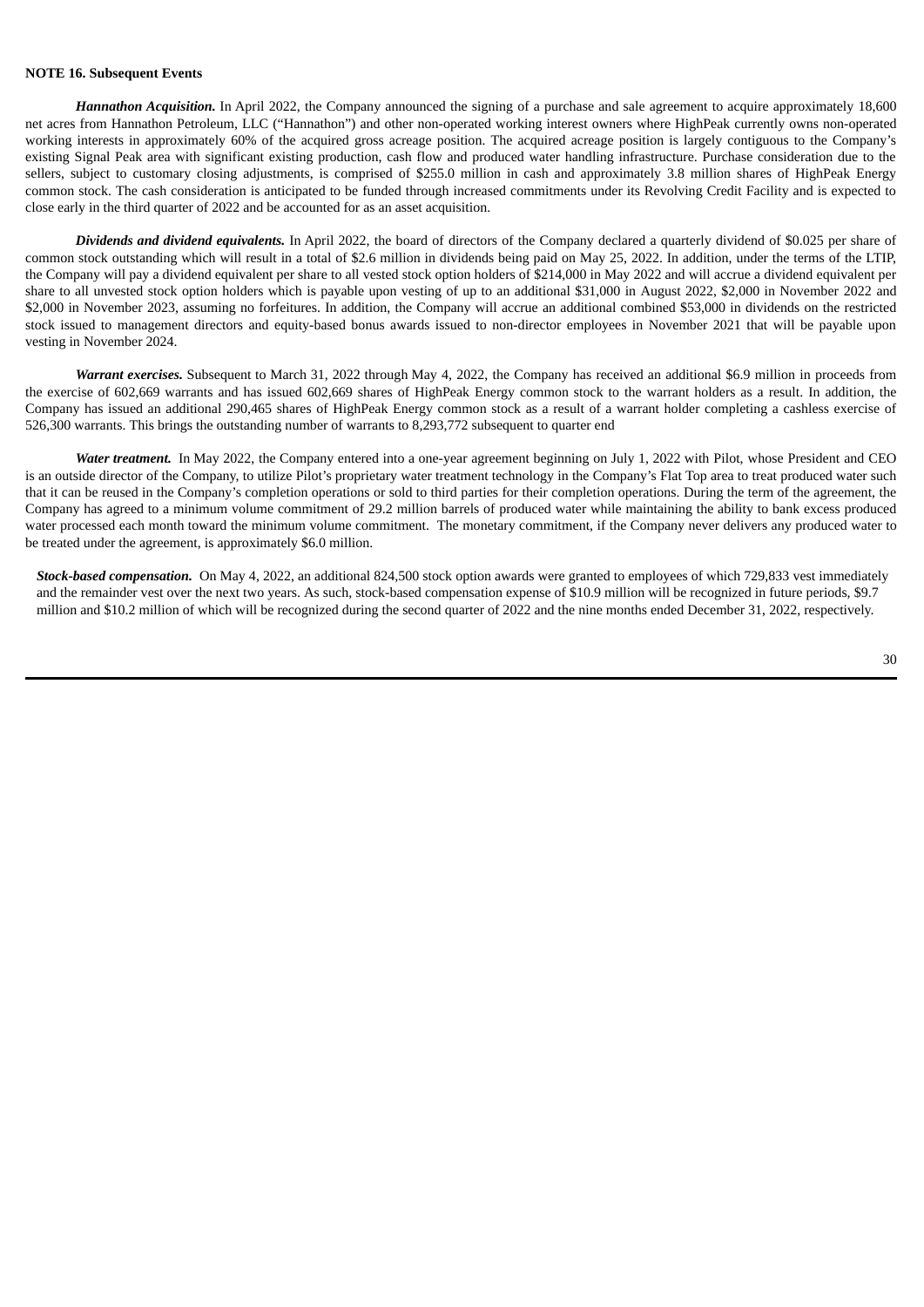#### **PART I. FINANCIAL INFORMATION**

#### **ITEM 2. MANAGEMENT'S DISCUSSION AND ANALYSIS OF FINANCIAL CONDITION AND RESULTS OF OPERATIONS**

The following discussion and analysis is intended to assist you in understanding our business and results of operations together with our present financial condition. This section should be read in conjunction with our historical consolidated financial statements and related notes. This discussion contains certain "forward-looking statements" reflecting our current expectations, estimates and assumptions concerning events and financial trends that may affect our future operating results or financial position. These forward-looking statements involve risks and uncertainties and actual results and the timing of events may differ materially from those contained in these forward-looking statements due to a number of factors. Factors that could cause or contribute to such differences include, but are not limited to, market prices for crude oil, NGL and natural gas, capital expenditures, economic and competitive conditions, regulatory changes and other uncertainties. Please read "Cautionary Statement Regarding Forward-Looking Statements." We assume no obligation to update any of these forward-looking statements, except as required by applicable law.

#### **Overview**

HighPeak Energy, Inc., a Delaware corporation, was formed in October 2019. The Company's assets are located primarily in Howard and Borden Counties, Texas, which lie within the northeastern part of the crude oil-rich Midland Basin. As of March 31, 2022, the assets consisted of two highly contiguous leasehold positions of approximately 98,131 gross (72,820 net) acres, approximately 47% of which were held by production, with an average working interest of 74%. Our acreage is composed of two core areas, Flat Top to the north and Signal Peak to the south. We operate approximately 90% of the net acreage across the Company's assets and approximately 90% of the net operated acreage provides for horizontal wells with lateral lengths of 10,000 feet or greater. For the three months ended March 31, 2022, approximately 93% and 7% of sales volumes from the assets were attributable to liquids (both crude oil and NGL) and natural gas, respectively. As of March 31, 2022, HighPeak Energy was drilling with five (5) rigs.

#### **Acquisitions**

During the three months ended March 31, 2022, the Company closed on a series of acquisitions to acquire various crude oil and natural gas properties contiguous to its Flat Top operating area in Borden and Howard counties, consisting of approximately 10,200 net acres and associated producing properties, water system infrastructure and in-field fluid gathering pipelines. The company incurred \$162.9 million in acquisition costs, including the issuance of 6,960,000 shares of HighPeak Energy common stock valued at \$156.6 million at closing. The acquisitions were accounted for as asset acquisitions and included 7 gross (4.4 net) producing horizontal wells and three vertical salt-water disposal wells and related water system infrastructure as well as approximately 40 gross proved undeveloped and probable horizontal drilling locations targeting the Wolfcamp A.

#### **Financial and Operating Performance**

The Company's financial and operating performance for the three months ended March 31, 2022 included the following highlights:

- Net loss was \$16.5 million ((\$0.17) per diluted share) for the three months ended March 31, 2022 compared with net income of \$4.7 million for three months ended March 31, 2021. The primary components of the \$21.2 million decrease in net income include:
	- a \$66.4 million increase in the Company's net derivative loss as a result of its crude oil commodity contracts entered into during 2021 and the continued increase of crude oil prices thereafter;
	- a \$7.2 million increase in lease operating expenses related primarily to the increased well count and production from the Company's successful horizontal drilling program;
	- A \$5.2 million increase in interest expense due to the issuance of two year 10.00% senior unsecured notes in February 2022, increased borrowings on the revolving credit facility early in the quarter and increased amortization of debt issuance costs and discounts;
	- a \$4.1 million increase in DD&A expense due to a 128% increase in daily sales volumes, partially offset by a 42% decrease in the DD&A rate from \$27.22 to \$15.69 per Boe, both as a result of increased proved reserves due to the Company's successful horizontal drilling program;
	- a \$3.3 million increase in production and ad valorem taxes, primarily attributable to the 128% increase in daily sales volumes as a result of the Company's successful horizontal drilling program combined with 32% higher production and ad valorem taxes on a dollar per Boe basis due to higher overall realized prices of 31%, excluding the effects of derivatives;
	- a \$3.0 million increase in the Company's stock-based compensation expense primarily attributable to equity-based awards issued in late 2021; partially offset by: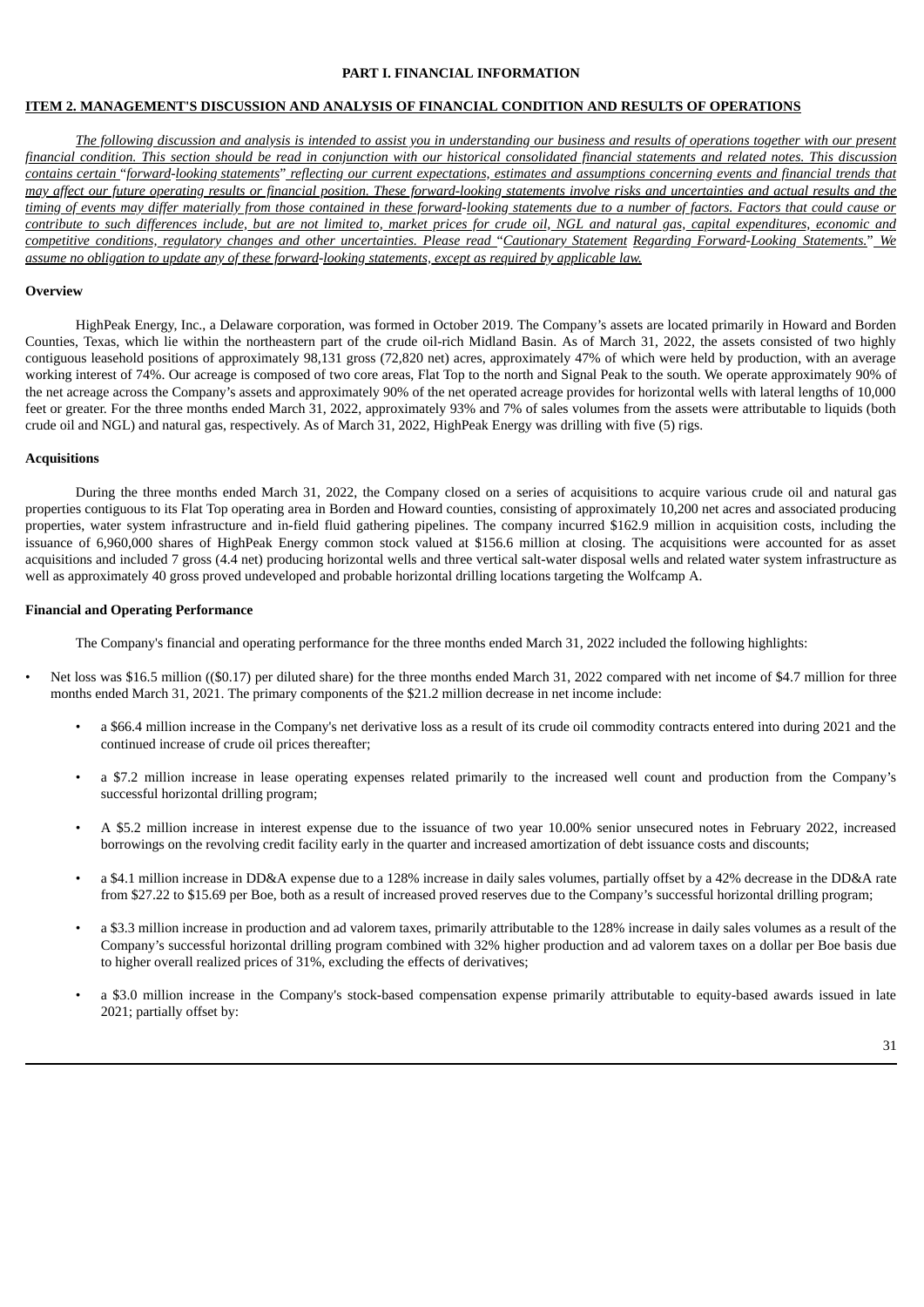- a \$66.5 million increase in crude oil, NGL and natural gas revenues due to a 128% increase in daily sales volumes resulting from the Company's successful horizontal drilling program in addition to a 31% increase in average realized commodity prices per Boe, excluding the effects of derivatives; and
- a \$1.4 million decrease in the Company's income tax expense due to the net loss realized during the three months ended March 31, 2022 compared with net income realized during the three months ended March 31, 2021 and the Company reversed a portion of its deferred tax asset related to stock-based compensation which resulted in a \$3.4 million reduction in the deferred tax asset and reduced the amount of income tax benefit realized during the three months ended March 31, 2022.
- During the three months ended March 31, 2022, average daily sales volumes totaled 12,052 Boe/d, compared with 5,290 Boe/d during the same period in 2021, an increase of 128% over the same period in 2021, due to the Company's successful horizontal drilling program and bolt-on acquisitions.
- Weighted average realized crude oil prices per Bbl, excluding the effects of derivatives, increased during the three months ended March 31, 2022 to \$96.15, compared with \$58.36 for the same period in 2021. Weighted average NGL prices per Bbl increased during the three months ended March 31, 2022 to \$41.33, compared with \$27.82 for the same period in 2021. Weighted average natural gas prices per Mcf increased to \$4.16 during the three months ended March 31, 2022, compared with \$2.23 during the same period in 2021.
- Cash provided by operating activities totaled \$49.9 million for the three months ended March 31, 2022, compared with \$11.4 million for the three months ended March 31, 2021.

### **Recent Events**

*Senior Unsecured Notes.* In February 2022, the Company issued \$225.0 million of two year 10.00% senior unsecured notes ("Senior Notes"), netting proceeds of \$210.2 million net of an originator discount. The proceeds were used to pay off the Revolving Credit Facility and to fund the Company's 2022 capital drilling program.

*Revolving Credit Facility.* Simultaneous with the issuance of the Senior Notes, the Company entered into the Third Amendment to the Revolving Credit Facility to, among other things, (i) reduce the borrowing base from \$195.0 million to \$138.8 million and (ii) modify the terms of the Credit Agreement to reduce the aggregate elected commitments from \$195.0 million to \$138.8 million. In connection with recently closed and recently announced acquisitions and the annual spring redetermination, the Company expects to expand its bank group and significantly increase the aggregate elected commitments and borrowing base on its Revolving Credit Facility.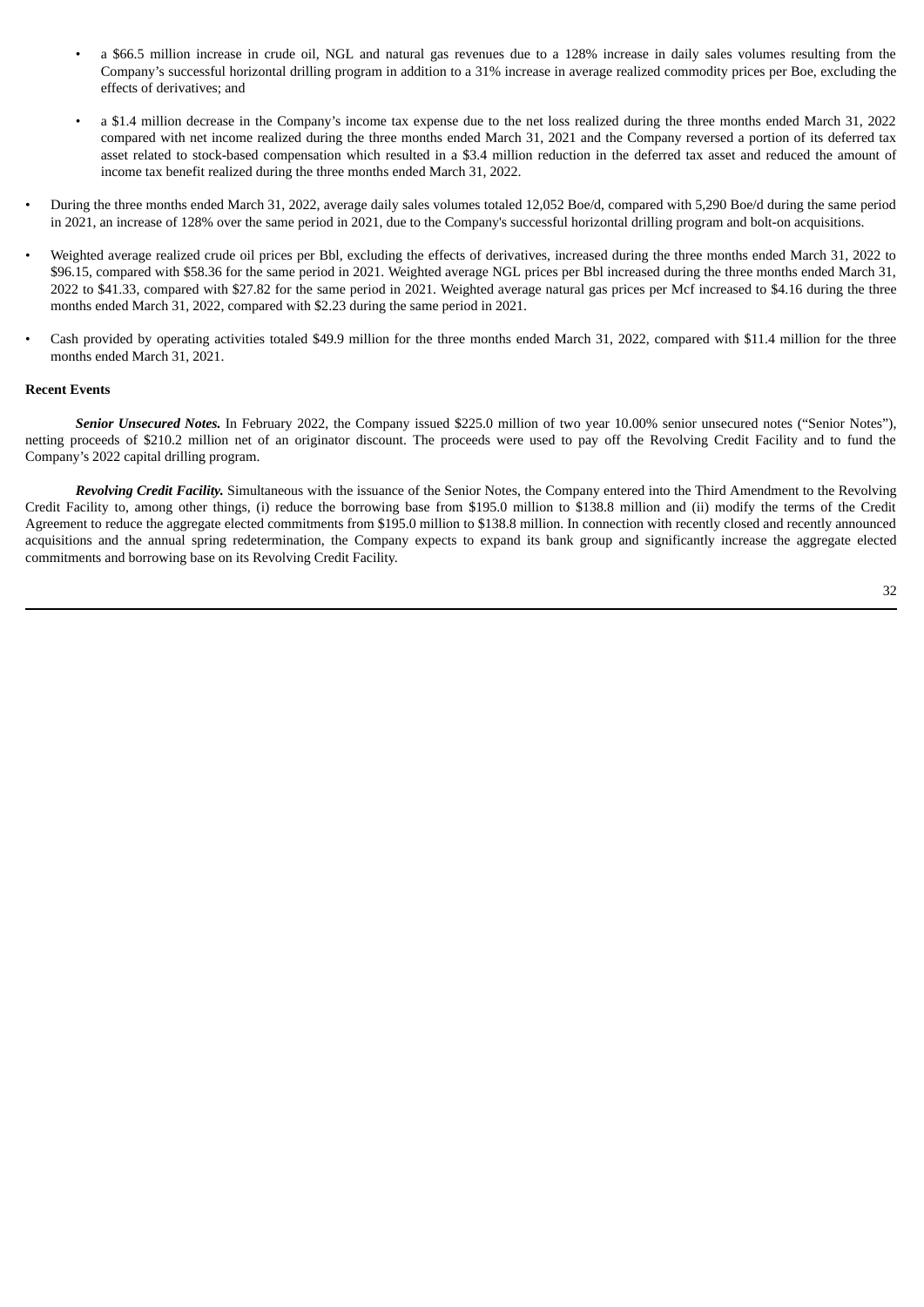*Acquisitions.* During the three months ended March 31, 2022, the Company closed on a series of acquisitions to acquire various crude oil and natural gas properties contiguous to its Flat Top operating area in Borden and Howard counties, consisting of approximately 10,200 net acres and associated producing properties, water system infrastructure and in-field fluid gathering pipelines.

*Hannathon Acquisition.* In April 2022, the Company announced the signing of a purchase and sale agreement to acquire approximately 18,600 net acres from Hannathon Petroleum, LLC ("Hannathon") and other non-operated working interest owners where HighPeak currently owns non-operated working interests in approximately 60% of the acquired gross acreage position. The acquired acreage position is largely contiguous to the Company's existing Signal Peak area with significant existing production that the Company expects to average approximately 5,000 Boepd for 2022, cash flow and produced water handling infrastructure. Purchase consideration due to the sellers, subject to customary closing adjustments, is comprised of \$255.0 million in cash and approximately 3.8 million shares of HighPeak Energy common stock. The cash consideration is anticipated to be funded through increased commitments under its Revolving Credit Facility and is expected to close early in the third quarter of 2022.

*Dividends and dividend equivalents.* In January 2022, the board of directors of the Company approved a quarterly dividend of \$0.025 per share of common stock outstanding which resulted in a total of \$2.4 million in dividends being paid on February 25, 2022. In addition, under the terms of the LTIP, the Company paid a dividend equivalent per share to all vested stock option holders and accrued a dividend equivalent per share to all unvested stock option holders payable upon vesting, which equates to a total payment of \$214,000 in February 2022 and up to an additional \$31,000 in August 2022, \$2,000 in November 2022 and \$2,000 in November 2023, assuming no forfeitures. In addition, the Company accrued an additional combined \$53,000 in dividends on the restricted stock issued to management directors and equity-based bonus awards issued to non-director employees in November 2021 that will be payable upon vesting in November 2024.

*Issuance of Common Stock.* On March 25, 2022, the Company issued 6,960,000 shares of HighPeak Energy common stock related to one of the aforementioned crude oil and natural gas property acquisitions. The remaining 76,754 shares of HighPeak Energy common stock issued during the three months ended March 31, 2022 were the result of warrants and stock options being exercised.

*Production Curtailment and Subsequent Increase.* During the first quarter of 2022, some of the Company's production was curtailed due to offset frac operations near a considerable amount of its existing producing horizontal wells. As wells are being brought back online, production has continued to increase subsequent to quarter end averaging approximately 20,500 Boepd in April and has continued to increase thus far in May, setting up an expected significant increase in production for the second quarter of 2022.

*COVID-19.* The COVID-19 pandemic has negatively impacted the global economy, disrupted global supply chains and created significant volatility and disruption of financial and commodity markets. In addition, the pandemic has resulted in travel restrictions, business closures and the institution of quarantining and other restrictions on movement in many communities. As a result, there has been a significant reduction in demand for and prices of crude oil and natural gas, which has adversely affected our business. There continues to be uncertainty around the extent and duration of disruption, including any resurgence, and we expect that the longer the period of such disruption continues, the greater the adverse impact will be on our business. The degree to which the COVID-19 pandemic or any other public health crisis adversely impacts our results will depend on future developments, which are highly uncertain and cannot be predicted, including, but not limited to, the duration and spread of the outbreak, its severity, the actions taken by governmental authorities and third parties in response to the COVID-19 pandemic, its impact on the U.S. and world economies, the U.S. capital markets and market conditions, and how quickly and to what extent normal economic and operating conditions can resume.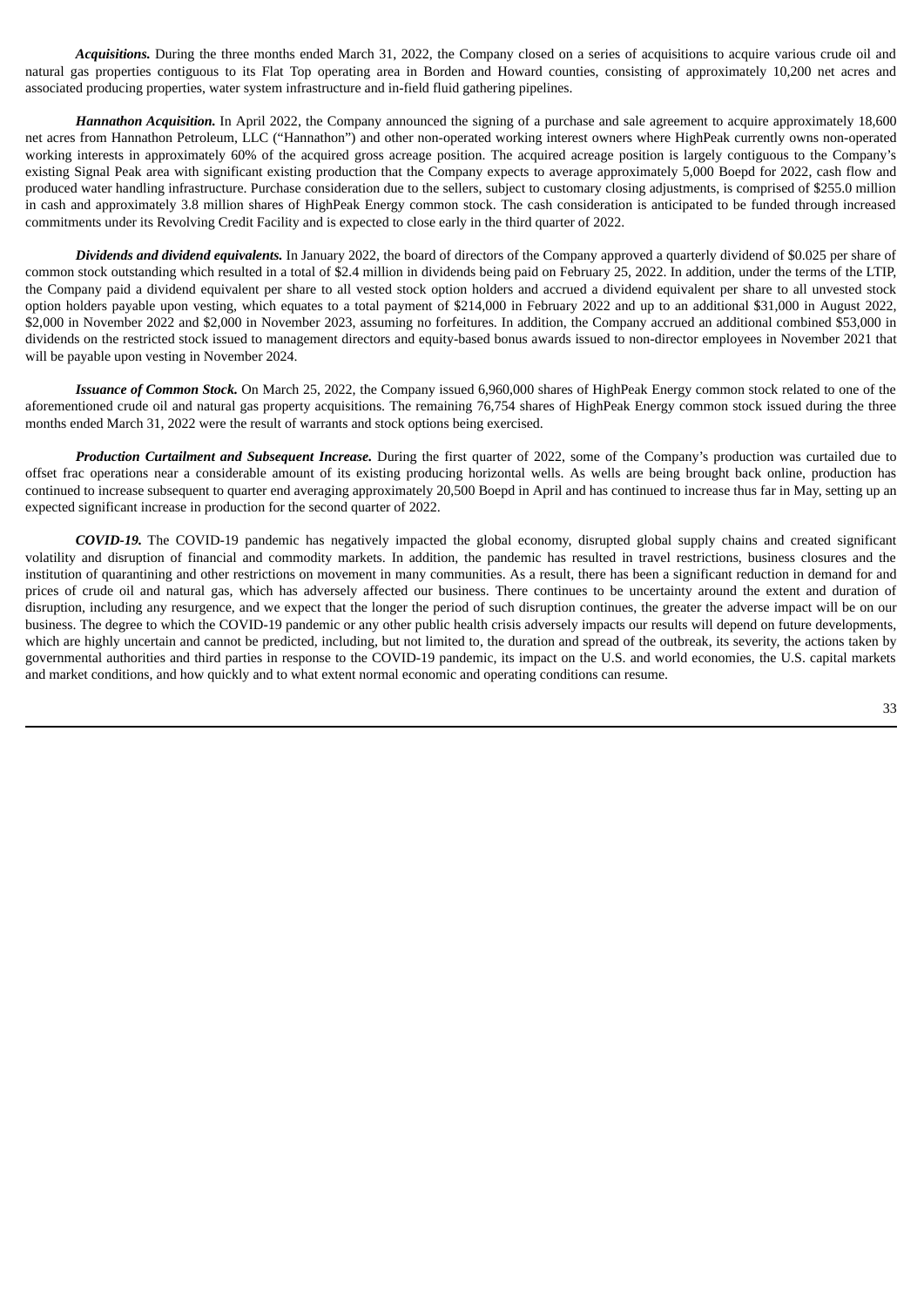### **Derivative Financial Instruments**

*Derivative financial instrument exposure.* As of March 31, 2022, the Company was a party to the following open derivative financial instruments.

|                                     |  | <b>Remainder of 2022</b> |  |         |  |                |  |              |  |         |  |                |       |  |  |       |  |  |  |        |  |
|-------------------------------------|--|--------------------------|--|---------|--|----------------|--|--------------|--|---------|--|----------------|-------|--|--|-------|--|--|--|--------|--|
|                                     |  | <b>Third</b>             |  | Second  |  |                |  |              |  |         |  | Fourth         |       |  |  | First |  |  |  | Second |  |
|                                     |  |                          |  |         |  |                |  | <b>Total</b> |  |         |  |                | Total |  |  |       |  |  |  |        |  |
|                                     |  | Ouarter                  |  | Ouarter |  | <b>Quarter</b> |  |              |  | Ouarter |  | <b>Quarter</b> |       |  |  |       |  |  |  |        |  |
| <b>Crude Oil Price Swaps - WTI:</b> |  |                          |  |         |  |                |  |              |  |         |  |                |       |  |  |       |  |  |  |        |  |
| Volume (MBbls)                      |  | 1,039.8                  |  | 456.4   |  | 487.4          |  | 1.983.6      |  | 441.0   |  | 200.2          | 641.2 |  |  |       |  |  |  |        |  |
| Price per Bbl                       |  | 71.96                    |  | 75.15   |  | 70.14          |  | 72.25        |  | 70.05   |  | 57.22          | 66.04 |  |  |       |  |  |  |        |  |

The estimated fair value of the outstanding open derivative financial instruments as of March 31, 2022 was \$57.1 million which is included in current and noncurrent liabilities on the Company's balance sheet as of March 31, 2022. During the three months ended March 31, 2022, the Company recognized a derivative loss of \$66.4 million, including a \$41.6 million mark-to-market loss plus \$24.8 million in payments related to monthly settlements.

# **Operations and Drilling Highlights**

Average daily crude oil, NGL and natural gas sales volumes are as follows:

|                   | <b>Three Months</b>        |
|-------------------|----------------------------|
|                   | Ended<br>March 31,<br>2022 |
| Crude Oil (Bbls)  | 10,047                     |
| NGL (Bbls)        | 1,198                      |
| Natural Gas (Mcf) | 4,843                      |
| Total (Boe)       | 12,052                     |

The Company's liquids production was 93 percent of total production on a Boe basis for the three months ended March 31, 2022.

Costs incurred are as follows (in thousands):

|                                     | <b>Three Months</b><br>Ended<br>March 31,<br>2022 |
|-------------------------------------|---------------------------------------------------|
| Unproved property acquisition costs | 36,790                                            |
| Proved acquisition costs            | 126,158                                           |
| Total acquisitions                  | 162,948                                           |
| Development costs                   | 94,338                                            |
| <b>Exploration costs</b>            | 70,755                                            |
| Total finding and development costs | 328,041                                           |
| Asset retirement obligations        | 775                                               |
| Total costs incurred                | 328,816                                           |
|                                     |                                                   |

The following table sets forth the total number of horizontal wells drilled and completed during the three months ended March 31, 2022:

|                  | <b>Drilled</b> |            | Completed |            |  |
|------------------|----------------|------------|-----------|------------|--|
|                  | Gross          | <b>Net</b> | Gross     | <b>Net</b> |  |
| Flat Top area    | 71<br>ᅀ        | 16.8       | 19        | 15.0       |  |
| Signal Peak area |                | 4.3        |           | $1.0\,$    |  |
| Total            | 26             | 21.        | 20        | 16.0       |  |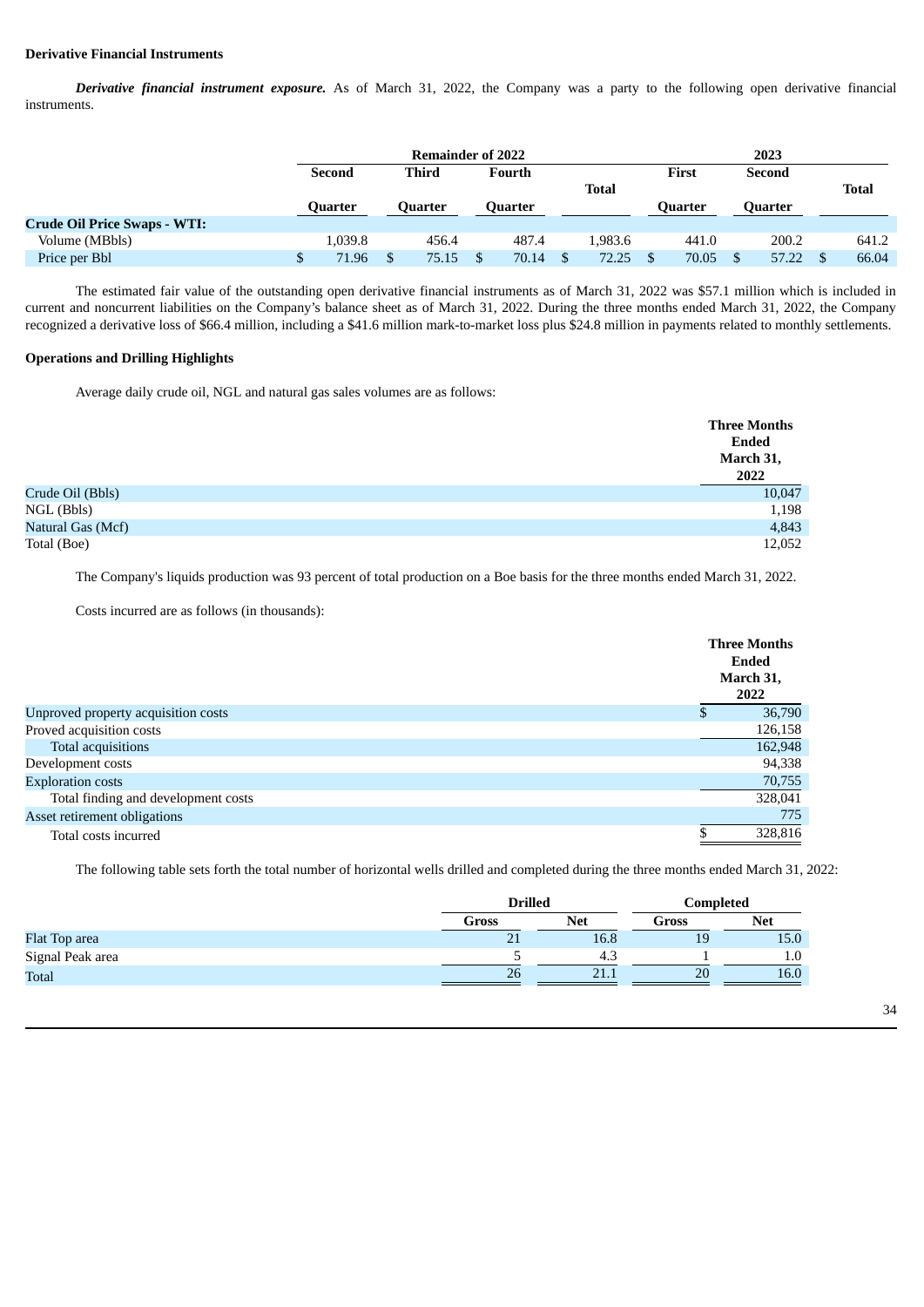The Company was running five (5) drilling rigs as of March 31, 2022 and two (2) frac fleets. We plan to run five (5) drilling rigs until we close the Hannathon acquisition in early third quarter 2022, at which time we expect to increase our activity to six (6) drilling rigs and average two (2) to three (3) frac fleets for the remainder of the year. However, the scope, duration and magnitude of the direct and indirect effects of the COVID-19 pandemic are continuing to evolve and in ways that are difficult or impossible to anticipate. Given the dynamic nature of this situation, the Company is maintaining flexibility in its capital plan and will continue to evaluate drilling and completion activity on an economic basis, with future activity levels assessed monthly.

During the three months ended March 31, 2022, the Company successfully completed and placed on production nineteen (19) gross horizontal wells in the Flat Top area and one (1) gross horizontal well in the Signal Peak area. The Company also completed drilling and placed in service one (1) saltwater disposal well in the Flat Top area. The Company had twenty-seven (27) wells that had been drilled and were in various stages of completion as of March 31, 2022, twenty-one (21) of which are in the Flat Top area and six (6) of which is in the Signal Peak area. As of March 31, 2022, the Company was in the process of drilling seven (7) horizontal wells in the Flat Top area and two (2) horizontal wells in the Signal Peak area.

### **Results of Operations**

### **Three Months Ended March 31, 2022**

### *Crude Oil, NGL and natural gas revenues.*

Average daily sales volumes are as follows:

|                   | 31,    | <b>Three Months Ended March</b> |        |          |
|-------------------|--------|---------------------------------|--------|----------|
|                   | 2022   | 2021                            | Change | % Change |
| Oil (Bbls)        | 10,047 | 4,735                           | 5,312  | 112%     |
| $NGL$ (Bbls)      | 1,198  | 294                             | 904    | 307%     |
| Natural Gas (Mcf) | 4,843  | 1,568                           | 3,275  | 209%     |
| Total (Boe)       | 12,052 | 5,290                           | 6,762  | 128%     |

The increase in average daily Boe sales volumes for the three months ended March 31, 2022, compared with the same period in 2021 was due to the Company's successful horizontal drilling program and bolt-on acquisitions.

The crude oil, NGL and natural gas prices that the Company reports are based on the market prices received for each commodity. The weighted average realized prices, excluding the effects of derivatives, are as follows:

|               | <b>Three Months Ended March</b> |       |              |        |          |
|---------------|---------------------------------|-------|--------------|--------|----------|
|               | 31,                             |       |              |        |          |
|               | 2022                            | 2021  |              | Change | % Change |
| Oil per Bbl   | $96.15$ \$                      | 58.36 | <sup>8</sup> | 37.79  | 65%      |
| NGL per Bbl   | \$<br>$41.33$ \$                | 27.82 | - \$         | 13.51  | 49%      |
| Gas per Mcf   | \$<br>$4.16$ \$                 | 2.23  | - S          | 1.93   | 87%      |
| Total per Boe | \$<br>$85.03 \quad$ \$          | 54.01 | - \$         | 31.02  | 57%      |
|               |                                 |       |              |        | 35       |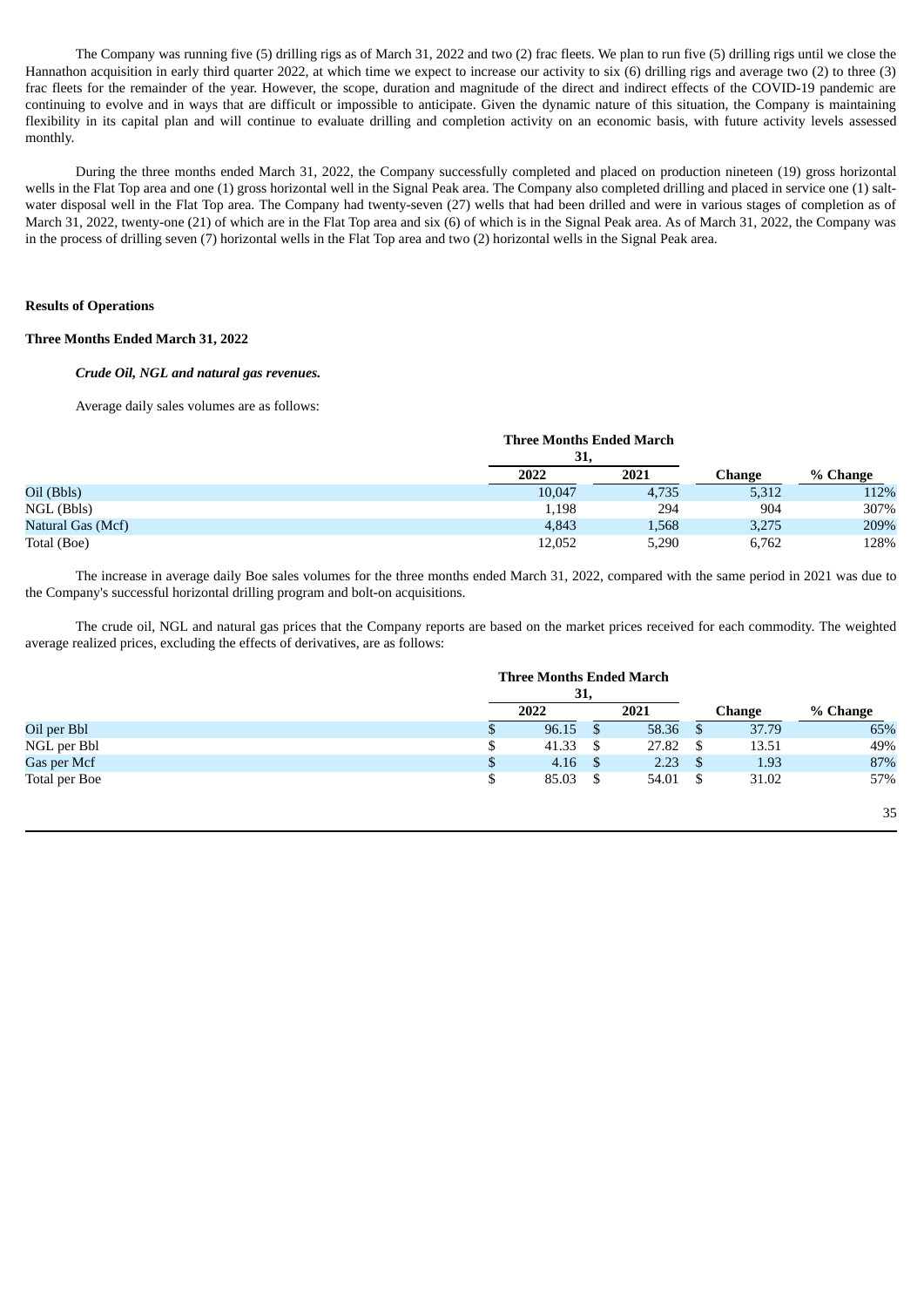### *Crude Oil and natural gas production costs.*

Crude oil and natural gas production costs in total and per Boe are as follows (in thousands, except percentages and per Boe amounts):

|                                              | <b>Three Months Ended March</b> |       |  |       |  |        |          |  |
|----------------------------------------------|---------------------------------|-------|--|-------|--|--------|----------|--|
|                                              | 31,                             |       |  |       |  |        |          |  |
|                                              |                                 | 2022  |  | 2021  |  | Change | % Change |  |
| Oil and natural gas production costs         |                                 | 9.446 |  | 2.227 |  | 7,219  | 324%     |  |
| Oil and natural gas production costs per Boe |                                 | 8.71  |  | 4.68  |  | 4.03   | 86%      |  |

The increase in crude oil and natural gas production costs can primarily be attributed to the Company's successful horizontal drilling program bringing on a significant number of newly completed producing wells, additional rentals and fuel for power generation and bolt-on acquisitions. The increase in crude oil and natural gas production costs per Boe can be attributed to temporarily shutting in a considerable amount of production early in the first quarter of 2022 for offset completion operations. However, operating expenses were not affected as significantly by the shut-ins as the production volumes were. We anticipate this increase in operating costs per Boe to reverse beginning in the second quarter of 2022. Significant drivers to this decrease are associated with connecting wells and central tank batteries to the electrical grid and removing rental power generators as well as increasing our daily production.

#### *Production and ad valorem taxes.*

.

Production and ad valorem taxes are as follows (in thousands, except percentages):

|                                 | <b>Three Months Ended March</b> |  |      |  |          |          |
|---------------------------------|---------------------------------|--|------|--|----------|----------|
|                                 | JІ                              |  |      |  |          |          |
|                                 | 2022                            |  | 2021 |  | Change : | % Change |
| Production and ad valorem taxes | 5.006                           |  | .664 |  | 3,342    | 201%     |

In general, production taxes and ad valorem taxes are directly related to commodity sales volumes and price changes; however, Texas ad valorem taxes are based upon an asset valuation assessed by the state as of January 1 of that particular year based on prior year commodity prices, whereas production taxes are based upon current year sales revenues at current commodity prices.

Production and ad valorem taxes per Boe are as follows:

|                          | <b>Three Months Ended March</b> |      |      |        |        |          |  |
|--------------------------|---------------------------------|------|------|--------|--------|----------|--|
|                          | 31                              |      |      |        |        |          |  |
|                          | 2022                            | 2021 |      | Change |        | % Change |  |
| Production taxes per Boe | 4.08                            |      | 2.53 |        | 1.55   | 61%      |  |
| Ad valorem taxes per Boe | 0.53                            |      | 0.97 |        | (0.44) | (45)%    |  |

The increase in production taxes per Boe for the three months ended March 31, 2022, compared with the same period in 2021, was primarily due to the 57% increase in realized prices. The decrease in ad valorem taxes per Boe for the three months ended March 31, 2022, compared with the same period in 2021, was primarily related to the new wells that came online during 2021. Ad valorem taxes in Texas are based on valuations as of January 1 of a given year based on pricing data for the previous year. Therefore, a well does not incur any ad valorem taxes until the year following when it came on production.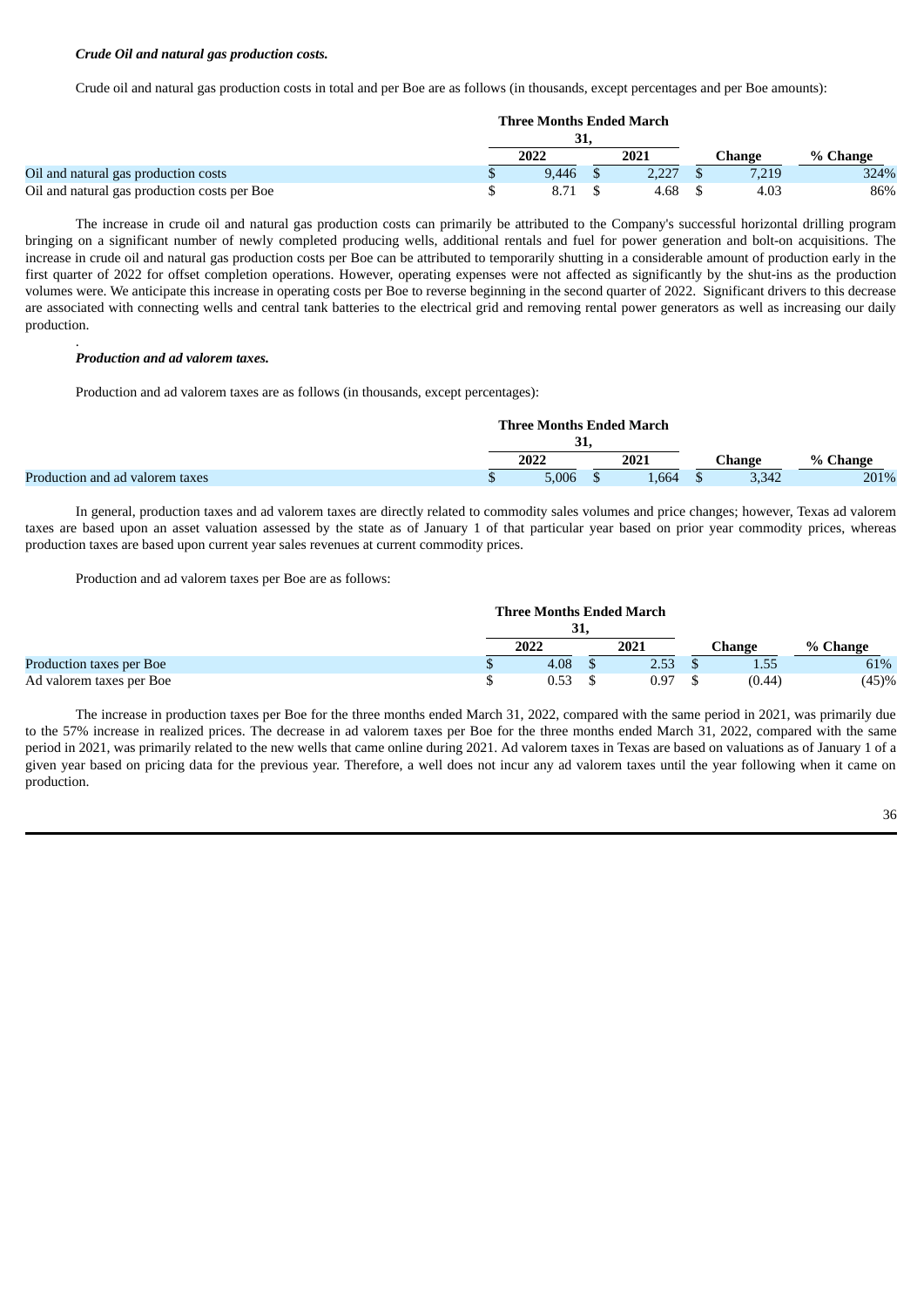### *Exploration and abandonments expense.*

Exploration and abandonment expense details are as follows (in thousands, except percentages):

|                                          | <b>Three Months Ended March</b> |      |      |  |        |          |
|------------------------------------------|---------------------------------|------|------|--|--------|----------|
|                                          |                                 | 31,  |      |  |        |          |
|                                          |                                 | 2022 | 2021 |  | Change | % Change |
| Geologic and geophysical personnel costs |                                 | 174  | 142  |  | 32     | 23%      |
| Geologic and geophysical data costs      |                                 | 35   |      |  | 35     | 100%     |
| Abandoned leasehold costs                |                                 |      | 49   |  | (49)   | (100)%   |
| Exploration and abandonments expense     |                                 | 209  | 191  |  | 18     | $q\%$    |

# *DD&A expense.*

DD&A expense and DD&A expense per Boe are as follows (in thousands, except percentages and per Boe amounts):

|                      |     | <b>Three Months Ended March</b> |  |        |  |         |          |
|----------------------|-----|---------------------------------|--|--------|--|---------|----------|
|                      | 31, |                                 |  |        |  |         |          |
|                      |     | 2022                            |  | 2021   |  | Change  | % Change |
| DD&A expense         |     | 17,024                          |  | 12,963 |  | 4,061   | 31%      |
| DD&A expense per Boe |     | 15.69                           |  | 27.22  |  | (11.53) | (42)%    |

The increase in DD&A is primarily due to the increased production associated with our successful horizontal drilling program and bolt-on acquisitions and the decrease in rate can be attributed to the same.

#### *General and administrative expense.*

General and administrative expense and general and administrative expense per Boe as well as stock-based compensation expense are as follows (in thousands, except percentages and per Boe amounts):

|                                            | <b>Three Months Ended March</b> |     |       |        |          |
|--------------------------------------------|---------------------------------|-----|-------|--------|----------|
|                                            |                                 | 31. |       |        |          |
|                                            | 2022                            |     | 2021  | Change | % Change |
| General and administrative expense         | 1.940                           |     | 1.759 | 181    | 10%      |
| General and administrative expense per Boe | 1.79                            |     | 3.69  | (1.90) | (51)%    |
| Stock-based compensation expense           | 3,976                           |     | 966   | 3,010  | 312%     |

The increase in general and administrative expense for the three months ended March 31, 2022 is primarily as a result of increased salaries and benefits related to the growth of the company. The decrease in the rate per Boe is the result of economies of scale and efficiencies gained as we bring additional wells on production due to our successful horizontal drilling program.

The increase in noncash stock-based compensation expense is primarily due to equity-based awards granted in late 2021.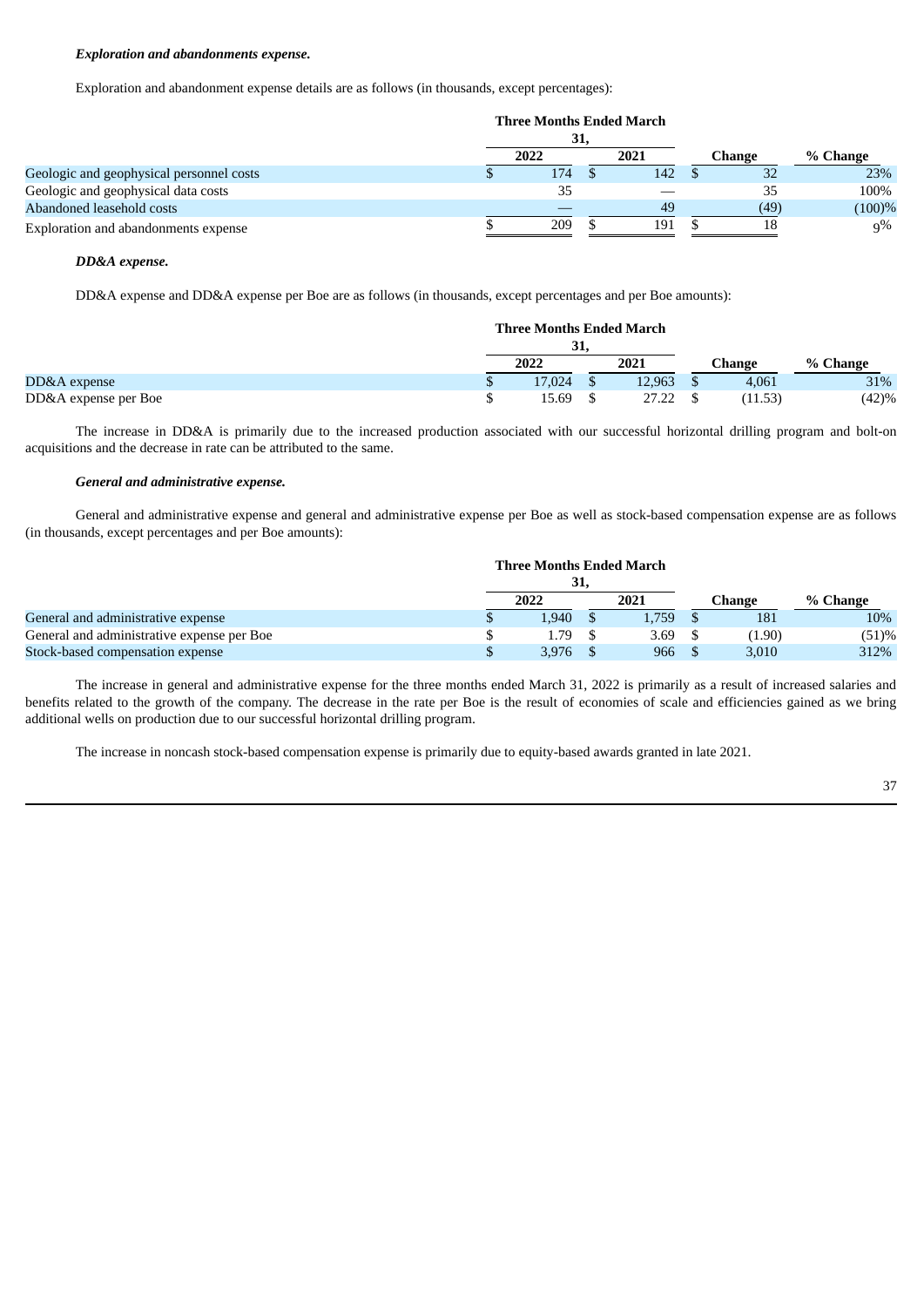|                                               | <b>Three Months Ended March</b> |                   |        |          |
|-----------------------------------------------|---------------------------------|-------------------|--------|----------|
|                                               | 31,                             |                   |        |          |
|                                               | 2022                            | 2021              | Change | % Change |
| Interest expense on Senior Notes              | 2,813                           | $\hspace{0.05cm}$ | 2,813  | 100%     |
| Interest expense on Revolving Credit Facility | 902                             | 25                | 877    | 3,508%   |
| Amortization of discount                      | 893                             | 29                | 864    | 2,979%   |
| Amortization of debt issuance costs           | 644                             |                   | 644    | 100%     |
|                                               | 5,252                           | 54                | 5,198  | 9.626%   |

The increase in interest expense can be attributed to the fact that we entered into our Revolving Credit Facility in December 2020 and began drawing on it late in the second quarter of 2021. In addition, we issued \$225.0 million of 10.00% senior unsecured notes in February 2022.

### *Derivative gain (loss), net.*

|                                                      | <b>Three Months Ended March</b> |      |           |          |
|------------------------------------------------------|---------------------------------|------|-----------|----------|
|                                                      | 31,<br>2022                     | 2021 | Change    | % Change |
| Noncash derivative gain (loss), net                  | $(41, 633)$ \$                  |      | (41, 633) | 100%     |
| Cash payments on settled derivative instruments, net | (24,761)                        |      | (24.761)  | 100%     |
| Derivative gain (loss), net                          | (66, 394)                       |      | (66, 394) | 100%     |

The Company primarily utilizes commodity swap contracts, collar contracts, collar contracts with short puts and basis swap contracts to (i) reduce the effect of price volatility on the commodities the Company produces and sells or consumes, (ii) adhere to hedging obligations related to the senior unsecured notes and the Revolving Credit Facility, (iii) support the Company's annual capital budget and expenditure plans and (iv) reduce commodity price risk associated with certain capital projects. The Company may also, from time to time, utilize interest rate contracts to reduce the effect of interest rate volatility on the Company's indebtedness. The above mark-to-market loss and cash settlements relate to crude oil derivative swap contracts.

#### *Income tax expense.*

|                              |   | <b>Three Months Ended March</b> |       |            |           |
|------------------------------|---|---------------------------------|-------|------------|-----------|
|                              |   | 31,                             |       |            |           |
|                              |   | 2022                            | 2021  | Change     | % Change  |
| Income tax expense (benefit) | Ψ | (312)                           | 1,115 | (1, 427)   | (128)%    |
| Effective income tax rate    |   | 1.9%                            | 19.0% | $(17.1)\%$ | $(90) \%$ |

The change in income tax expense during the three months ended March 31, 2022, compared with the same period in 2021, was due to the Company realizing a net loss during the three months ended March 31, 2022 compared with net income for the three months ended March 31, 2021. The effective income tax rate differs from the statutory rate primarily due to a revision in the deferred tax asset related to certain stock-based compensation and permanent differences between GAAP income and taxable income. See Note 13 of Notes to Consolidated Financial Statements included in "Item 1. Condensed Consolidated Financial Statements (Unaudited)" for additional information.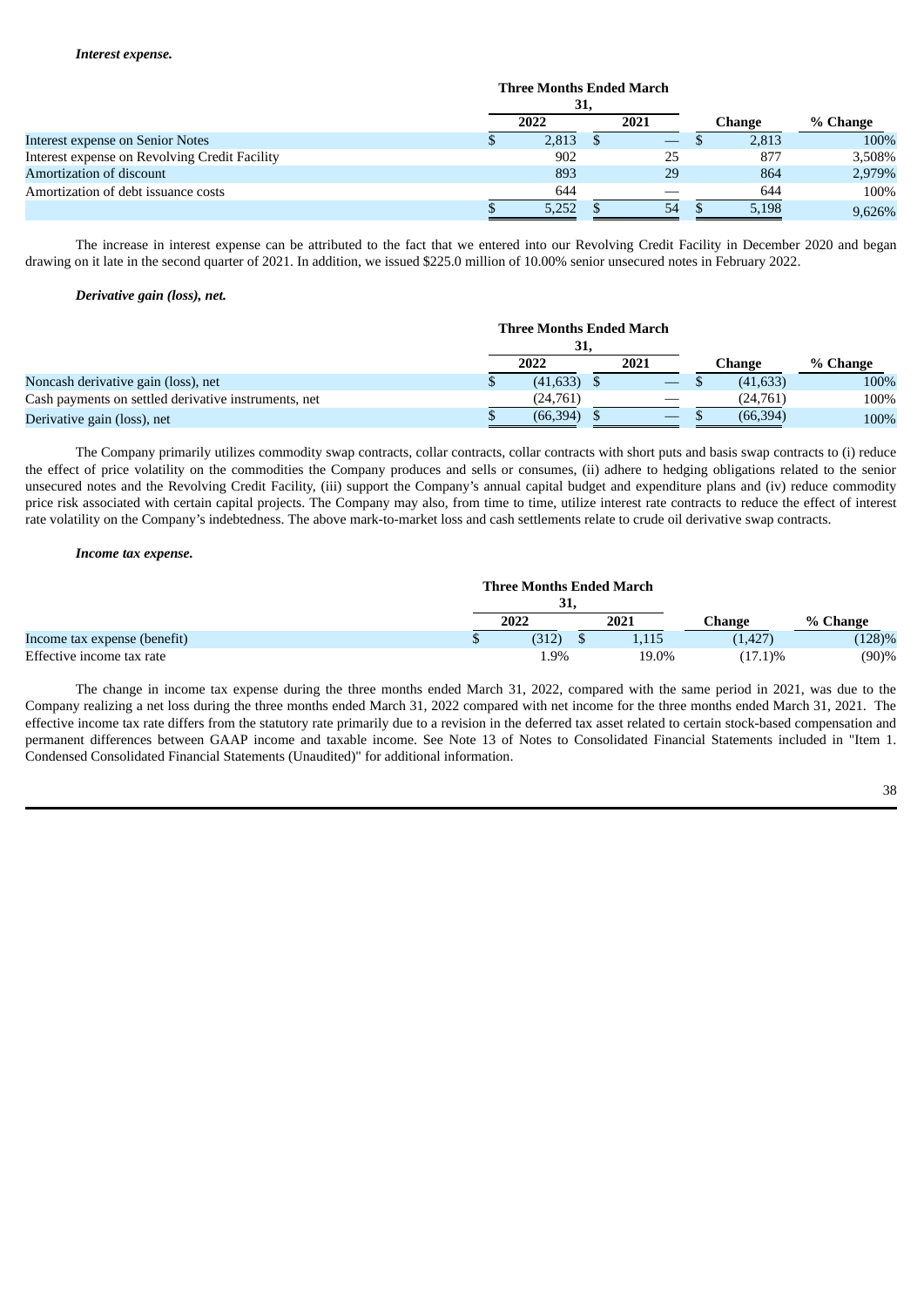### **Liquidity and Capital Resources**

*Liquidity*. The Company's primary sources of short-term liquidity are (i) cash and cash equivalents, (ii) net cash provided by operating activities, (iii) unused borrowing capacity under its Revolving Credit Facility, (iv) on an opportunistic basis, issuances of debt or equity securities and (v) other sources, such as sales of nonstrategic assets. In February 2022, the Company entered into the Third Amendment to the Revolving Credit facility simultaneous with the issuance of \$225.0 million of two year 10.00% senior unsecured notes ("2024 Notes") whereby it, among other things, (i) reduced the borrowing base from \$195.0 million to \$138.8 million and (ii) modified the terms of the Credit Agreement to reduce the aggregate elected commitments from \$195.0 million to \$138.8 million. As of March 31, 2022, the Company had zero in borrowings and approximately \$136.8 million available to borrow under its Revolving Credit Facility. The Company also had unrestricted cash on hand of \$35.9 million as of March 31, 2022. In connection with recently closed and recently announced acquisitions and the annual spring redetermination, the Company expects to expand its bank group and substantially increase the aggregate elected commitments and borrowing base on its Revolving Credit Facility.

The Company's primary needs for cash are for (i) capital expenditures, (ii) acquisitions of crude oil and natural gas properties, (iii) payments of contractual obligations, (iv) working capital obligations, and (v) general corporate purposes. Funding for these cash needs may be provided by any combination of the Company's sources of liquidity. Although the Company expects that its sources of funding will be adequate to fund its 2022 planned capital expenditures and provide adequate liquidity to fund other needs, no assurance can be given that such funding sources will be adequate to meet the Company's future needs.

*2022 capital budget.* The Company's revised capital budget for 2022 after the announcement of the Hannathon acquisition is expected to be in the range of approximately \$790 to \$860 million for drilling, completion, facilities and equipping crude oil wells plus \$35 to \$40 million for field infrastructure buildout and other costs. The revised 2022 capital budget excludes acquisitions, asset retirement obligations, geological and geophysical general and administrative expenses and corporate facilities. HighPeak Energy expects to fund its forecasted capital expenditures with cash on its balance sheet, cash generated by operations, through borrowings under the Credit Agreement, proceeds from the issuance and sale of the 2024 Notes and, depending on market circumstances, potential future debt or equity offerings. The Company's capital expenditures for the three months ended March 31, 2022 were \$165.1 million, excluding acquisitions.

The budget above assumes that the Company will operate six (6) drilling rigs and an average of two (2) to three (3) frac fleets for the remainder of 2022. However, there are many factors and consequences beyond the Company's control, such as policies of the Biden Administration, economic downturn or potential recession, geo-political risks and additional actions by businesses, OPEC and other cooperating countries, and governments in response to the COVID-19 pandemic, that may have an impact on the Company's future results and drilling plans. Given the dynamic nature of this situation, the Company is maintaining flexibility in its capital plan and will continue to evaluate drilling and completion activity on an economic basis, with future activity levels assessed monthly.

*Capital resources*. Cash flows from operating, investing and financing activities are summarized below (in thousands).

|                                           | <b>Three Months Ended March</b> |           |           |          |
|-------------------------------------------|---------------------------------|-----------|-----------|----------|
|                                           | 31,                             |           |           |          |
|                                           | 2022                            | 2021      | Change    | % Change |
| Net cash provided by operating activities | 49.947                          | 11.373    | 38,574    | 339%     |
| Net cash used in investing activities     | $(150, 899)$ \$                 | (31, 921) | (118,978) | 373%     |
| Net cash provided by financing activities | 101.933                         | 10.634    | 91.299    | 859%     |

*Operating activities*. The increase in net cash flow provided by operating activities for the three months ended March 31, 2022, compared with 2021, was primarily related to higher revenues associated with increased production volumes as a result of our successful horizontal drilling program and bolt-on acquisitions and increased realized prices.

*Investing activities.* The increase in net cash used in investing activities for the three months ended March 31, 2022, compared with 2021, was primarily due to increases in additions to crude oil and natural gas properties compared with the three months ended March 31, 2021, when the Company had only one rig running compared with an average of four rigs running during the three months ended March 31, 2022, and increases in cash crude oil and natural gas acquisition costs.

*Financing activities.* The Company's significant financing activities are as follows:

- 2022: The Company received \$210.2 million in net proceeds from the issuance of the 2024 Notes, borrowed \$15.0 million on its Revolving Credit Facility and received \$779,000 from the exercise of 67,719 of the Company's \$11.50 warrants and \$75,000 from the exercise of 7,500 of stock options by employees of the Company. These cash inflows were partially offset by the Company paying \$115.0 million to pay the balance of its Revolving Credit Facility off simultaneously with the issuance of the 2024 Notes and incurring \$6.4 million of debt issuance costs primarily related to the 2024 Notes and \$2.6 million in dividends and dividend equivalent payments.
- 2021: The Company received \$9.1 million from the exercise of 788,009 of the Company's \$11.50 warrants and \$1.6 million from the exercise of 154,268 of stock options by employees of the Company.

*Contractual obligations.* The Company's contractual obligations include leases (primarily related to contracted drilling rigs, equipment and office facilities), capital funding obligations, volume commitments, aid-in-construction obligations and other liabilities. Other joint owners in the properties operated by the Company could incur portions of the costs represented by these commitments.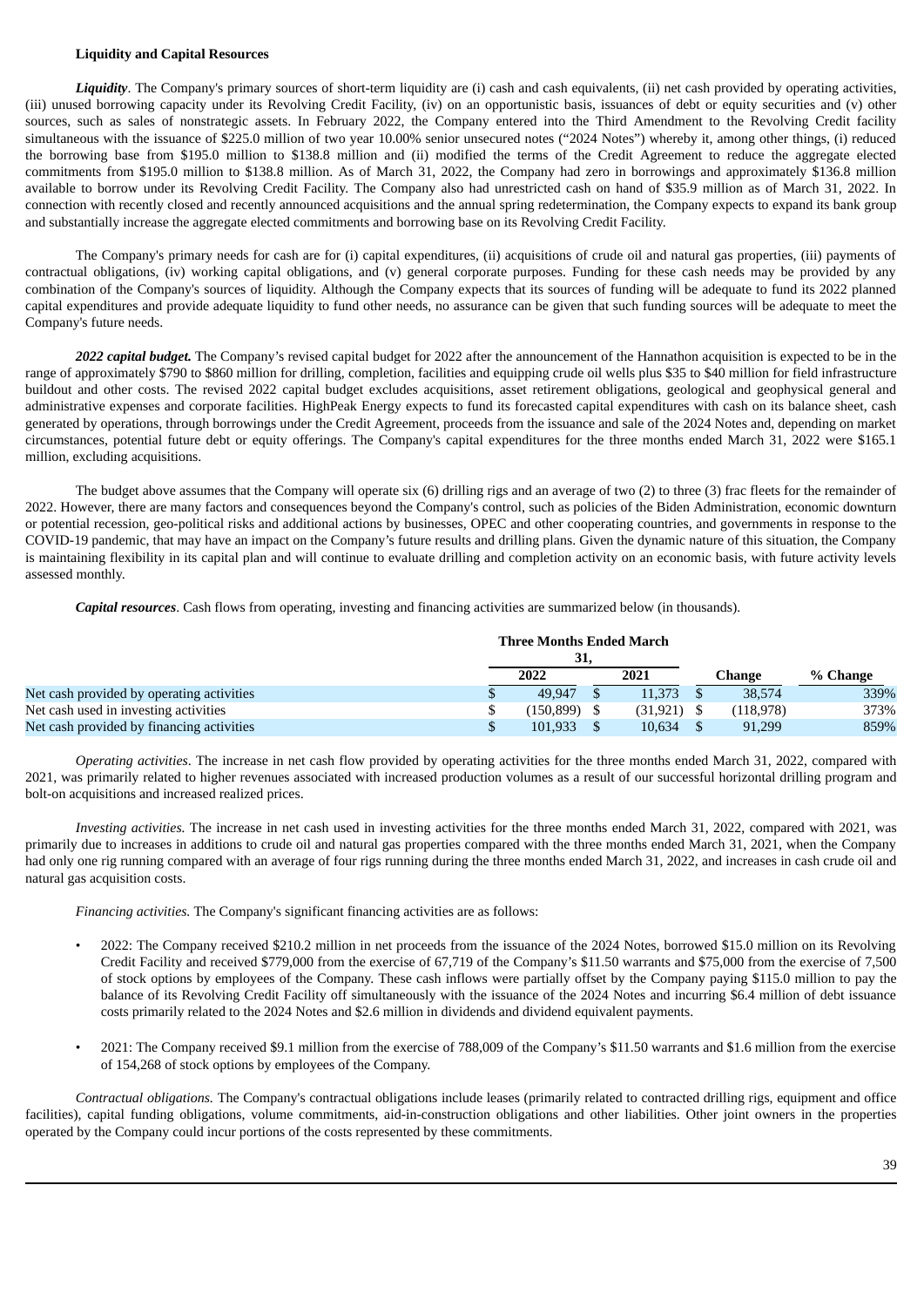### **Non-GAAP Financial Measures**

EBITDAX represents net income (loss) before interest expense, interest and other income, income taxes, depletion, depreciation, and amortization, accretion of discount on asset retirement obligations, exploration and abandonment expense, non-cash stock-based compensation expense, derivative gains and losses net of settlements, gains and losses on divestitures and certain other items. EBITDAX excludes certain items that we believe affect the comparability of operating results and can exclude items that are generally non-recurring in nature or whose timing and/or amount cannot be reasonably estimated. EBITDAX is a non-GAAP measure that we believe provides useful additional information to investors and analysts, as a performance measure, for analysis of our ability to internally generate funds for exploration, development, acquisitions, and to service debt. We are also subject to financial covenants under our Credit Agreement based on EBITDAX ratios as further described in Note 7 of Notes to Consolidated Financial Statements included in "Item 1. Condensed Consolidated Financial Statements (Unaudited)." In addition, EBITDAX is widely used by professional research analysis and others in the valuation, comparison, and investment recommendations of companies in the crude oil and natural gas exploration and production industry, and many investors use the published research of industry research analysts in making investment decisions. EBITDAX should not be considered in isolation or as a substitute for net income (loss), income (loss) from operations, net cash provided by operating activities, or other profitability or liquidity measures prepared under GAAP. Because EBITDAX excludes some, but not all items that affect net income (loss) and may vary among companies, the EBITDAX amounts presented may not be comparable to similar metrics of other companies. Our Revolving Credit Facility provides a material source of liquidity for us. Under the terms of our Credit Agreement, if we failed to comply with the covenants that establish a maximum permitted ratio of total debt, as defined in the Credit Agreement, to EBITDAX, we would be in default, an event that would prevent us from borrowing under our Revolving Credit Facility and would therefore materially limit a significant source of our liquidity. In addition, if we are in default under our Revolving Credit Facility and are unable to obtain a waiver of that default from our lenders, lenders under that facility would be entitled to exercise all of their remedies for default.

The following table provides a reconciliation of our net income (loss) (GAAP) to EBITDAX (non-GAAP) for the periods presented (in thousands):

|                                          | Three Months Ended March 31, |               |  |        |
|------------------------------------------|------------------------------|---------------|--|--------|
|                                          | 2022                         |               |  | 2021   |
| Net income (loss)                        |                              | $(16,510)$ \$ |  | 4.744  |
| Interest expense                         |                              | 5,252         |  | 54     |
| Interest and other income                |                              | (250)         |  | (1)    |
| Income tax expense (benefit)             |                              | (312)         |  | 1,115  |
| Depletion, depreciation and amortization |                              | 17,024        |  | 12,963 |
| Accretion of discount                    |                              | 54            |  | 35     |
| Exploration and abandonment expense      |                              | 209           |  | 191    |
| Stock-based compensation                 |                              | 3,976         |  | 966    |
| Derivative related noncash activity      |                              | 41,633        |  |        |
| <b>EBITDAX</b>                           |                              | 51,076        |  | 20,067 |

#### **New Accounting Pronouncements**

Our historical condensed consolidated financial statements and related notes to condensed consolidated financial statements contain information that is pertinent to our management's discussion and analysis of financial condition and results of operations. Preparation of financial statements in conformity with accounting principles generally accepted in the United States requires that our management make estimates, judgments and assumptions that affect the reported amounts of assets, liabilities, revenues and expenses, and the disclosure of contingent assets and liabilities. However, the accounting principles used by us generally do not change our reported cash flows or liquidity. Interpretation of the existing rules must be done, and judgments made on how the specifics of a given rule apply to us.

In management's opinion, the more significant reporting areas impacted by management's judgments and estimates are the choice of accounting method for crude oil and natural gas activities, crude oil and natural gas reserve estimation, asset retirement obligations, impairment of long-lived assets, valuation of stock-based compensation, valuation of business combinations, accounting and valuation of nonmonetary transactions, litigation and environmental contingencies, valuation of financial derivative instruments, uncertain tax positions and income taxes.

Management's judgments and estimates in all the areas listed above are based on information available from both internal and external sources, including engineers, geologists and historical experience in similar matters. Actual results could differ from the estimates as additional information becomes known.

There have been no material changes in our critical accounting policies and procedures during the three months ended March 31, 2022. See our disclosure of critical accounting policies in "Item 7. Management's Discussion and Analysis of Financial Condition and Results of Operations" and "Item 8. Financial Statements and Supplementary Data" of our Annual Report on Form 10-K for the year ended December 31, 2021, filed with the SEC on March 7, 2022.

*New accounting pronouncements issued but not yet adopted.* The effects of new accounting pronouncements are discussed in Note 2 of Notes to Condensed Consolidated Financial Statements included in "Item 1. Condensed Consolidated Financial Statements (Unaudited)."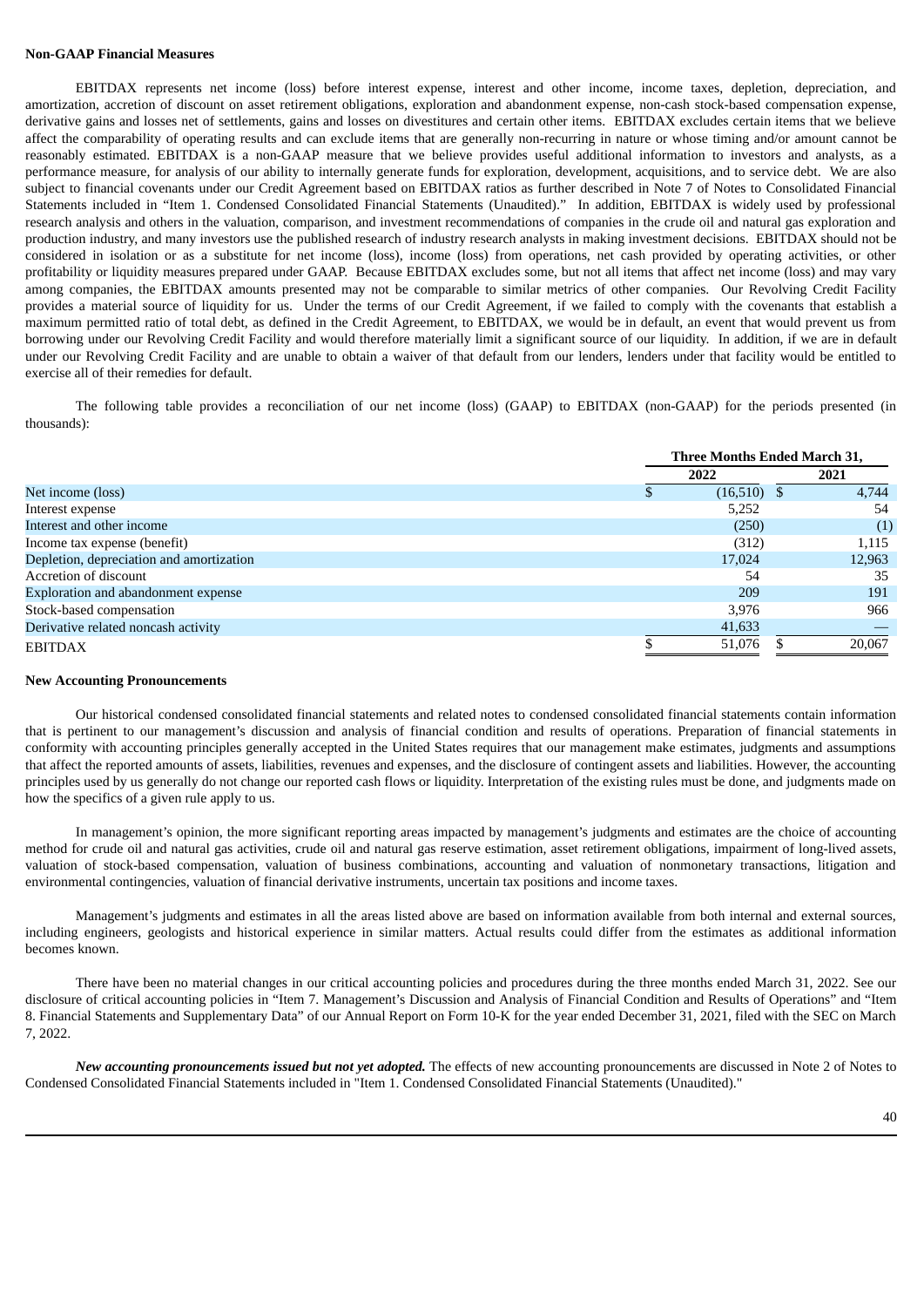#### **ITEM 3. QUANTITATIVE AND QUALITATIVE DISCLOSURES ABOUT MARKET RISK**

The Company's major market risk exposure is the pricing it receives for its sales of crude oil, NGL and natural gas. Pricing for crude oil, NGL and natural gas has been volatile and unpredictable for several years, and HighPeak Energy expects this volatility to continue in the future.

During the period from January 1, 2018 through March 31, 2022, the calendar month average NYMEX WTI crude oil price per Bbl ranged from a low of \$16.70 to a high of \$108.26, and the last trading day NYMEX natural gas price per MMBtu ranged from a low of \$1.50 to a high of \$6.20. Excluding derivatives, a \$1.00 per barrel increase (decrease) in the weighted average crude oil price for the three months ended March 31, 2022 would have increased (decreased) the Company's revenues by approximately \$3.8 million on an annualized basis and a \$0.10 per Mcf increase (decrease) in the weighted average natural gas price for the three months ended March 31, 2021 would have increased (decreased) the Company's revenues by approximately \$174,000 on an annualized basis.

Due to this volatility and obligations under the senior unsecured notes and the Revolving Credit Facility, the Company began to use, commodity derivative instruments, such as swaps, collars and puts, to hedge price risk associated with a portion of anticipated production. These hedging instruments allow the Company to reduce, but not eliminate, the potential effects of the variability in cash flow from operations due to fluctuations in crude oil and natural gas prices and provide increased certainty of cash flows for its drilling program. These instruments provide only partial price protection against declines in crude oil and natural gas prices and may partially limit the Company's potential gains from future increases in prices. The Company has entered into hedging arrangements to protect its capital expenditure budget and to protect its Revolving Credit Facility borrowing base. The Company does not enter into any commodity derivative instruments, including derivatives, for speculative or trading purposes.

The average forward prices based on March 31, 2022 market quotes were as follows:

|                                                   |                      | <b>Year Ending</b>   |
|---------------------------------------------------|----------------------|----------------------|
|                                                   | Remainder of<br>2022 | December 31.<br>2023 |
| Average forward NYMEX crude oil price per Bbl     | 92.59                | 83.59                |
| Average forward NYMEX natural gas price per MMBtu | 5.76                 | 4.46                 |

The average forward prices based on May 12, 2022 market quotes were as follows:

|                                                   | Remainder of<br>2022 | <b>Year Ending</b><br>December 31.<br>2023 |
|---------------------------------------------------|----------------------|--------------------------------------------|
| Average forward NYMEX crude oil price per Bbl     | 98.17                | 86.92                                      |
| Average forward NYMEX natural gas price per MMBtu | 7.82                 | 5.38                                       |

*Counterparty and Customer Credit Risk.* The Company's derivative contracts expose it to credit risk in the event of nonperformance by counterparties. The Company's collateral for the outstanding borrowings under the Revolving Credit Facility is also collateral for the Company's commodity derivatives. The Company evaluates the credit standing of its counterparties as it deems appropriate. Counterparties to HighPeak Energy's derivative contracts have investment grade ratings.

The Company's primary concentration of credit risks is associated with (i) the collection of receivables resulting from the sale of crude oil and natural gas production due to the concentration of its crude oil and natural gas receivables with a few significant customers and (ii) the risk of a counterparty's failure to meet its obligations under derivative contracts with the Company. The inability or failure of the Company's significant customers and/or counterparties to meet their obligations to the Company or their insolvency or liquidation may adversely affect the Company's financial results.

The Company monitors exposure to customers and/or counterparties primarily by reviewing credit ratings, financial criteria and payment history. Where appropriate, the Company obtains assurances of payment, such as a guarantee by the parent company of the customer and/or counterparty or other credit support. The Company's crude oil and natural gas is sold to various purchasers who must be prequalified under the Company's credit risk policies and procedures. Historically, the Company's credit losses on crude oil, NGL and natural gas receivables have not been material. Although the Company does not obtain collateral or otherwise secure the fair value of its derivative instruments, associated credit risk is mitigated by the Company's credit risk policies and procedures.

The Company entered into International Swap Dealers Association Master Agreements ("ISDA Agreements") with its derivative counterparties. The terms of the ISDA Agreements provide the Company and the counterparties with right of set off upon the occurrence of defined acts of default by either the Company or a counterparty to a derivative contract, whereby the party not in default may set off all derivative liabilities owed to the defaulting party against all derivative asset receivables from the defaulting party.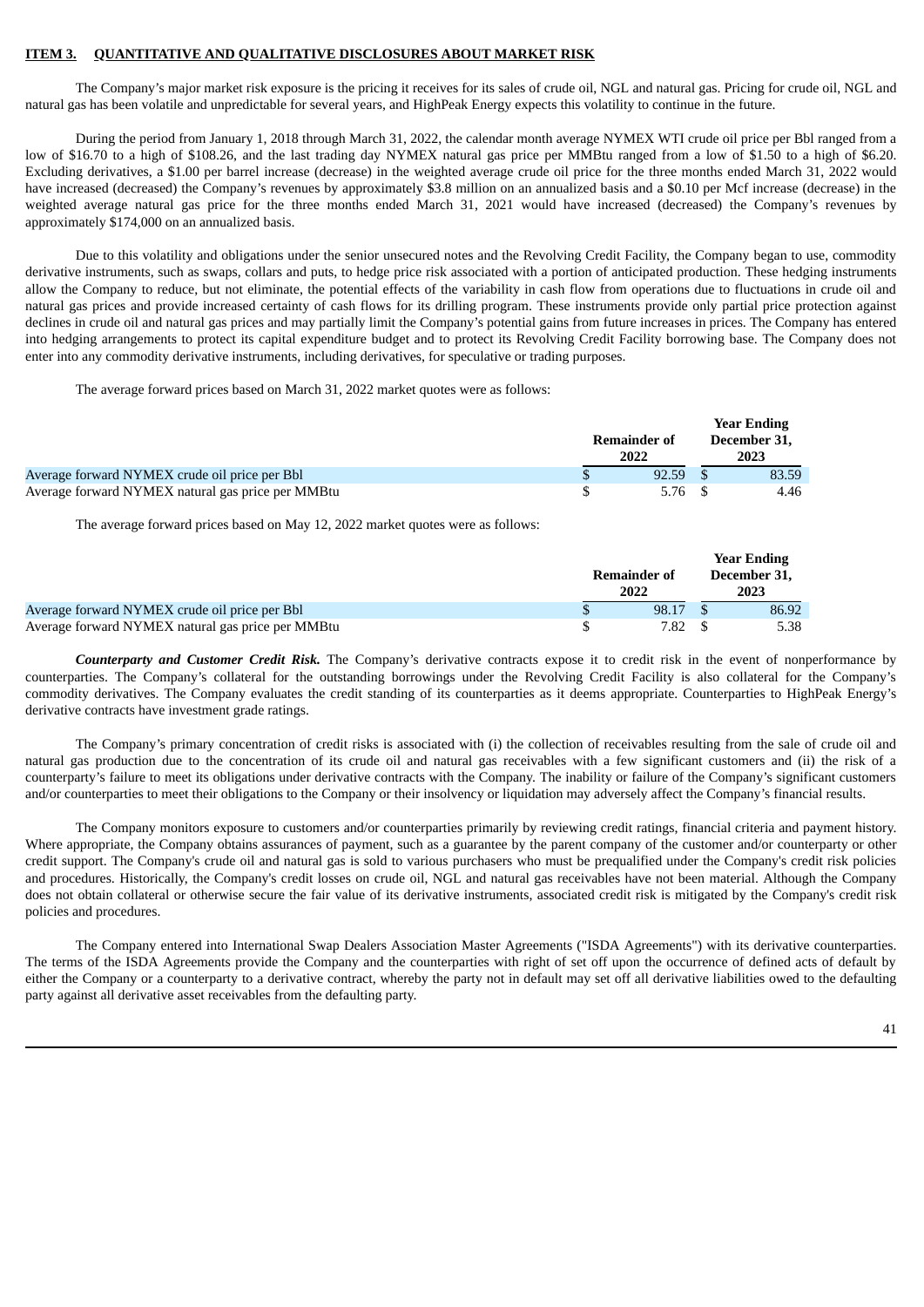#### **ITEM 4. CONTROLS AND PROCEDURES**

#### *Evaluation of Disclosure Controls and Procedures*

As required by Rule 13a-15(b) under the Exchange Act, HighPeak Energy has evaluated, under the supervision and with the participation of the Company's management, including HighPeak Energy's principal executive officer and principal financial officer, the effectiveness of the design and operation of its disclosure controls and procedures (as defined in Rule 13a-15(e) and 15d-15(e) under the Exchange Act) as of the end of the fiscal period covered by this Report. Based on that evaluation, HighPeak Energy's principal executive officer and principal financial officer concluded that the Company's disclosure controls and procedures were effective, as of the end of the period covered by this Report, in ensuring that information required to be disclosed by the Company in the reports that it files or submits under the Exchange Act is recorded, processed, summarized and reported within the time periods specified in the SEC's rules and forms, including that such information is accumulated and communicated to the Company's management, including the principal executive officer and principal financial officer, to allow timely decisions regarding required disclosure.

#### *Changes in Internal Control over Financial Reporting*

There have been no changes in the Company's internal control over financial reporting (as defined in Rule 13a-15(f) under the Exchange Act) that occurred during the three months ended March 31, 2022 that have materially affected or are reasonably likely to materially affect the Company's internal control over financial reporting.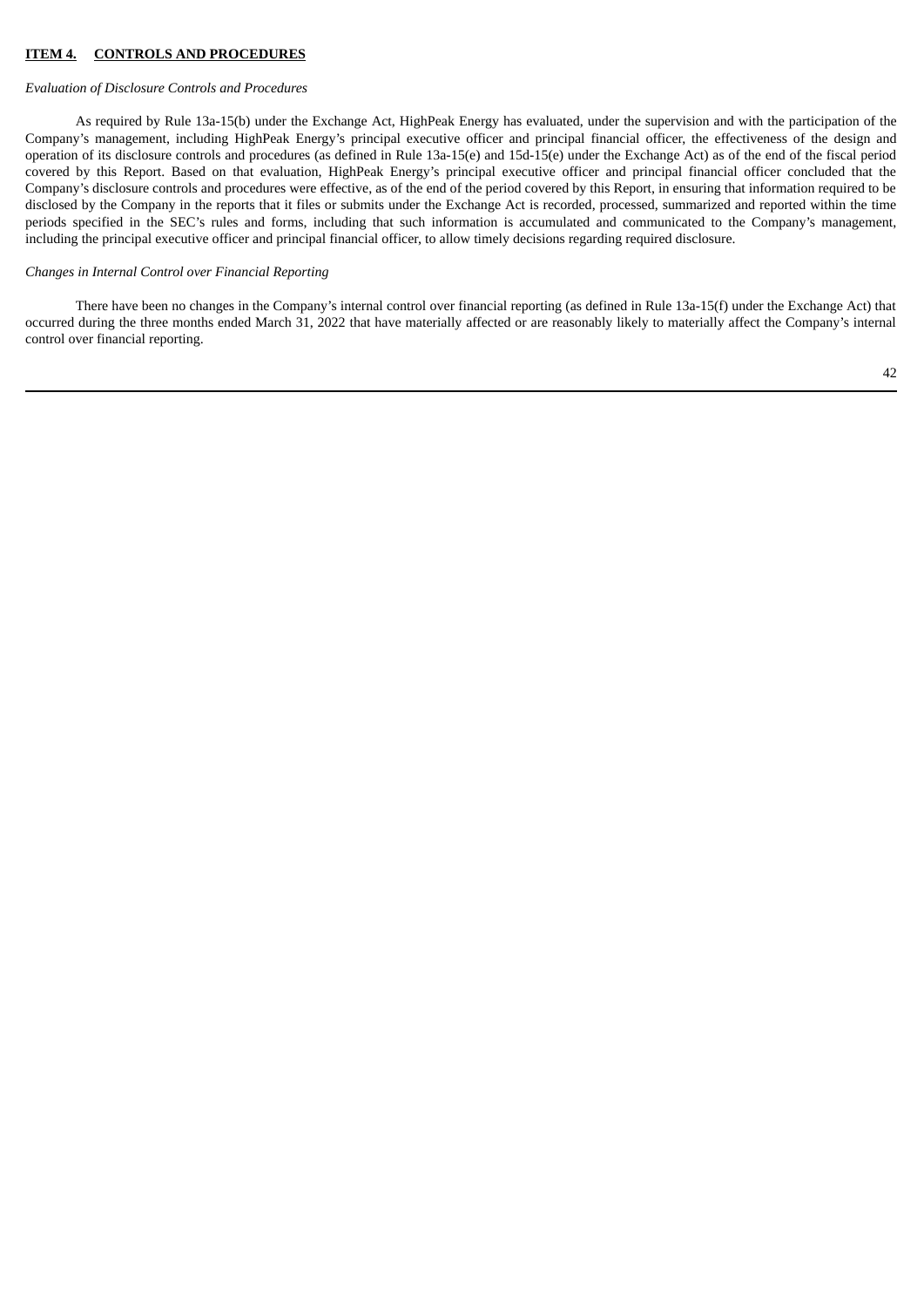#### **PART II. OTHER INFORMATION**

# **ITEM 1. LEGAL PROCEEDINGS**

From time to time, the Company may be a party to various proceedings and claims incidental to its business. While many of these matters involve inherent uncertainty, the Company believes that the amount of the liability, if any, ultimately incurred with respect to these proceedings and claims will not have a material adverse effect on the Company's consolidated financial position as a whole or on its liquidity, capital resources or future results of operations.

### **ITEM 1A. RISK FACTORS**

In addition to the information set forth in this report, the risks that are discussed in the Company's Annual Report on Form 10-K for the year ended December 31, 2021, under the headings "Risk Factors," "Business and Properties," "Management's Discussion and Analysis of Financial Condition and Results of Operations" and "Quantitative and Qualitative Disclosures About Market Risk" should be carefully considered, as such risks could materially affect the Company's business, financial condition or future results. Except as set forth below, there has been no material change in the Company's risk factors that were described in the Company's Annual Report on Form 10-K.

#### *Risks Related to Our Business*

#### Political instability or armed conflict in crude oil or natural gas producing regions, such as the ongoing war between Russia and Ukraine, could have a *material adverse impact on our business, financial condition or future results.*

Our business, financial condition and future results are subject to political and economic risks and uncertainties, including instability resulting from civil unrest, political demonstrations, mass strikes or armed conflict or other crises in oil or gas producing areas such as the ongoing war between Russia and Ukraine.

In late February 2022, Russian military forces commenced a military operation and invasion against Ukraine. The United States and other countries and certain international organizations have imposed broad-ranging economic sanctions on Russia and certain Russian individuals, banking entities and corporations as a response, and additional sanctions may be imposed in the future. The length, impact, and outcome of the ongoing war between Russia and Ukraine is highly unpredictable, which has created uncertainty for financial and commodity markets. While the Company does not have operations overseas, the conflict elevates the likelihood of supply chain disruptions, heightened volatility in oil and gas prices and negative effects on our ability to raise additional capital when required and could have a material adverse impact on our business, financial condition or future results.

These risks are not the only risks facing the Company. Additional risks and uncertainties not currently known to the Company or that it currently deems to be immaterial also may have a material adverse effect on the Company's business, financial condition or future results.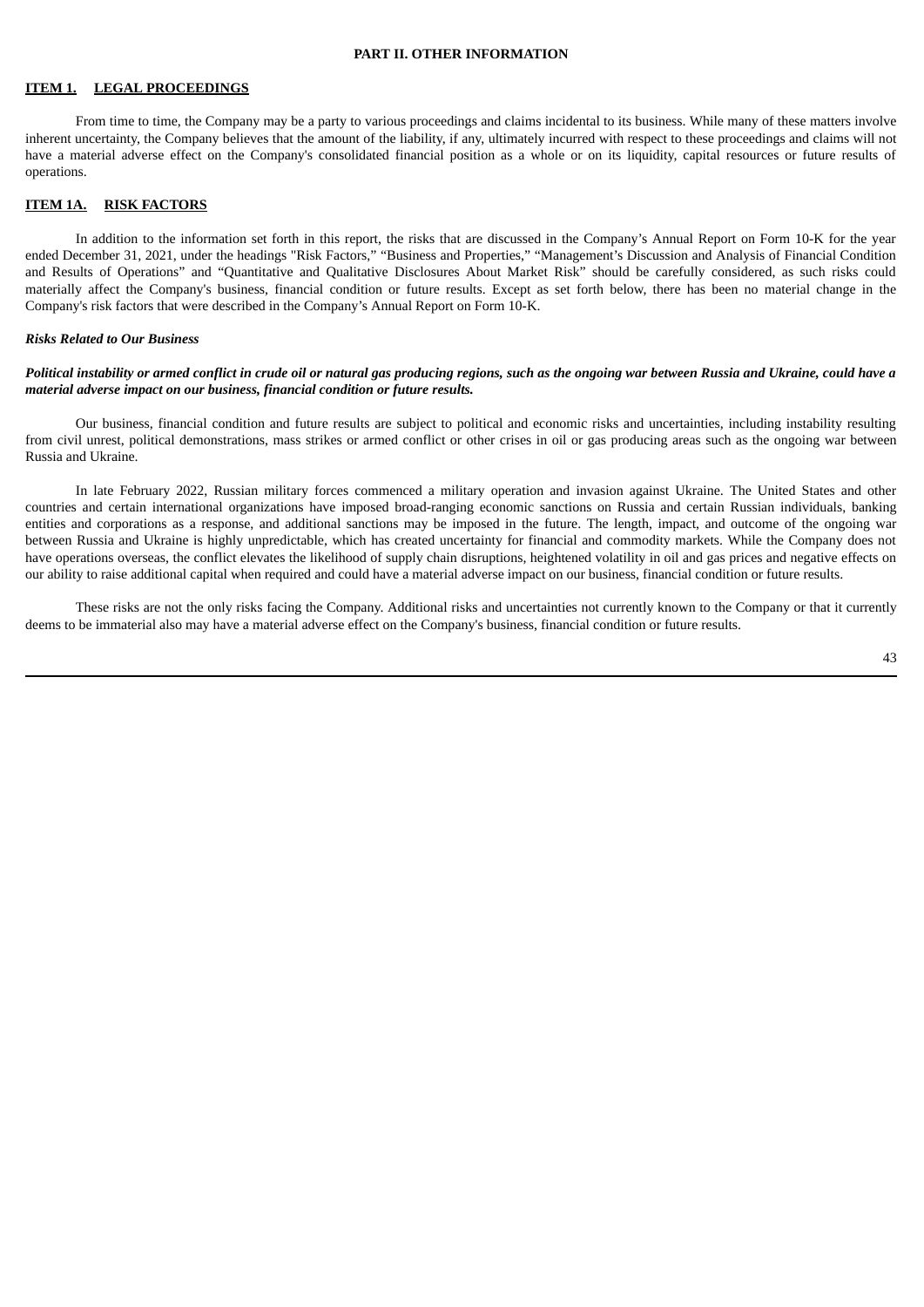# **HIGHPEAK ENERGY, INC.**

# **ITEM 6. EXHIBITS**

| <b>Exhibit</b> |                                                                                                                                                                                                                                                                                                                                                                                                                         |
|----------------|-------------------------------------------------------------------------------------------------------------------------------------------------------------------------------------------------------------------------------------------------------------------------------------------------------------------------------------------------------------------------------------------------------------------------|
| <b>Number</b>  | <b>Description</b>                                                                                                                                                                                                                                                                                                                                                                                                      |
| 3.1            | Amended and Restated Certificate of Incorporation of HighPeak Energy, Inc. (incorporated by reference to Exhibit 3.1 to the Company's Current<br>Report on Form 8-K (File No. 001-39464) filed with the SEC on August 27, 2020).                                                                                                                                                                                        |
| 3.2            | Amended and Restated Bylaws of HighPeak Energy, Inc. (incorporated by reference to Exhibit 3.1 to the Company's Current Report on Form 8-K<br>(File No. 001-39464) filed with the SEC on November 9, 2020).                                                                                                                                                                                                             |
| 4.1            | Registration Rights Agreement, dated as of August 21, 2020, by and among HighPeak Energy, Inc., HighPeak Pure Acquisition, LLC, HighPeak<br>Energy, LP, HighPeak Energy II, LP, HighPeak Energy III, LP and certain other security holders named therein (incorporated by reference to<br>Exhibit 4.4 to the Company's Current Report on Form 8-K (File No. 001-39464) filed with the SEC on August 27, 2020).          |
| 4.2            | Stockholders' Agreement, dated as of August 21, 2020, by and among HighPeak Energy, Inc., HighPeak Pure Acquisition, LLC, HighPeak<br>Energy, LP, HighPeak Energy II, LP, HighPeak Energy III, LP, Jack Hightower and certain directors of Pure Acquisition Corp. (incorporated by<br>reference to Exhibit 4.3 to the Company's Current Report on Form 8-K (File No. 001-39464) filed with the SEC on August 27, 2020). |
| 4.3            | Amendment and Assignment to Warrant Agreement, dated as of August 21, 2020, by and among Pure Acquisition Corp., Continental Stock<br>Transfer & Trust Company and HighPeak Energy, Inc. (incorporated by reference to Exhibit 4.2 to the Company's Registration Statement on<br>Form S-4 and Form S-1 (File No. 333-235313) filed with the SEC on August 5, 2020).                                                     |
| 4.4            | Indenture, dated February 16, 2022, by and among HighPeak Energy, Inc., the guarantors named therein and UMB Bank, National Association, as<br>trustee (incorporated by reference to Exhibit 4.1 to the Company's Current Report on Form 8-K (File No. 001-39464) filed with the SEC on<br>February 22, 2022).                                                                                                          |
| 10.1           | Contingent Value Rights Agreement, dated as of August 21, 2020, by and among HighPeak Energy, Inc., HighPeak Pure Acquisition, LLC,<br>HighPeak Energy, LP, HighPeak Energy II, LP and Continental Stock Transfer & Trust Company, as rights agent (incorporated by reference to<br>Exhibit 10.1 to the Company's Current Report on Form 8-K (File No. 001-39464) filed with the SEC on August 27, 2020).               |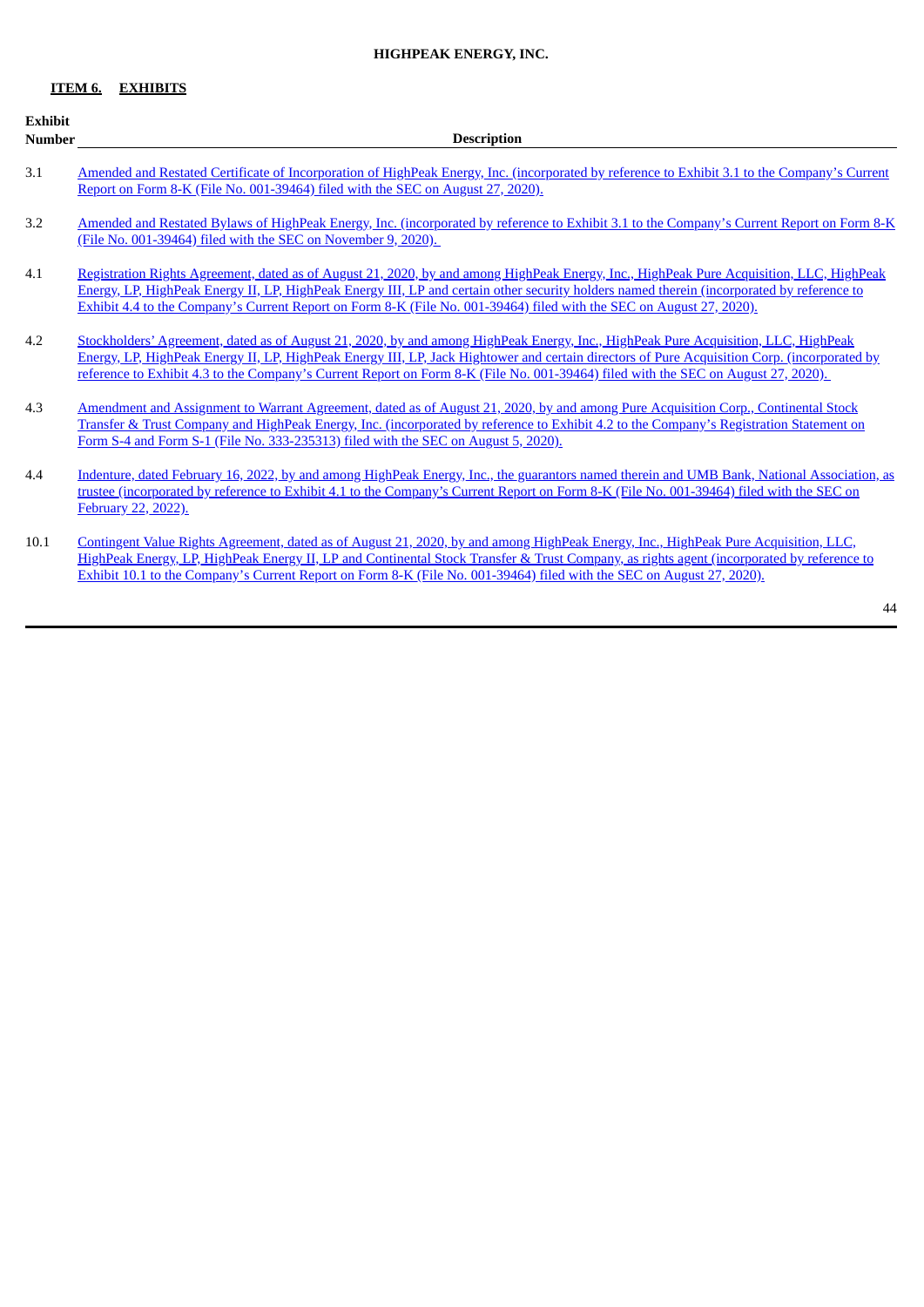- 10.2 HighPeak Energy, Inc. Amended and Restated Long Term Incentive Plan [\(incorporated](http://www.sec.gov/Archives/edgar/data/1792849/000143774920018850/ex_201562.htm) by reference to Exhibit 10.3 to the Company's Current Report on Form 8-K (File No. 001-39464) filed with the SEC on August 27, 2020).
- 10.3 Form of Stock Option Agreement [\(incorporated](http://www.sec.gov/Archives/edgar/data/1792849/000143774920018850/ex_201563.htm) by reference to Exhibit 10.4 to the Company's Current Report on Form 8-K (File No. 001-39464) filed with the SEC on August 27, 2020).
- 10.4 Form of [Indemnification](http://www.sec.gov/Archives/edgar/data/1792849/000143774920023072/ex_212714.htm) Agreement (incorporated by reference to Exhibit 10.1 to the Company's Current Report on Form 8-K (File No. 001- 39464) filed with the SEC on November 9, 2020).
- 10.5 Credit Agreement, dated as of December 17, 2020, among HighPeak Energy, Inc., as Borrower, Fifth Third Bank, National Association, as [administrative](http://www.sec.gov/Archives/edgar/data/1792849/000143774920025626/ex_218259.htm) agent, and the Lenders party thereto (incorporated by reference to Exhibit 10.1 to the Company's Current Report on Form 8-K (File No. 001-39464) filed with the SEC on December 18, 2020).
- 10.6 First Amendment to Credit Agreement, dated as of June 23, 2021, by and among HighPeak Energy, Inc., as Borrower, Fifth Third Bank, National Association, as [administrative](http://www.sec.gov/Archives/edgar/data/1792849/000143774921015514/ex_259439.htm) agent, the Guarantors, the Existing Lender and the New Lenders party thereto (incorporated by reference to Exhibit 10.1 to the Company's Current Report on Form 8-K (File No. 001-39464) filed with the SEC on June 24, 2021).
- 10.7 Second amendment to Credit Agreement, dated as of October 1, 2021, by and among HighPeak Energy, Inc., as Borrower, Fifth Third Bank, National Association, as [administrative](http://www.sec.gov/Archives/edgar/data/1792849/000143774921023239/ex_288604.htm) agent, the Guarantors, and the Lenders party thereto (incorporated by reference to Exhibit 10.1 to the Company's Current Report on Form 8-K (File No. 001-39464) filed with the SEC on October 4, 2021).
- 10.8 Third amendment to Credit Agreement, dated as of February 9, 2022, by and among HighPeak Energy, Inc., as Borrower, Fifth Third Bank, National Association, as [administrative](http://www.sec.gov/Archives/edgar/data/1792849/000143774922003178/ex_335022.htm) agent, the Guarantors, and the Lenders party thereto (incorporated by reference to Exhibit 10.1 to the Company's Current Report on Form 8-K (File No. 001-39464) filed with the SEC on February 14, 2022).
- 10.9 Form of Dividend Equivalent Award Agreement [\(incorporated](http://www.sec.gov/Archives/edgar/data/1792849/000143774921019137/ex_269205.htm) by reference to Exhibit 10.8 to the Company's Quarterly Report on Form 10-Q (File No. 001-39464) filed with the SEC on August 9, 2021).
- 31.1\* [Certification](#page-49-0) of the Company's Chief Executive Officer Pursuant to Section 302 of the Sarbanes Oxley Act of 2002 (18 U.S.C. Section 7241).
- 31.2\* [Certification](#page-50-0) of the Company's Chief Financial Officer Pursuant to Section 302 of the Sarbanes Oxley Act of 2002 (18 U.S.C. Section 7241).
- 32.1\*\* [Certification](#page-51-0) of the Company's Chief Executive Officer Pursuant to Section 906 of the Sarbanes Oxley Act of 2002 (18 U.S.C. Section 1350).
- 32.2\*\* [Certification](#page-52-0) of the Company's Chief Financial Officer Pursuant to Section 906 of the Sarbanes Oxley Act of 2002 (18 U.S.C. Section 1350).
- 101.INS\*\* Inline XBRL Instance Document
- 101.SCH\*\* Inline XBRL Taxonomy Extension Schema Document
- 101.CAL\*\* Inline XBRL Taxonomy Extension Calculation Linkbase Document
- 101.DEF\*\* Inline XBRL Taxonomy Extension Definition Linkbase Document
- 101.LAB\*\* Inline XBRL Taxonomy Extension Label Linkbase Document
- 101.PRE\*\* Inline XBRL Taxonomy Extension Presentation Linkbase Document
- 104 Cover Page Interactive Data File (formatted as Inline XBRL and contained in Exhibit 101).

Certain schedules, annexes or exhibits have been omitted pursuant to Item 601(a)(5) of Regulation S-K but will be furnished supplementally to the SEC upon request.

Filed herewith.

Furnished herewith.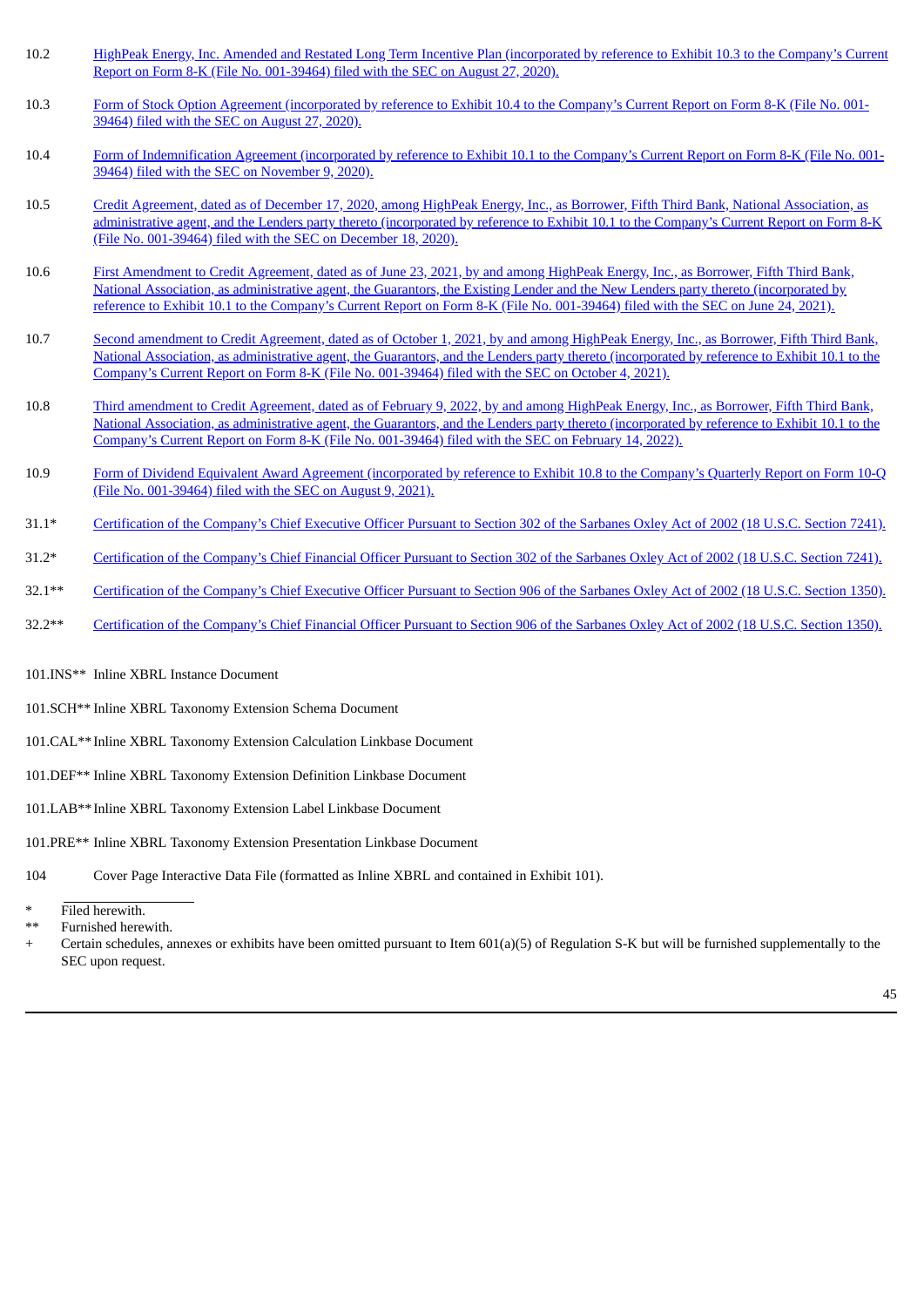# **HIGHPEAK ENERGY, INC.**

### **SIGNATURES**

Pursuant to the requirements of the Securities Exchange Act of 1934, the Registrant has duly caused this Report to be signed on its behalf by the undersigned hereto duly authorized.

HIGHPEAK ENERGY, INC.

May 16, 2022 By: /s/ Steven Tholen

Steven Tholen Chief Financial Officer

May 16, 2022 By: /s/ Keith Forbes

Keith Forbes Vice President and Chief Accounting Officer

46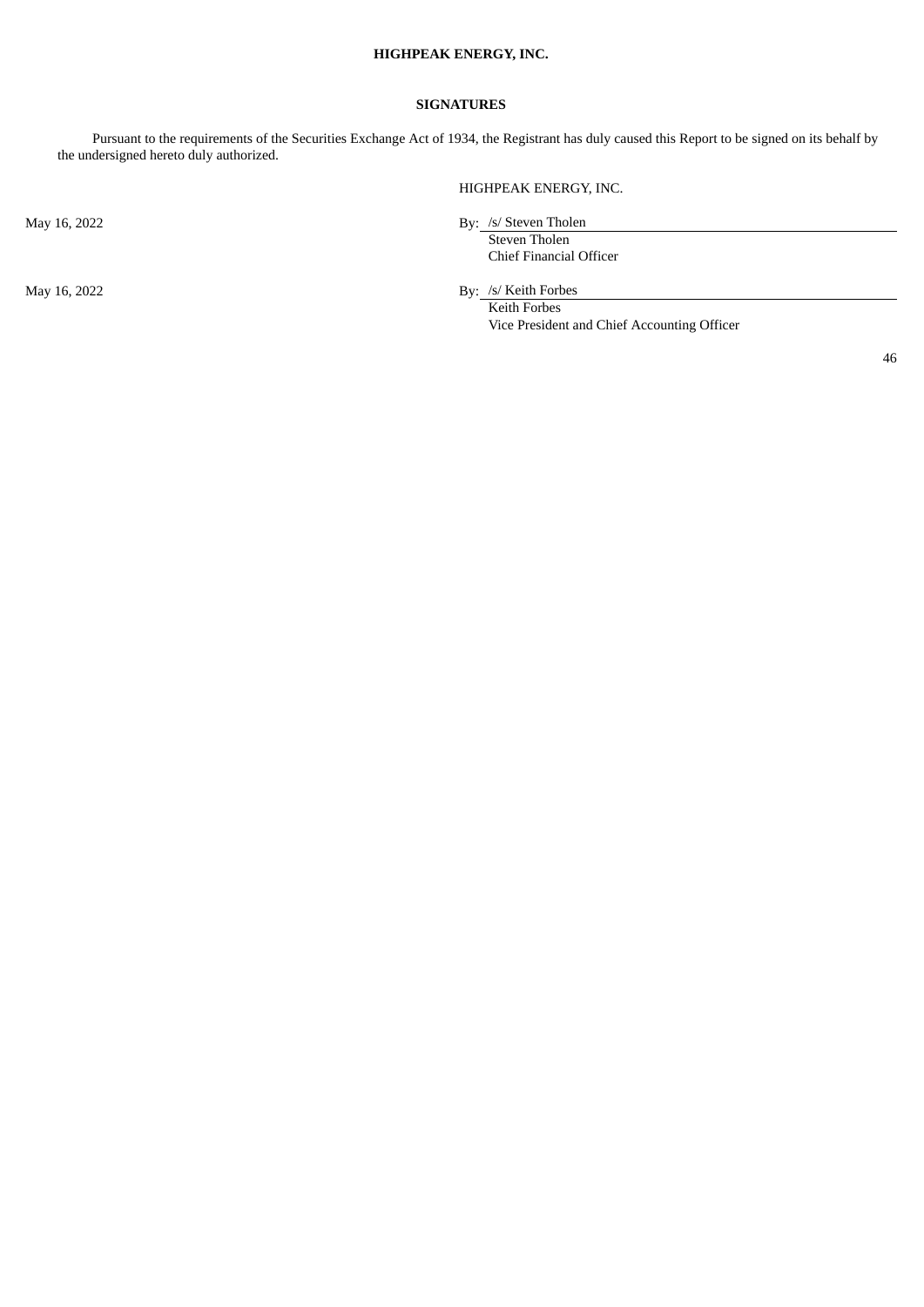#### **CHIEF EXECUTIVE OFFICER CERTIFICATION**

<span id="page-49-0"></span>I, Jack Hightower, certify that:

- 1. I have reviewed this Quarterly Report on Form 10-Q of HighPeak Energy, Inc.;
- 2. Based on my knowledge, this report does not contain any untrue statement of a material fact or omit to state a material fact necessary to make the statements made, in light of the circumstances under which such statements were made, not misleading with respect to the period covered by this report;
- 3. Based on my knowledge, the financial statements, and other financial information included in this report, fairly present in all material respects the financial condition, results of operations and cash flows of the registrant as of, and for, the periods presented in this report;
- 4. The registrant's other certifying officer and I are responsible for establishing and maintaining disclosure controls and procedures (as defined in Exchange Act Rules 13a-15(e) and 15d-15(e)) and internal control over financial reporting (as defined in Exchange Act Rules 13a-15(f) and 15d-15(f)) for the registrant and have:
	- (a) Designed such disclosure controls and procedures, or caused such disclosure controls and procedures to be designed under our supervision, to ensure that material information relating to the registrant, including its consolidated subsidiaries, is made known to us by others within those entities, particularly during the period in which this report is being prepared;
	- (b) Designed such internal control over financial reporting, or caused such internal control over financial reporting to be designed under our supervision, to provide reasonable assurance regarding the reliability of financial reporting and the preparation of financial statements for external purposes in accordance with generally accepted accounting principles;
	- (c) Evaluated the effectiveness of the registrant's disclosure controls and procedures and presented in this report our conclusions about the effectiveness of the disclosure controls and procedures, as of the end of the period covered by this report based on such evaluation; and
	- (d) Disclosed in this report any change in the registrant's internal control over financial reporting that occurred during the registrant's most recent fiscal quarter (the registrant's fourth fiscal quarter in the case of an annual report) that has materially affected, or is reasonably likely to materially affect, the registrant's internal control over financial reporting; and
- 5. The registrant's other certifying officer and I have disclosed, based on our most recent evaluation of internal control over financial reporting, to the registrant's auditors and the audit committee of the registrant's board of directors (or persons performing the equivalent functions):
	- (a) All significant deficiencies and material weaknesses in the design or operation of internal control over financial reporting which are reasonably likely to adversely affect the registrant's ability to record, process, summarize and report financial information; and
	- (b) Any fraud, whether or not material, that involves management or other employees who have a significant role in the registrant's internal control over financial reporting.

/s/ Jack Hightower Jack Hightower Chief Executive Officer Date: May 16, 2022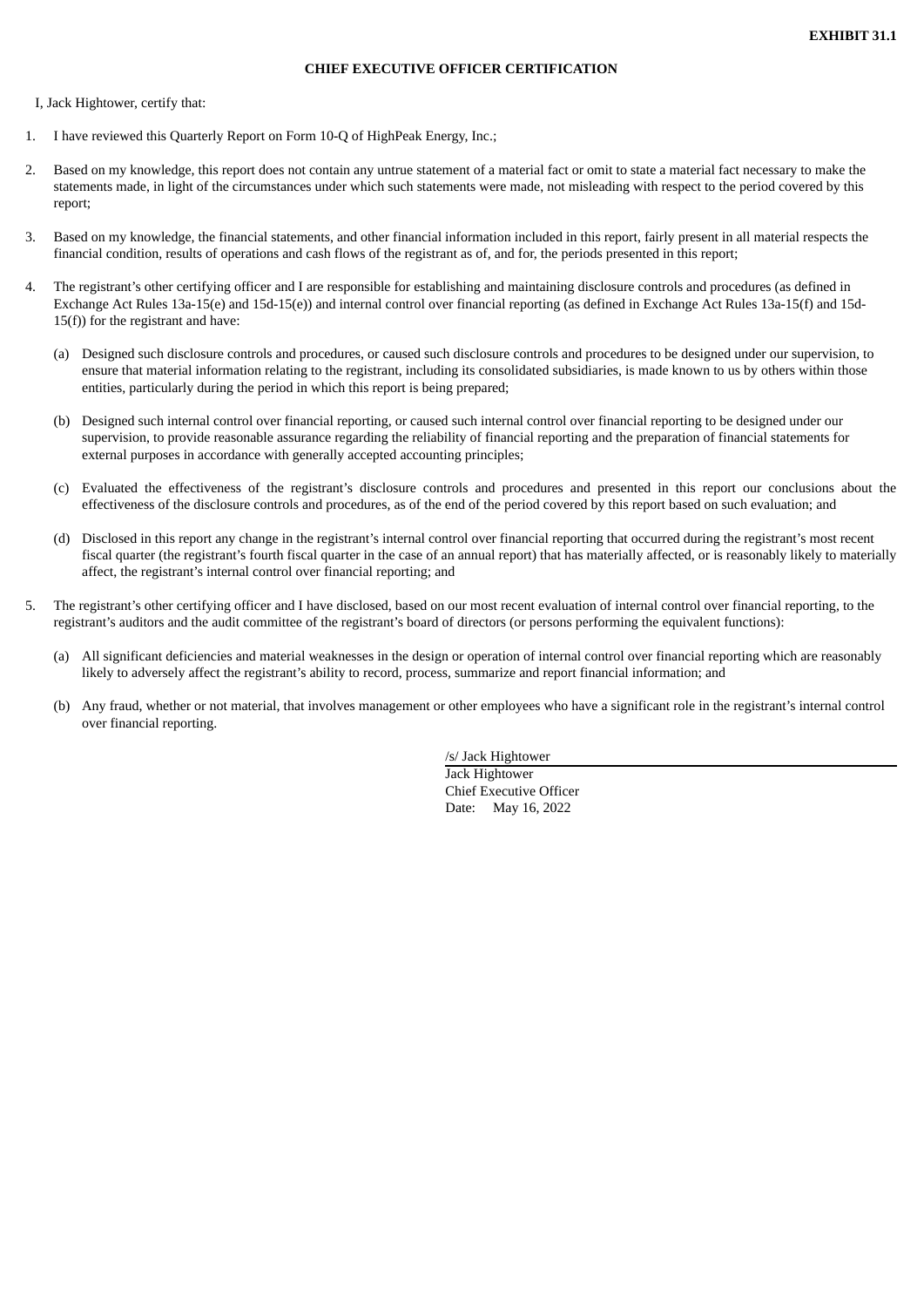#### **CHIEF FINANCIAL OFFICER CERTIFICATION**

<span id="page-50-0"></span>I, Steven Tholen, certify that:

- 1. I have reviewed this Quarterly Report on Form 10-Q of HighPeak Energy, Inc.;
- 2. Based on my knowledge, this report does not contain any untrue statement of a material fact or omit to state a material fact necessary to make the statements made, in light of the circumstances under which such statements were made, not misleading with respect to the period covered by this report;
- 3. Based on my knowledge, the financial statements, and other financial information included in this report, fairly present in all material respects the financial condition, results of operations and cash flows of the registrant as of, and for, the periods presented in this report;
- 4. The registrant's other certifying officer and I are responsible for establishing and maintaining disclosure controls and procedures (as defined in Exchange Act Rules 13a-15(e) and 15d-15(e)) and internal control over financial reporting (as defined in Exchange Act Rules 13a-15(f) and 15d-15(f)) for the registrant and have:
	- (a) Designed such disclosure controls and procedures, or caused such disclosure controls and procedures to be designed under our supervision, to ensure that material information relating to the registrant, including its consolidated subsidiaries, is made known to us by others within those entities, particularly during the period in which this report is being prepared;
	- (b) Designed such internal control over financial reporting, or caused such internal control over financial reporting to be designed under our supervision, to provide reasonable assurance regarding the reliability of financial reporting and the preparation of financial statements for external purposes in accordance with generally accepted accounting principles;
	- (c) Evaluated the effectiveness of the registrant's disclosure controls and procedures and presented in this report our conclusions about the effectiveness of the disclosure controls and procedures, as of the end of the period covered by this report based on such evaluation; and
	- (d) Disclosed in this report any change in the registrant's internal control over financial reporting that occurred during the registrant's most recent fiscal quarter (the registrant's fourth fiscal quarter in the case of an annual report) that has materially affected, or is reasonably likely to materially affect, the registrant's internal control over financial reporting; and
- 5. The registrant's other certifying officer and I have disclosed, based on our most recent evaluation of internal control over financial reporting, to the registrant's auditors and the audit committee of the registrant's board of directors (or persons performing the equivalent functions):
	- (a) All significant deficiencies and material weaknesses in the design or operation of internal control over financial reporting which are reasonably likely to adversely affect the registrant's ability to record, process, summarize and report financial information; and
	- (b) Any fraud, whether or not material, that involves management or other employees who have a significant role in the registrant's internal control over financial reporting.

/s/ Steven Tholen Steven Tholen Chief Financial Officer Date: May 16, 2022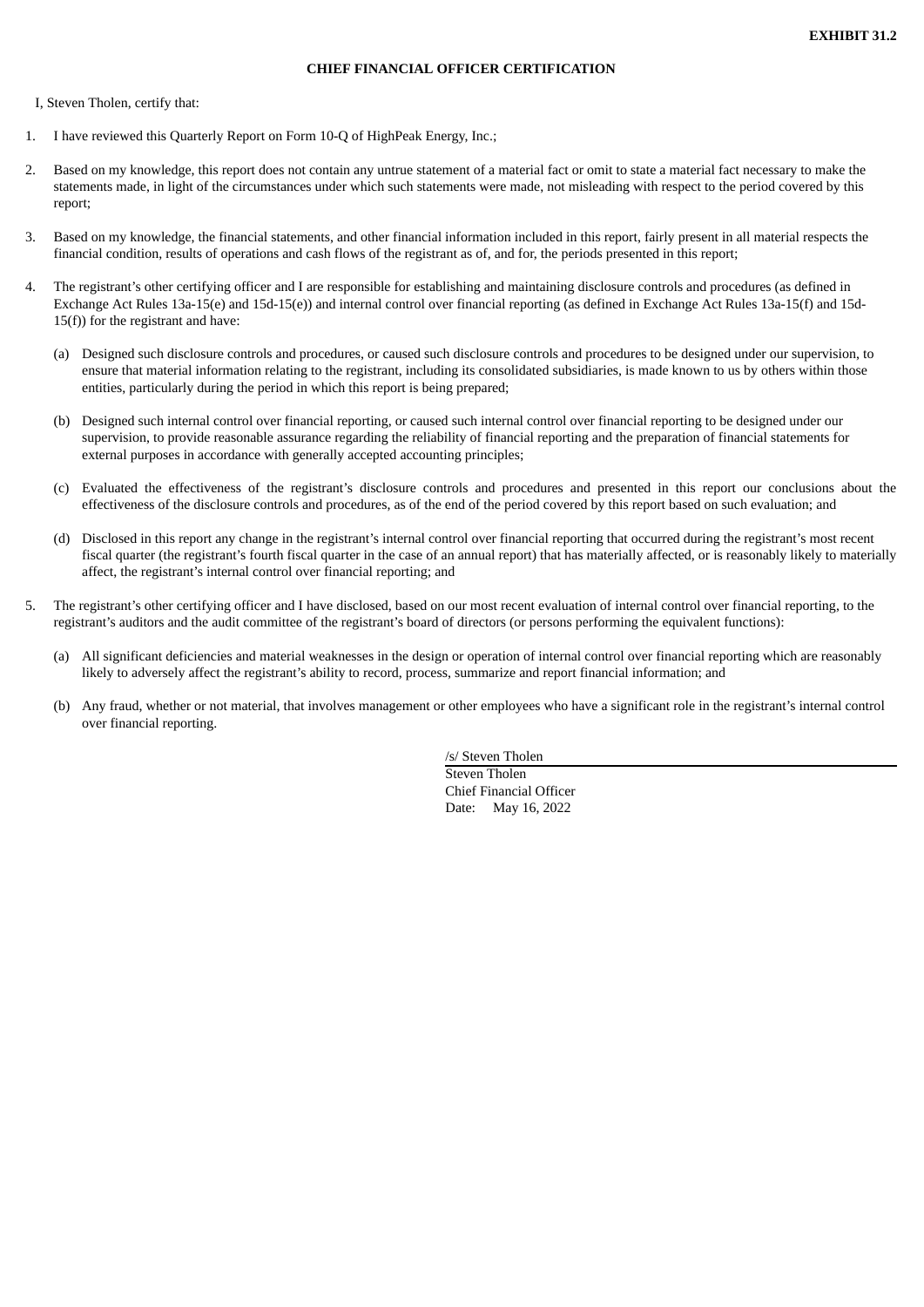# **CERTIFICATION OF CHIEF EXECUTIVE OFFICER OF HIGHPEAK ENERGY, INC. PURSUANT TO 18 U.S.C.** § **1350**

<span id="page-51-0"></span>I, Jack D. Hightower, President and Chief Executive Officer of HighPeak Energy, Inc. (the "Company"), hereby certify, in the capacity and on the date indicated below, pursuant to 18 U.S.C. § 1350, as adopted pursuant to § 906 of the Sarbanes-Oxley Act of 2002, that to my knowledge, the accompanying Quarterly Report on Form 10-Q for the quarterly period ended March 31, 2022:

- 1. Fully complies with the requirements of Section 13(a) or 15(d) of the Securities Exchange Act of 1934, as amended; and
- 2. Fairly presents, in all material respects, the financial condition and results of operations of the Company.

/s/ Jack Hightower Jack Hightower Chief Executive Officer Date: May 16, 2022